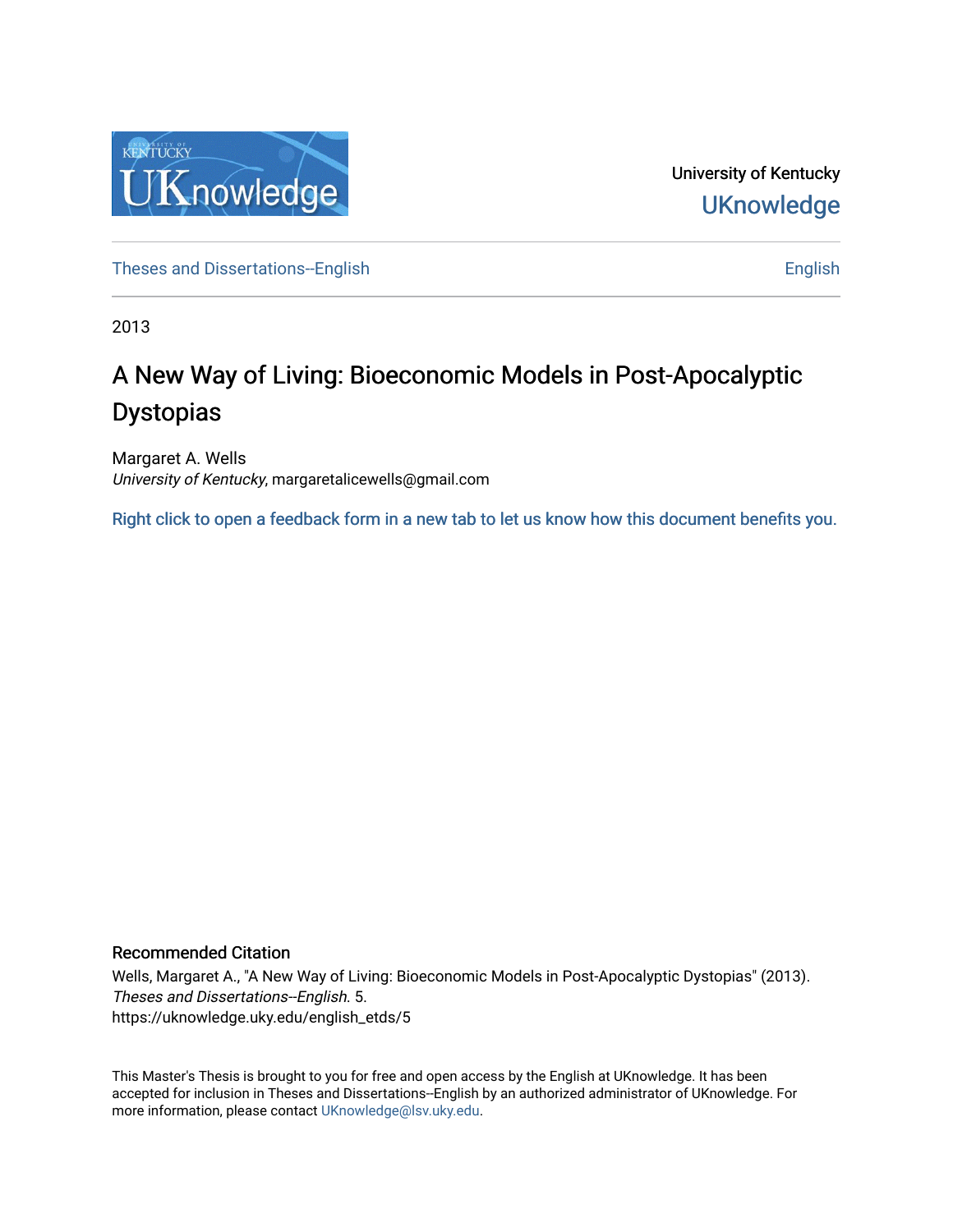## STUDENT AGREEMENT:

I represent that my thesis or dissertation and abstract are my original work. Proper attribution has been given to all outside sources. I understand that I am solely responsible for obtaining any needed copyright permissions. I have obtained and attached hereto needed written permission statements(s) from the owner(s) of each third-party copyrighted matter to be included in my work, allowing electronic distribution (if such use is not permitted by the fair use doctrine).

I hereby grant to The University of Kentucky and its agents the non-exclusive license to archive and make accessible my work in whole or in part in all forms of media, now or hereafter known. I agree that the document mentioned above may be made available immediately for worldwide access unless a preapproved embargo applies.

I retain all other ownership rights to the copyright of my work. I also retain the right to use in future works (such as articles or books) all or part of my work. I understand that I am free to register the copyright to my work.

## REVIEW, APPROVAL AND ACCEPTANCE

The document mentioned above has been reviewed and accepted by the student's advisor, on behalf of the advisory committee, and by the Director of Graduate Studies (DGS), on behalf of the program; we verify that this is the final, approved version of the student's dissertation including all changes required by the advisory committee. The undersigned agree to abide by the statements above.

> Margaret A. Wells, Student Dr. Randall Roorda, Major Professor Dr. Virginia Blum, Director of Graduate Studies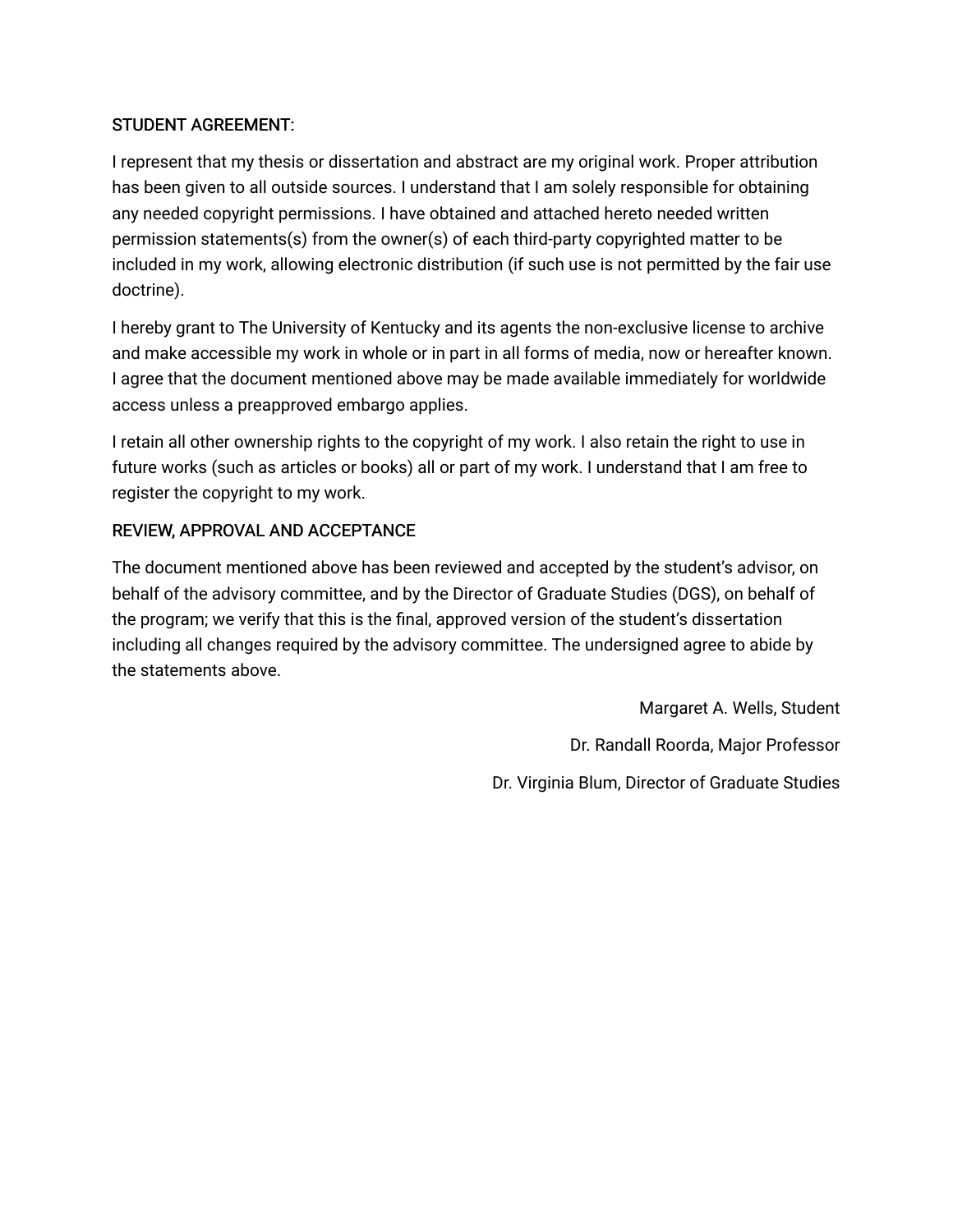# A NEW WAY OF LIVING: BIOECONOMIC MODELS IN POST-APOCALYPTIC DYSTOPIAS

#### THESIS

\_\_\_\_\_\_\_\_\_\_\_\_\_\_\_\_\_\_\_\_\_\_\_\_\_\_\_\_\_\_\_\_\_\_\_\_\_\_\_\_\_\_\_\_\_\_\_\_\_\_\_\_\_\_\_\_\_\_\_\_\_\_\_\_\_\_\_\_\_\_\_\_\_\_\_\_

\_\_\_\_\_\_\_\_\_\_\_\_\_\_\_\_\_\_\_\_\_\_\_\_\_\_\_\_\_\_\_\_\_\_\_\_\_\_\_\_\_\_\_\_\_\_\_\_\_\_\_\_\_\_\_\_\_\_\_\_\_\_\_\_\_\_\_\_\_\_\_\_\_\_\_\_

A thesis submitted in partial fulfillment of the requirements for the degree of Master of Arts in the College of Arts and Sciences at the University of Kentucky

By

Margaret Wells

Lexington, Kentucky

Director: Dr. Randall Roorda, Professor of English

Lexington, Kentucky

2013

Copyright © Margaret Wells 2013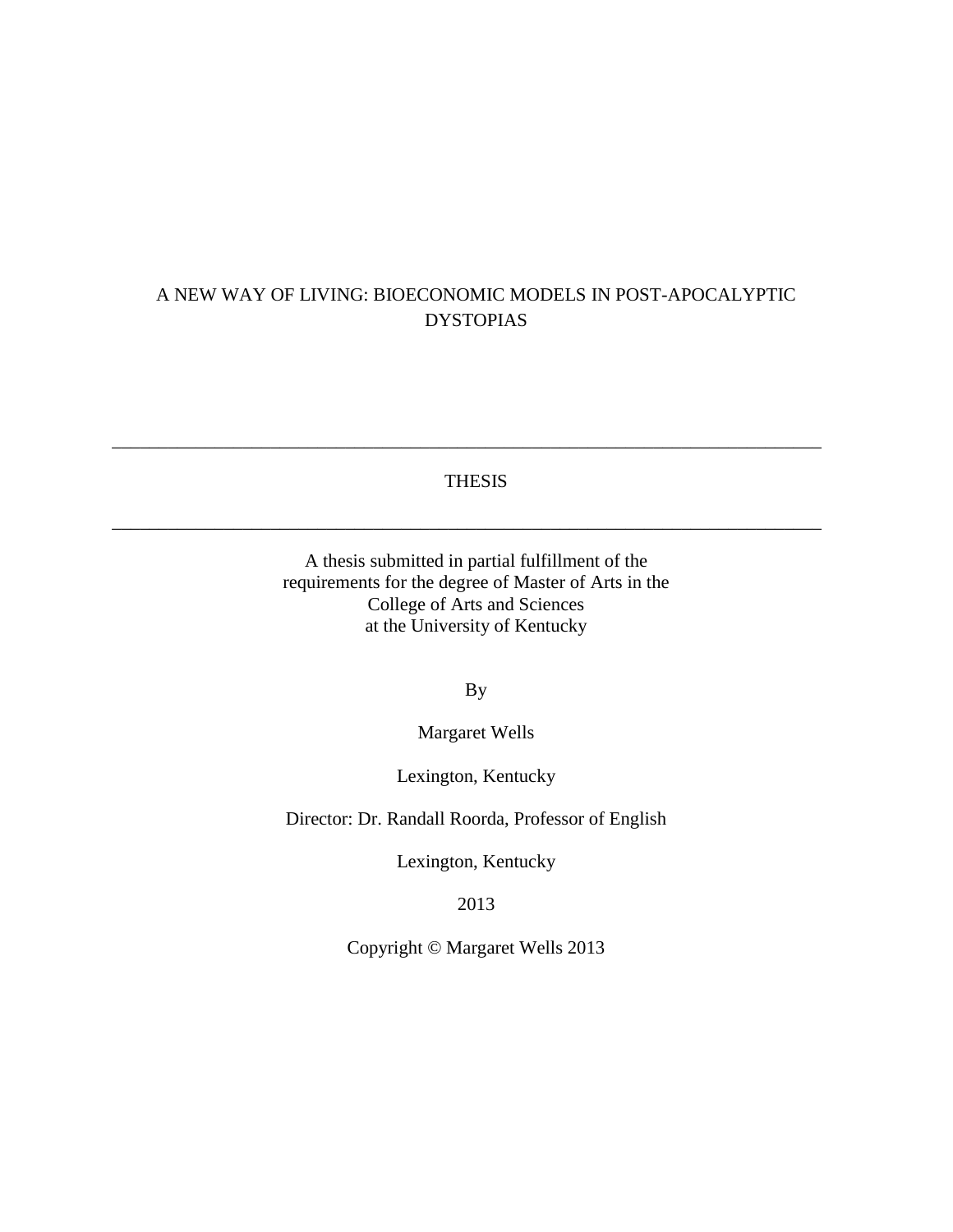## ABSTRACT OF THESIS

#### A NEW WAY OF LIVING: BIOECONOMIC MODELS IN POST-APOCALYPTIC **DYSTOPIAS**

The objective of this thesis is to explore the relationship between moralities and bioeconomies in post-apocalyptic dystopias from the Victorian era to contemporary Young Adult Fiction. In defining the terms bioeconomy and biopolitics, this works examines the ways in which literature uses food and energy systems to explore morality and immorality in social orders and systems, including capitalism and our modern techno-industrial landscapes. This work examines science fiction portrayals of apocalypses and dystopias, including *After London: Or, Wild England* and *The Hunger Games*, as well as their medieval and contextual influences. These works are analyzed in light of genre and contemporary influences, including the development of ecology and environmentalism. Ultimately, this thesis argues that authors are building a link between the types of behavior which are sustainable and morally acceptable and a person's role in a bioeconomy; specifically, those who are moral in post-apocalyptic dystopias are providers of food and care, and do not seek to profit from aiding others. This work contends that the connection between morality and sustainable food and social systems are evidence of authorial belief that our current ways of life are damaging, and they must change in order to preserve our humanity and our world.

KEY TERMS: Bioeconomy, Dystopia, Post-Apocalyptic, Ecology, Environmentalism

Margaret Wells

April 25, 2013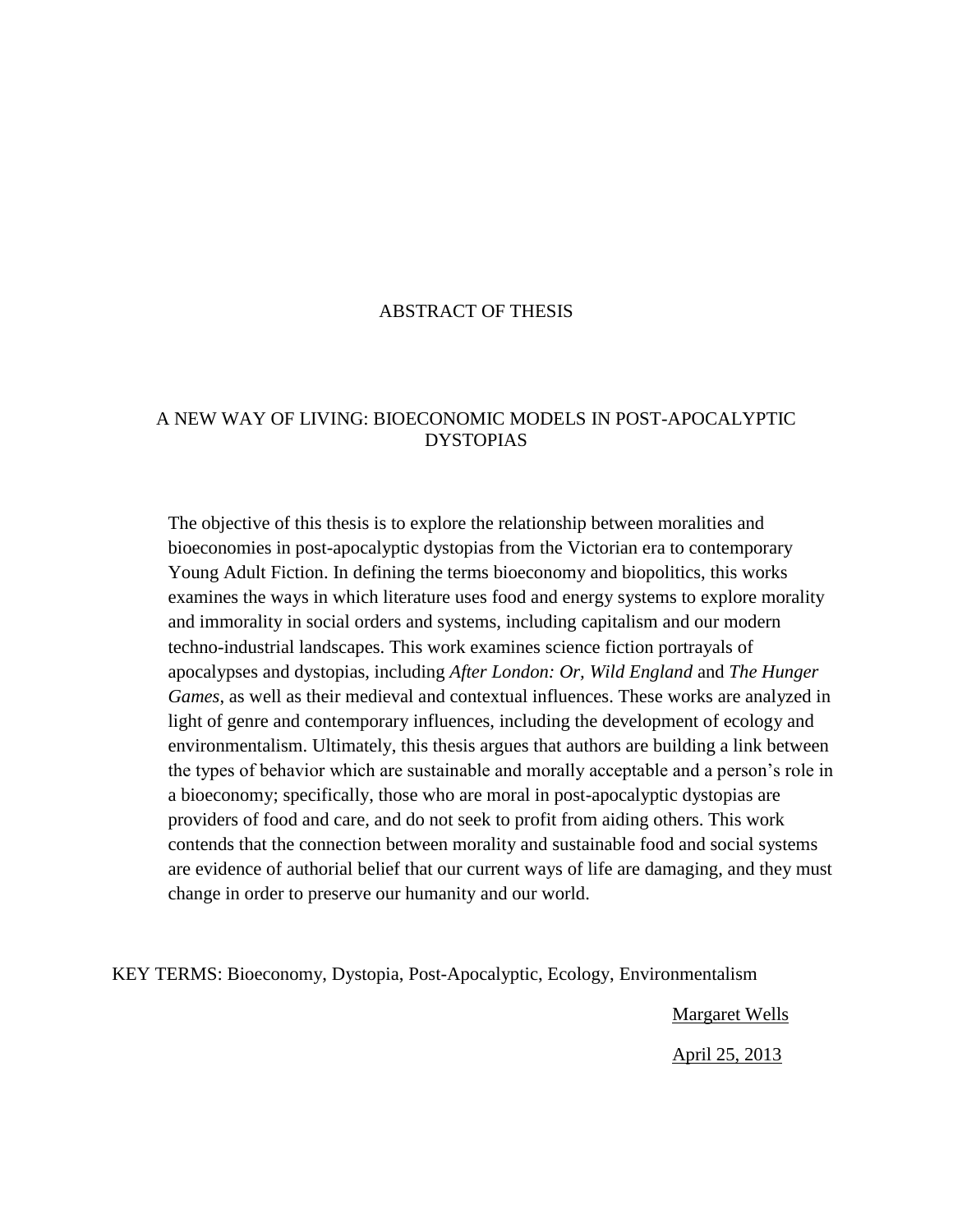# A NEW WAY OF LIVING: BIOECONOMIC MODELS IN POST-APOCALYPTIC DYSTOPIAS

By

Margaret Wells

Dr. Randall Roorda

Director of Thesis

Dr. Virginia Blum

Director of Graduate Studies

April 25, 2013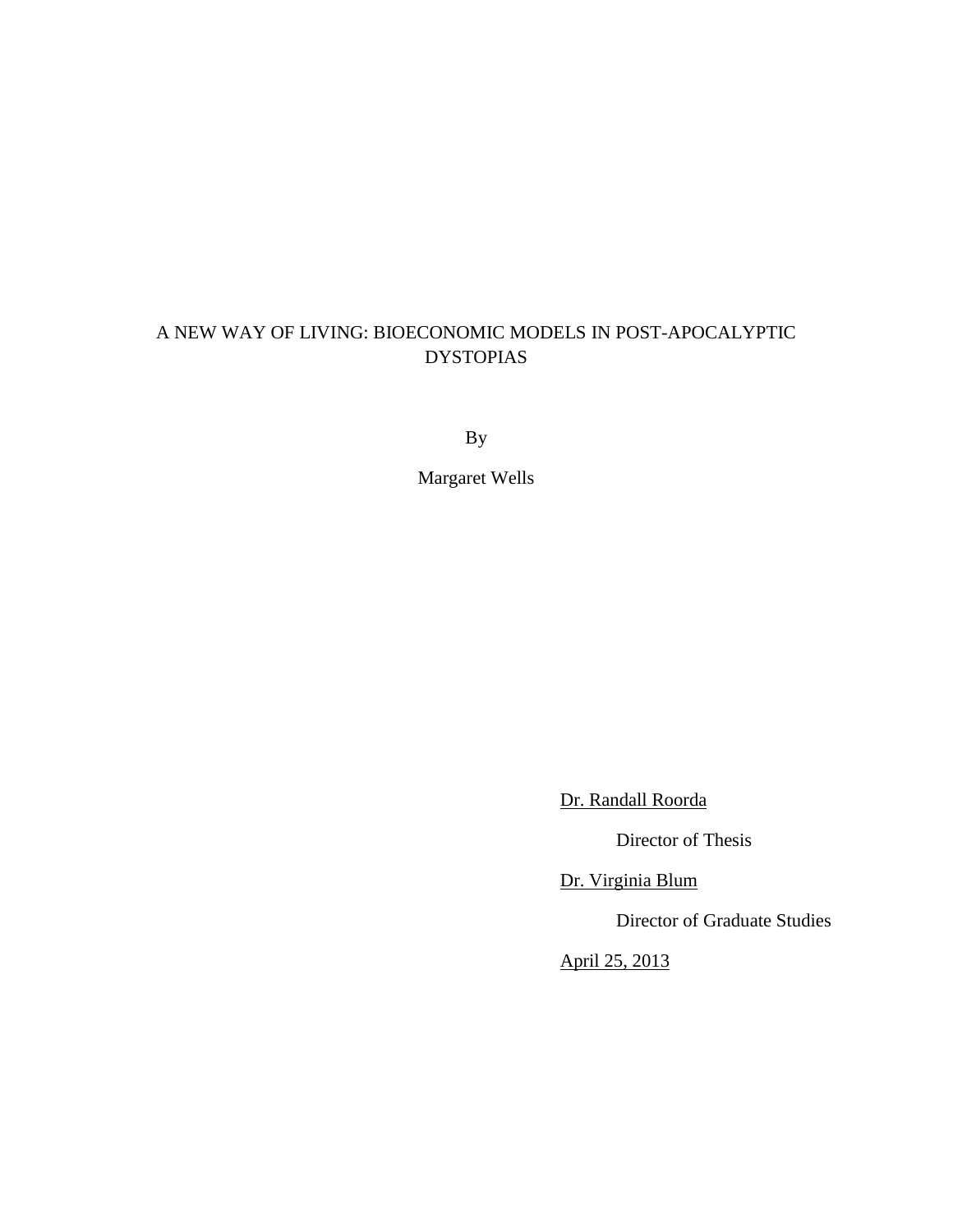This thesis is dedicated to Paul Kevin Wells, my ever-patient husband.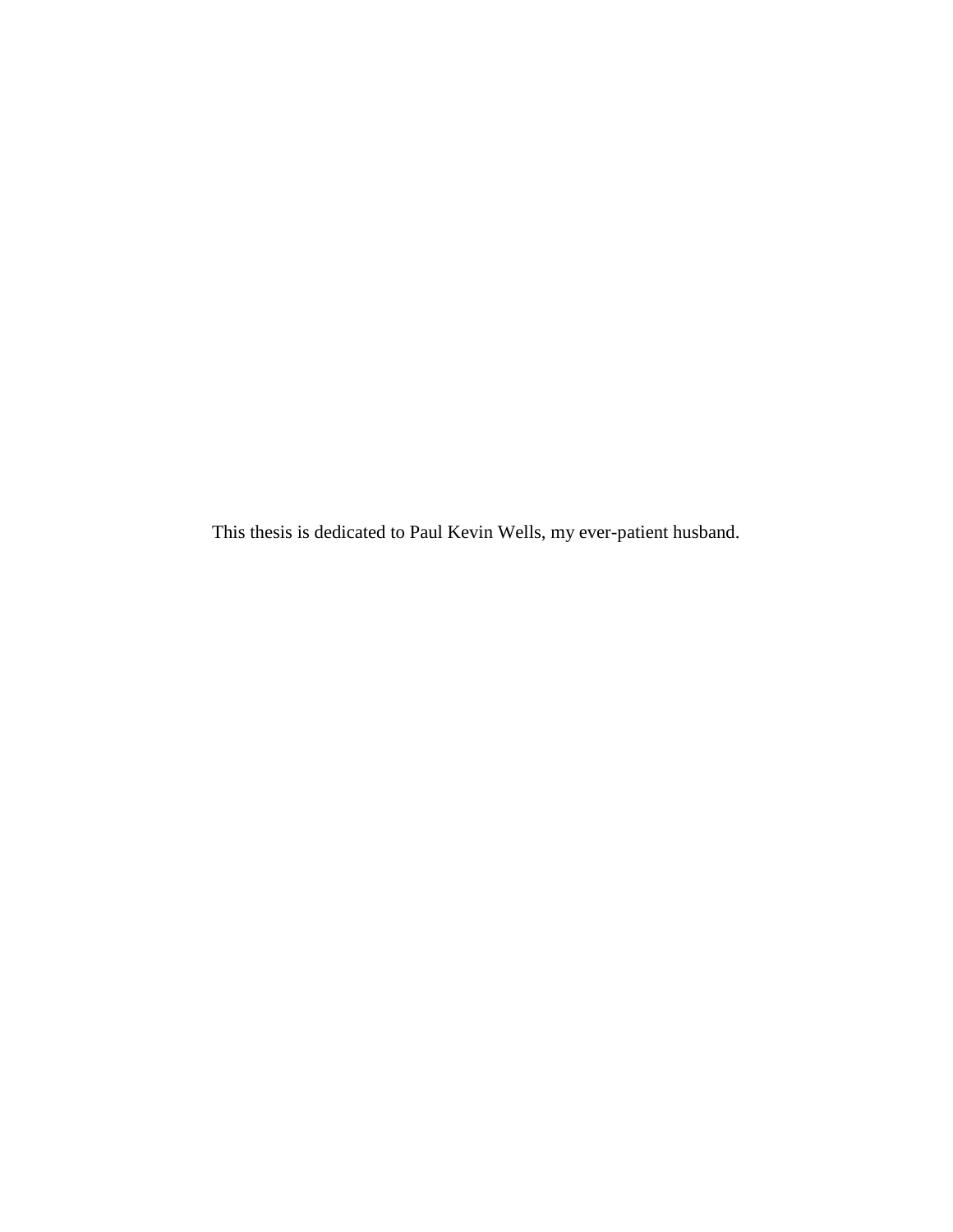# **TABLE OF CONTENTS**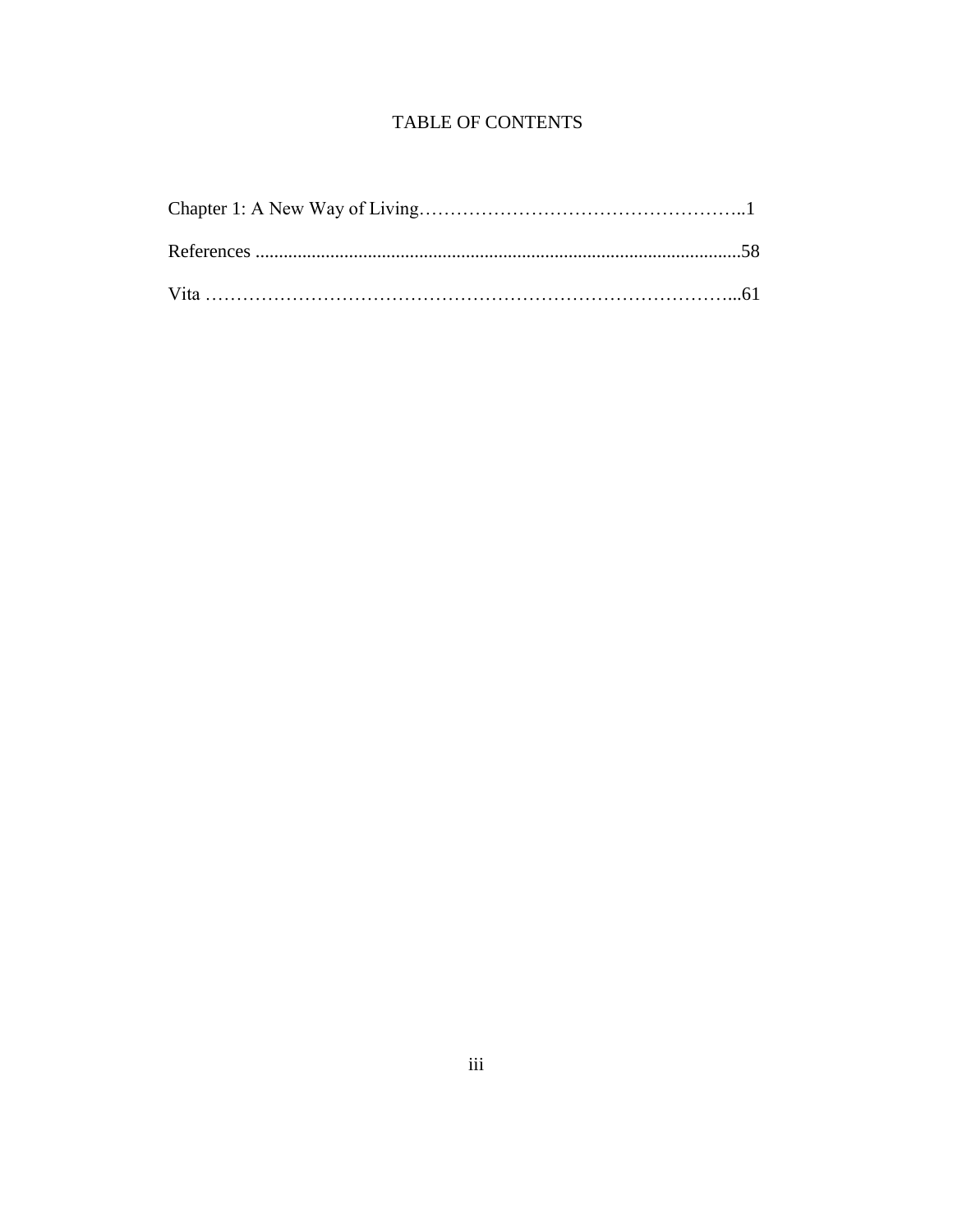#### **Chapter 1: A New Way of Living: Bioeconomic Models in Post-Apocalyptic Dystopias**

It should come as no surprise that, of the few things modern literature has inherited from medieval and Middle English verse, a fascination with the end of all things should be counted among our heritage. What might be surprising to many readers is that much modern literature, especially those works dealing with apocalypses and post-apocalypses, has also, in many cases, inherited a sense of morality found, for example, in the Middle English verse poem *Piers Plowman*. While not an apocalyptic text, Piers Plowman is religious, as many medieval works are, and the text features many examples of virtuous men and men of less savory character. The titular character, Piers the Plowman, serves as the highest example of human virtue in the world of the poem and is an example to the reader of how to live an *Activa Vita*, or active life. In our times it might be hard to imagine a plowman as a character in works of literature, let alone as the paragon of moral virtue. But Piers, as plowman and moral man, seems to be the progenitor of an idea of morality which ties man, the land, and a food production economy to the human ecosystem. In Piers we see the model of a character and a code of behavior which, in regards to both humanity and nature, has been reiterated in works of more modern character. I would like to clarify that by modern, I am including any work of literature produced in the Victorian Age and after. Specifically, one can trace the ethics of Piers as moral man and virtuous food producer through several Post-apocalyptic, dystopic novels, including *After London: Or, Wild England*, and 21st century novels like *The Hunger Games*. In these novels, varied as they are, the thematic concern of morality as it is related to food production and energy distribution plays a role in demonstrating the behaviors and societal structures man should value and preserve, in contrast to those dystopic societies and economic systems which predominate in the novels and which represent those practices which should be discarded. Those characters, such as Peeta Mellark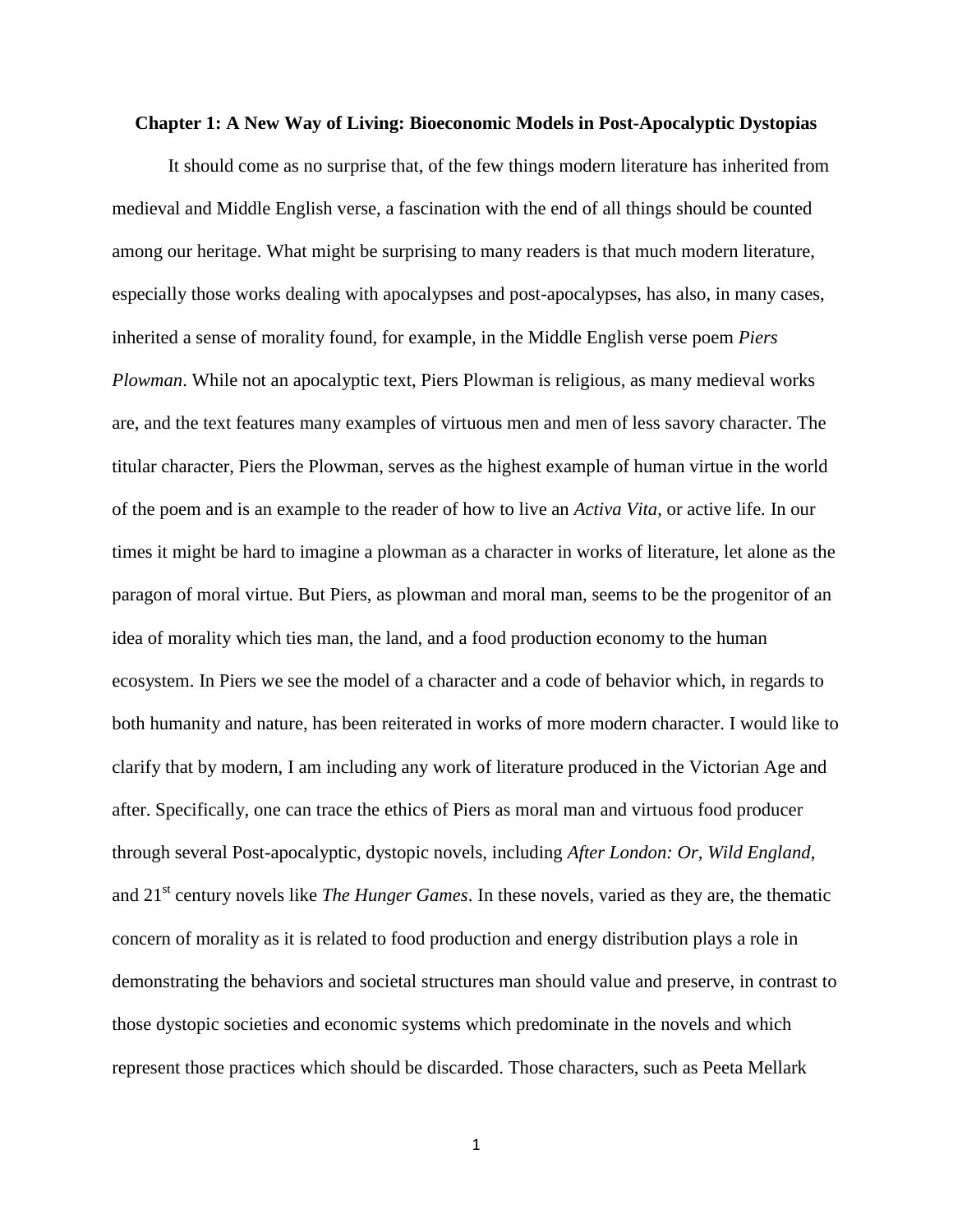from *The Hunger Games* or the Baron Aquila from *After London*, follow a model much like that of Piers: they provide for their fellow man, either by tilling the soil themselves or by transmitting the fruit of the earth through food production to the rest of the populace. This alone is a moral action, as altruism and sharing often occupy a place of honor in our moral schemas (i.e. The Golden Rule). However, even aside from these acts those characters who serve as primary providers in a bioeconomy are also, always (at least in these novels) the most moral and upstanding characters. In books that span centuries and several cultures, the obvious question is why would all of these novels feature post-apocalyptic, dystopic worlds in which the only beacons of humanity and virtue are those who sit at the crux of their society's bioeconomy? Why are food producers and cultivators privileged?

There are two terms I will be using often in the following pages, one of which has already been featured. In the works I will be discussing, and indeed, in any human society in which people rely on one another, there is a bioeconomy. Bioeconomy refers to the system which provides and distributes sustenance for the satisfaction of biological need (wheat, grain, bread, etc.); however, the bioeconomic system is primarily a system of basic exchange in which fundamental demands are satisfied according to need and a system of fair and equitable exchange rather than a capitalist system of who can or cannot pay. A bioeconomy, despite its connotations, is not a system of money: a bioeconomy functions around the production and distribution of food on a level which is both sustainable and fair. Later in my discussion I will be contrasting a bioeconomy with a biopolitical system, which manipulates sustenance and food production for the greedy consumption of both food and power. Those who, like Piers, are our moral examples, serve a bioeconomy and therefore their human and natural communities. They represent the moral and sustainable model which will (hopefully) ensure mankind's future. Those who serve a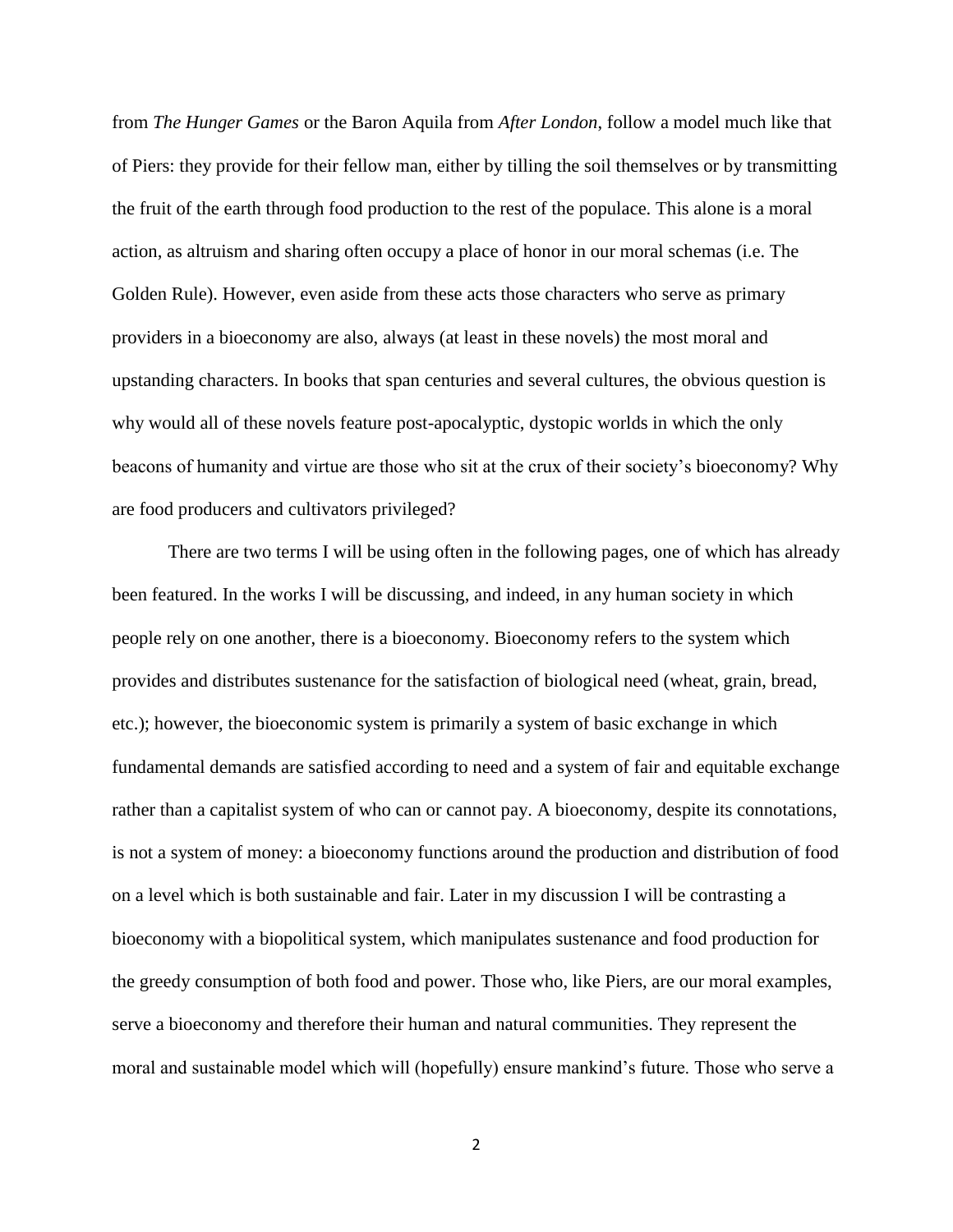biopolitical system, much like the Capitol in *The Hunger Games*, serve an older, more destructive model, one that, as practiced in reality, has led to many of the apocalyptic fears which produce dystopic literature.

To illustrate a bioeconomy, let us revisit Piers Plowman for a moment. Piers Plowman, though not allegorically labeled as such in the poem, is a representation of the Christian *Activa Vita*, a figure who disdains those who do not work for their bread. Piers represents the active life through working and asking others to work. In *Piers Plowman* his work is agricultural—thus the name, Plowman. His role as agricultural producer gives him significance in the bioeconomic chain, in that he serves as the agrarian foundation of the system which feeds and supports civilization. Because of this he is the ideal active worker, one who works not just for himself but for others as well. What makes Piers Plowman a Christian ideal is that the bioeconomic exchanges in which he engages are motivated by the desire for social justice, the fair distribution of resources, charity, and spiritual pardon and purity.

When Will and the reader first encounter Piers, he represents the way to Truth, as only he knows how to guide the Seven Deadly Sins on their pilgrimage:

"Peter!' quod a Plowman, and putte forth his hed, "I knowe hym as kyndely as clerc doth hise bokes. Conscience and Kynde Wit kenned me to his place And diden me suren hym si[ththen] to serven hym for evere, Bothe to sowe and to sette the while I swynke myghte. I have ben his folwere al this fourty wynter-- Bothe ysowen his seed and suwed hise beestes, Withinne and withouten waited his profit, Idyke[d] and id[o]lve, ido that he hoteth. Som tyme I sowe and som tyme I thresshe  $(V.537-546).$ <sup>1</sup>

<sup>&</sup>lt;sup>1</sup> "Peter!" quoth a plowman · and put forth his head,/ `I know him as well · as a clerk doth his books./ Conscience and Mother-Wit · made known his place/ And made me swear surely · to serve him forever/ Both in sowing and setting · so long as I work./ I have been his follower · all these fifty winters,/ Both sown his seed · and driven his beasts,/ And watched over his profit · within and without./ I dike and I delve · and do what Truth biddeth:/ Sometimes I sow · and sometimes I thresh…" "Piers Plowman, Passus V (Middle English, Tr. into Modern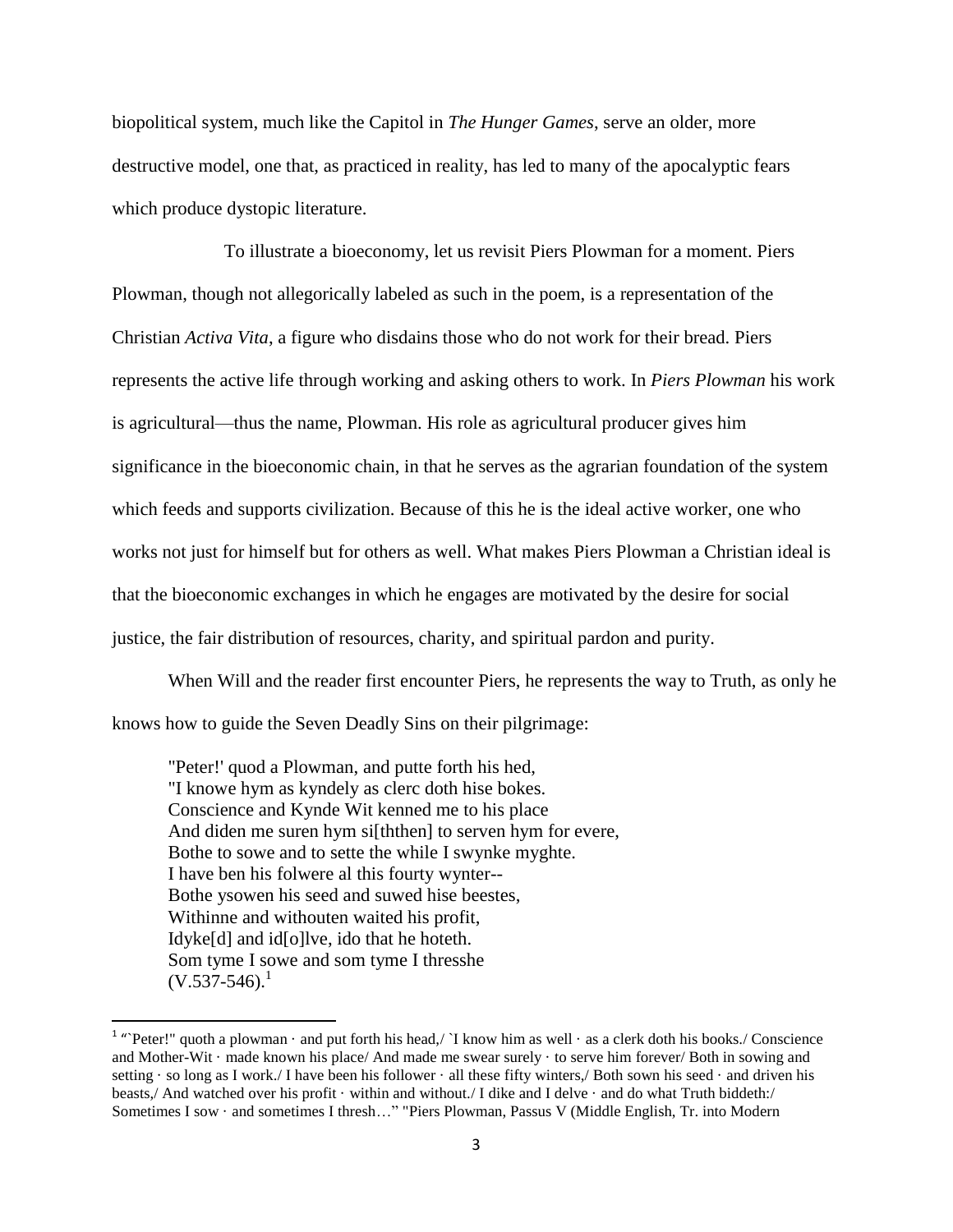This passage establishes Piers as both a virtuous figure and as an active worker, someone set upon his path by "Conscience and Kynde Wit" (5.539). Not only does Piers know the object of pilgrimage, Truth, but he knows him as well as "clerc doth hise bokes" (5.537), implying that they are intimately acquainted. Piers also serves the virtues of Conscience and Natural Knowledge, who have set him to work in the bioeconomic and allegorically parallel spiritual hierarchies. The virtues have set Piers to "sowe and to settle" while he "swynke mighte" (5.540), to keep working as long as he is able. This is the active life, the pursuit of good and honest work. Bioeconomic discourse shapes this active life, as the work Piers does involves "his seed" and "hise beestes" (5.543), both images of agricultural work and bioeconomic production. Piers goes on to punish the idle and the "wastours" (6.173,175,176), and to distribute bioeconomic products (grain, food, water) to those who require Christian charity because they cannot work for themselves. Thus Piers mirrors Christ himself, sowing seed to bring bread and life to his people, even those who are needy, and to punish the wicked, such as Idlers and Wastours, who would distort the bioeconomic system by manipulating it for their own selfish gain.

In more modern literature much of the Christian flavor of Piers Plowman has been lost. *Activa Vita*, or an active life, survives as echoes, especially in American literature (witness Thoreau and Emerson proselytizing a return to a simpler, more agrarian life). However, most modern, secular literature, while perhaps imbued with Christian themes, does not often function as heavy Christian allegory, and certainly does not maintain the same kinds of biblical and theological fascination as does much Middle English verse.

There do exist, however, interesting parallels between works of medieval literature and works like *The Hunger Games*. I plan to explore two major inheritances: the crux figure in a

 $\overline{\phantom{a}}$ 

English); The Seven Deadly Sins." *Piers Plowman, Passus V (Middle English, Tr. into Modern English); The Seven Deadly Sins.* N.p., n.d. Web. 15 Apr. 2013.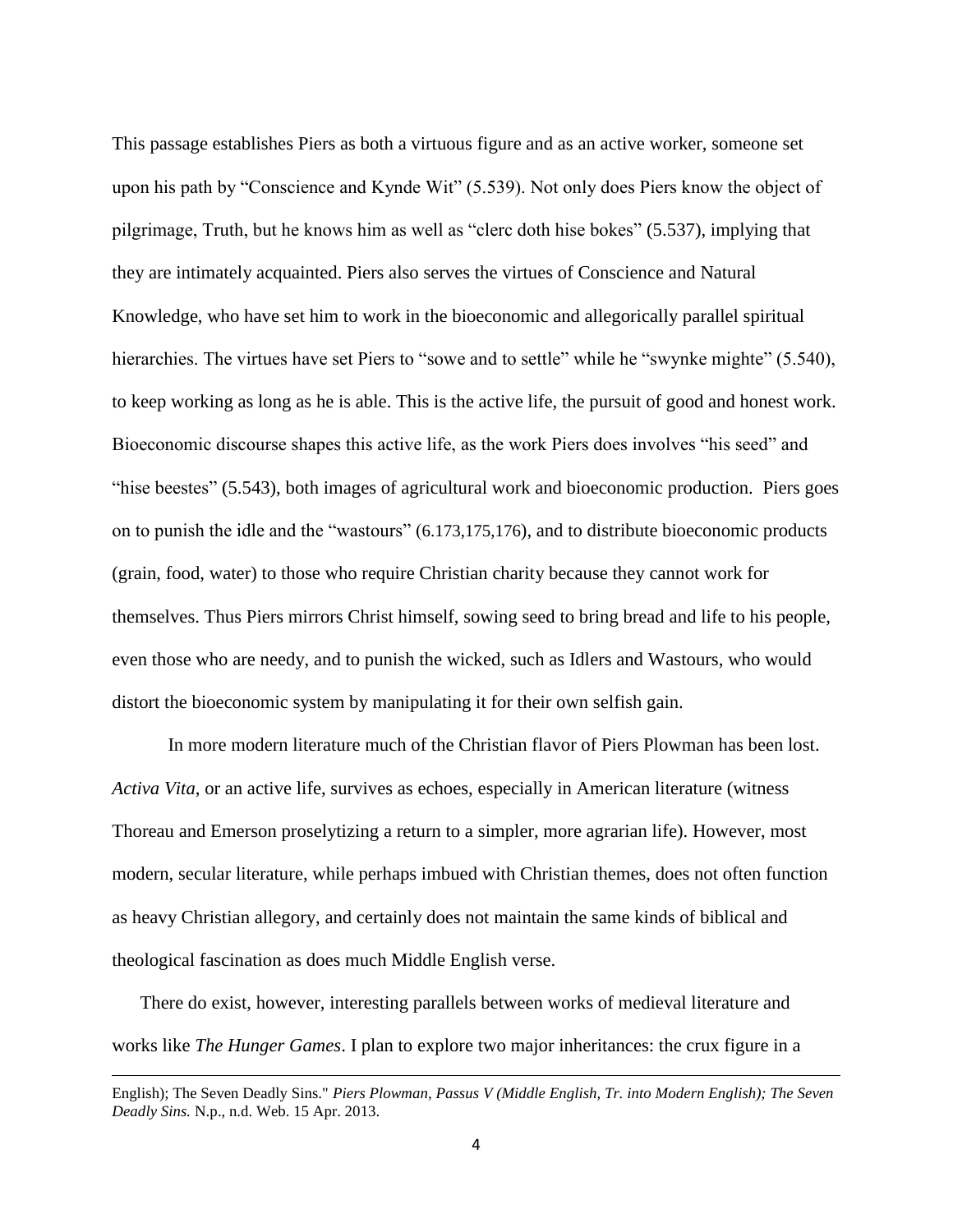bioeconomy as virtuous man (or woman), and a fascination with the end times and with a restructuring of society after the end times. As explained earlier, Piers Plowman is not an apocalyptic work. However, it involves a restructuring of society, and also is certainly not the only medieval Christian work which explores the proper relationship between virtue, mankind, and the use he makes of his time and his land; the tie between "virtue and productive land" can also be seen in the hagiography Gutlac A (Michelet 47). An apocalyptic fascination, or even obsession, populates so many medieval works it would be almost impossible to name them all. Even the term "apocalypse" gained its current theological and cultural connotations during the middle ages:

The term apocalypse (derived from the Greek apokalupis, meaning uncover or disclose) refers most narrowly to the revelation of John recorded in the New Testament Book of Revelation. During the Middle Ages, it came also to refer to any revelation, prophecy, or vision of the end of history and the current world order, or to the endtime events themselves (Stewart and Harding 286).

The Apocalypse, most narrowly interpreted as the events foretold in the Book of Revelation, gains broader meaning in medieval literature, expanding to include the decay of any society, and not merely the finality of the biblical end times, and that meaning extends into works of Victorian and modern literature, such as *After London*, and *The Hunger Games*. While most often, when discussing apocalyptic and post-apocalyptic works, modern readers and critics are not referring to biblical prophecies, "the Christian apocalyptic model…has 'contaminated' modern thinking" (Heffernan 12). The medieval focus on the end times and the life hereafter have survived into modern literature, and have bred a certain destructive mindset: that of "modern thinking and…rampant individualism, the worship of capital, and contempt for the body and the earth" (Heffernan 12). Medieval apocalyptic thinking promises a definite end and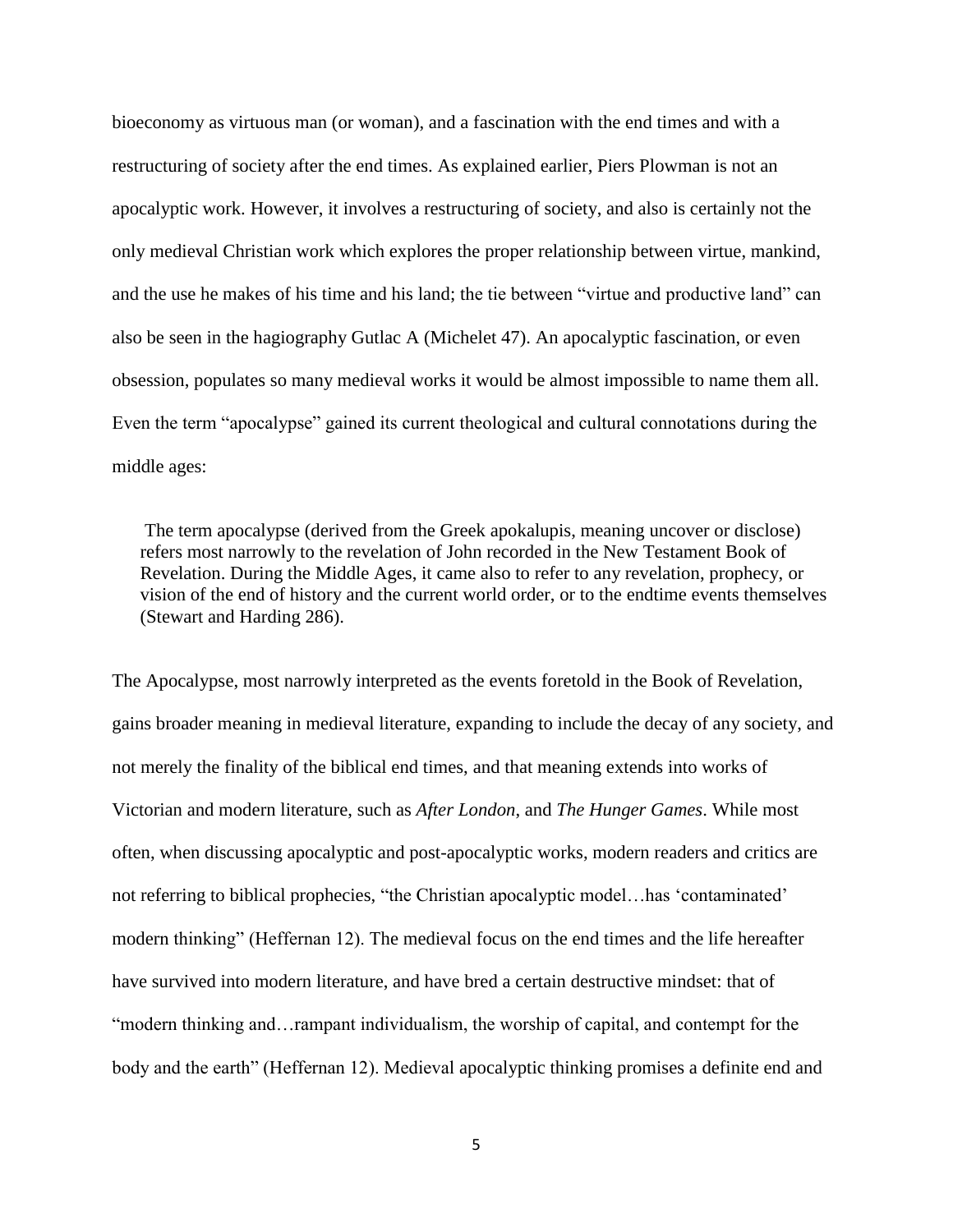freedom from the earth and the body, and many writers and thinkers over many centuries have interpreted this final freedom as license to abuse both body and earth, so long as the soul is safe.

It is strange and even ironic that medieval literature would produce both a view of the end which enables selfishly destructive behavior in the present and a view that those who work and maintain the land for the sustained but measured benefit of their fellow man are moral paragons. We are allowed to use and consume with abandon, but our moral models are those who refuse to do so. This behavioral and ideological conflict, if modern literature is to inherit both paradigms, must be resolved. In modern ruminations upon the apocalypse, this reconciliation is often accomplished by looking to a world which exists after "the end", to a post-apocalyptic world which has suffered a catastrophe, though perhaps not of biblical proportions. In *After London* an unknown event decimates urban centers and alters the geography of the entire island of Britain, and in *The Hunger Games* nuclear war and environmental destruction have similarly reshaped the United States (now Panem). None of these apocalypses are The Apocalypse, to a medieval mind, but they do represent a continuing fascination with the end times, and with life thereafter. These works of modern literature abandon "an ultimate ending" and this move "is an ethical move that breaks down the binary of the Christ and Antichrist model as it allows for a world that remains open in its direction, available to other headings" (Heffernan 13). By preserving the apocalypse but abandoning Christian theology, modern post-Apocalyptic worlds are able to ethically critique the consumptive mindset inspired by Revelation and to create societies and models which see beyond heavenly possibilities to earthly restructurings of humanity; though dystopias, these new societies allow for critiques of modern ideologies which simply would not be possible were literary characters to all inhabit Heaven or languish in Hell.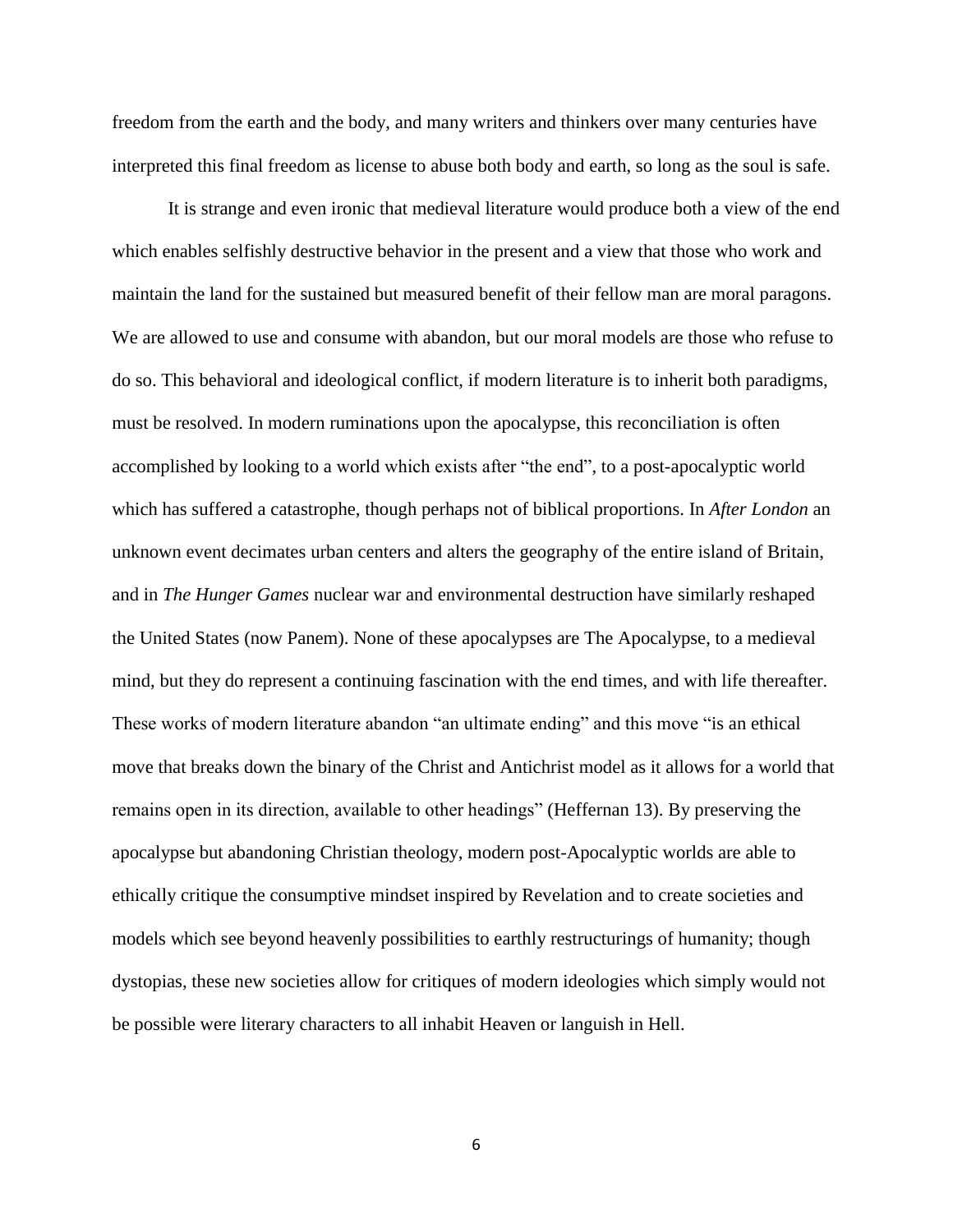Thus, in post-apocalyptic dystopias, a sense of a moral bioeconomy can be retained and even privileged, while models of biopolitical overconsumption, often inspired by ideologies of man as inheritor and sole beneficiary of the earth, can be critiqued. New centers may replace profit, money, and gain. Energy distribution and agrarian cultivation, for humanity, focus on a center that mankind has never been able to escape: food. What is the significance of food? Some meanings are obvious: food gives life, it enables the survival of the individual and the species, as well as insuring the stability of human systems if in abundance. However, in novels which feature post-apocalyptic bioeconomies, it is also a sign of the warmth of humanity, of altruism and sacrifice, and of the bonds between man and his fellows, as well as a recognition of the interdependence of man and land. Peeta gives bread, tended by his own hands, to save the life of Katniss and her family (*The Hunger Games* 32). Rue, an agricultural worker, refuses to kill in *the Hunger Games* and instead helps when she can (*The Hunger Games* 184). The only people who help Felix on his journey through a new Britain are those who farm the land and herd sheep (Jeffries XXV). In these novels, all post-apocalyptic and all dystopic, a virtuous bioeconomy, modeled much after Piers and his half-acre, survives through those characters who are altruistic, and virtuous and who demonstrate this altruism through their distribution of bioeconomic product.

It should be noted that while bioeconomic structures necessitate a certain return to the land, these models do not privilege a complete return to "nature." Bioeconomies are focused upon a sustainable relationship between human members and animal or plant members in any ecosystem. This does not necessitate a savage abandonment of human societies; it instead requires a certain mindfulness of others, the land and its nonhuman inhabitants included. In fact,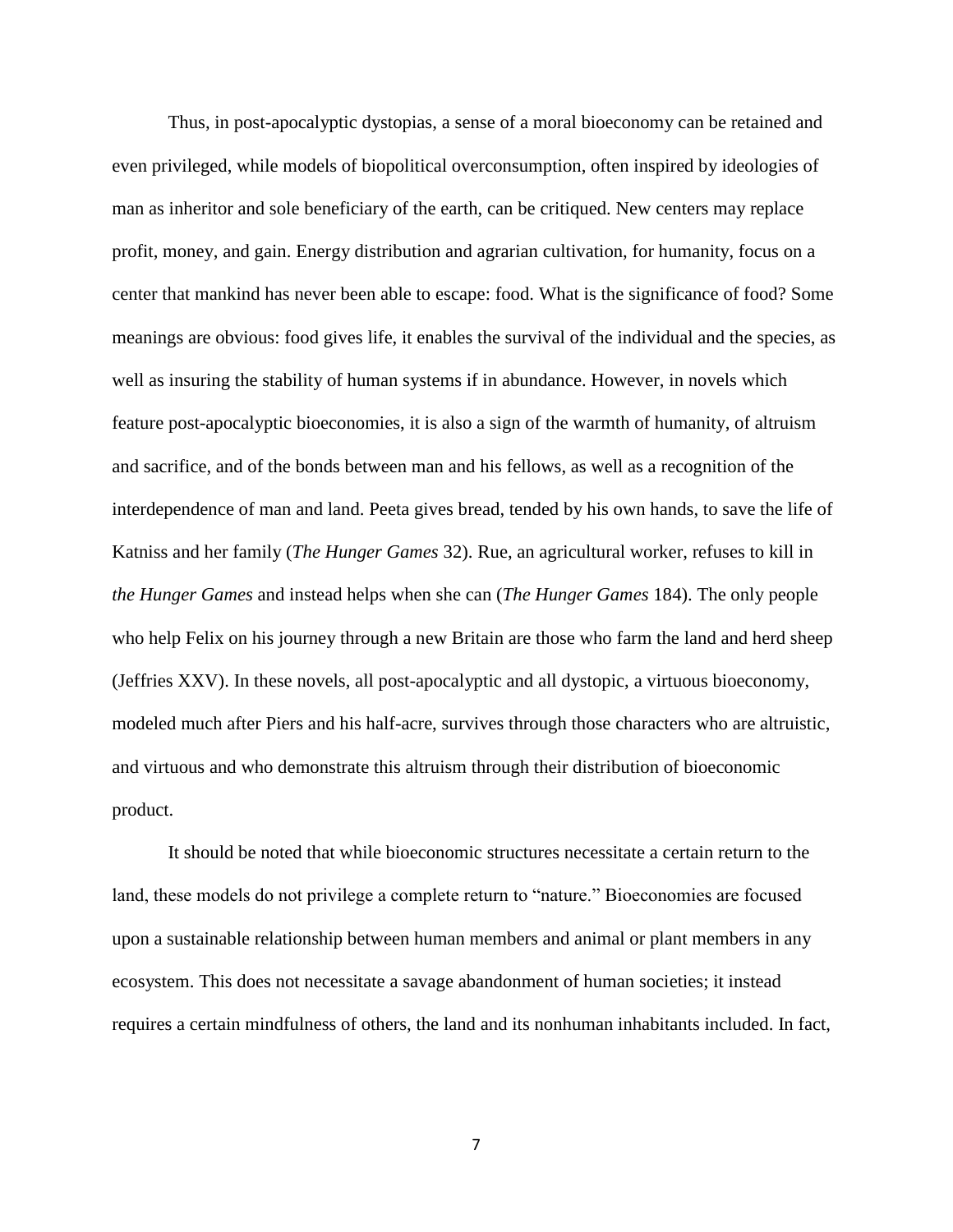these novels evince a certain fear of returning too far to nature. Those who abandon agricultural cultivation and the cultivation of human virtue and connections altogether are dangerous:

Like the black wood-dogs, the Bushmen often in fits of savage frenzy destroy thrice as much as they can devour, trapping deer in wickerwork hedges, or pitfalls, and cutting the miserable animals in pieces, for mere thirst of blood. The oxen and cattle in the enclosures are occasionally in the same manner fearfully mutilated by these wretches, sometimes for amusement, and sometimes in vengeance for injuries done to them. Bushmen have no settled home, cultivate no kind of corn or vegetable, keep no animals, not even dogs, have no houses or huts, no boats or canoes, nothing that requires the least intelligence or energy to construct (Chapter III).

In the arena of the Hunger Games, those who become completely savage, like the boy who becomes a cannibal when pushed to his extremes during the games (*The Hunger Games* 143), are eschewed even by the Capitol and its Gamemakers. In the above quoted passage from *After London*, the Bushmen who exist entirely outside of culture and who run feral among the wild woods, are no better than "black wood-dogs" (III). They have intentionally dissolved all ties to settlement and cultivation, and thus have lost humanity. They are pictured as worse than beasts, with a "thirst for blood" and a tendency towards mutilation. This is because they have no "settled home" and no cultivation of those products which sustain human society and morality. The bioeconomies in these novels, then, consist of a balancing act between a rejection of modern consumptive values, a return to simpler relationships between man and the land, and a renewed connection with the natural world, natural systems, and mankind's place within them. However, to go too far is to lose all good within humanity, just as to go too far into advanced technological society is often to do the same.

The balance was perhaps not so precarious in Piers Plowman, as visions of the world would have been limited by the technology available, as well as the assumption of a mostly Christian society. However, maintaining virtue and a bioeconomy in the modern mind seems much more complex. Why, then, has a bioeconomic model, now much more complex and challenging to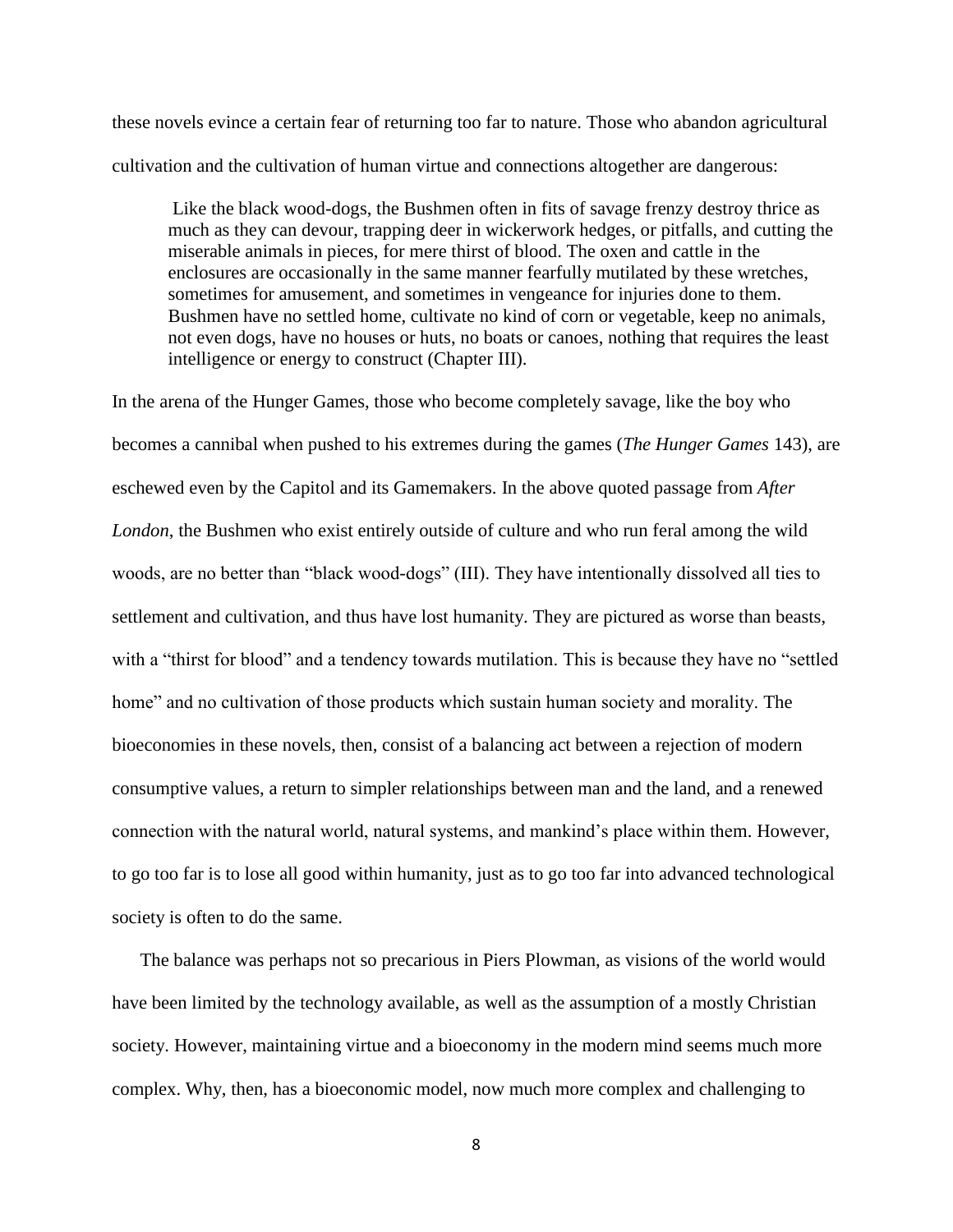maintain, resurfaced in both Victorian and contemporary post-apocalyptic literature? One reason could be the freedom and abilities granted to writers through the advent and subsequent popularity of science fiction. Science fiction is a modern phenomenon, though not many agree upon its specific birthdate:

"The debate over the history of science fiction itself contains many perspectives, but Harris-Fain separates scholars into two groups: those who stretch the ancestry of science fiction back to ancient literatures and those who believe the genre is a recent phenomenon brought on by the "industrial revolution and the theory of evolution" (Burford 2).

However, as a discourse model not available to medieval writers, like the author of Piers Plowman, science fiction opens models of dialogue for modern authors. Ursula K. Le Guin, a prolific and prominent science fiction author of the 20<sup>th</sup> century, claims that the "the unique aesthetic delight of SF" is "the intense, coherent follow-through of the implications of an idea, whether it's a bit of far-out technology, or a theory in quantum mechanics, or a satirical projection of current social trends, or a whole world created by extrapolating from biology and ethnology" (Burford 22). Objects and ideas simply unimaginable in earlier eras blossom in science fiction, followed to fantastical conclusions and consequences. New societies can be shaped, tested, and discarded in the course of one novel, and that society can take whatever fantastical shape best suits the mind of the author. Another prominent science fiction author, Isaac Asimov, puts it this way: "science fiction arose as the literary response" to people wondering "what life would be like in their grandchildren's time" (Burford 27).

So, then, science fiction allows a measure of freedom and imagination which enables authors to explore and evaluate any possible model of society. But why would they want to do so, and why a bioeconomy specifically? Why a post-apocalyptic bioeconomy? Americans, especially, are often acknowledged to evince a certain "tendency towards 'apocalypticism'" (Stewart and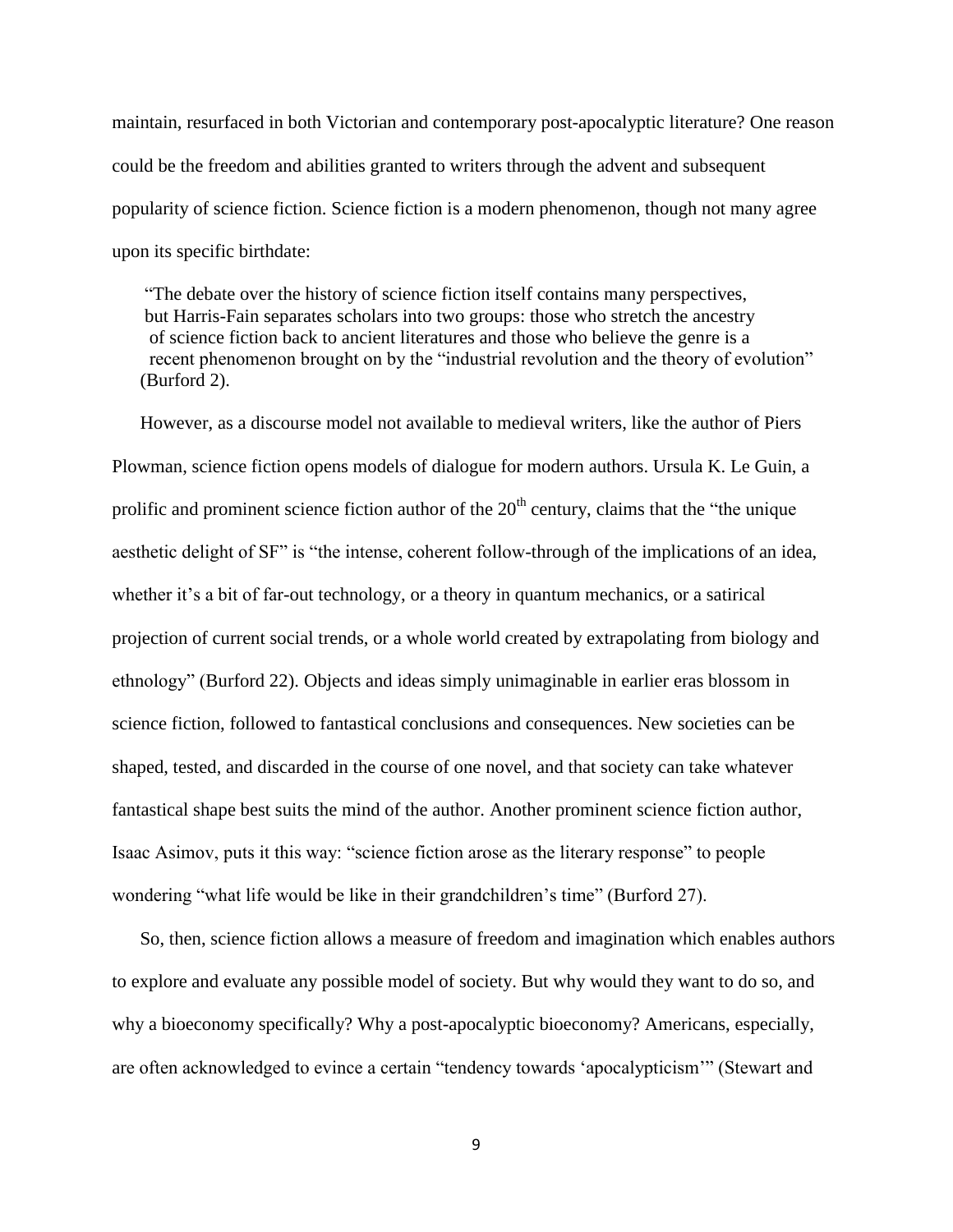Harding 289). However, this fascination, especially in modern literature, does not stem merely from a morbid fascination with death and destruction. For a modern world wracked with myriad controversies and terrors, many suggest that "the 'catastrophe has already occurred' and that" disasters, especially environmental disasters, "have allowed us a glimpse of what the end might look like" (Heffernan 6). The cliché of "the end is nigh" seems to some no longer the words of a crazed madman, but like the Biblical apocalypse, becomes again rather a sure promise of decimation if we continue our modern ways.

Thus post-apocalyptic dystopias assume an air of reality, of possible futures that we could witness if we were to live long enough and to make enough mistakes. In this way postapocalyptic dystopias also assume the air of fables, or allegories, cautionary tales which thinly veil our world in a science-fiction future so that we may look upon ourselves and despair. Utopia, the "Renaissance ideal" of the "height of human achievement" (Camb. Comp. 4), while opposite in outlook to a dystopia, precedes the idea of dystopia and yet creates a model for its functionality. In a Utopia we see the realization of all of the best tendencies and ideas in our society, the fruition of all our hopes. Like dystopia, utopia utilizes what already exists to picture what might exist. "Literary dystopia utilizes the narrative devices of literary utopia," acting as a "presentation of projective images" (Vieria 17). However, while "incoroporating into its logic the principles of euchronia (i.e., imagining what the same place—the place where the utopist lives—will be like in another time—the future)," a dystopia "predicts that things will turn out badly; it is thus essentially pessimistic"(Vieira 17). While opposed on the glass half-full, glass half-empty dichotomy, both utopia and dystopia utilize narrative ideology and structure to aim "at social and political criticism and alternatives" to a current society which is not functioning ideally (Burford 145). Utopic scholars like Greenberg and Olander mention Plato's *Republic* and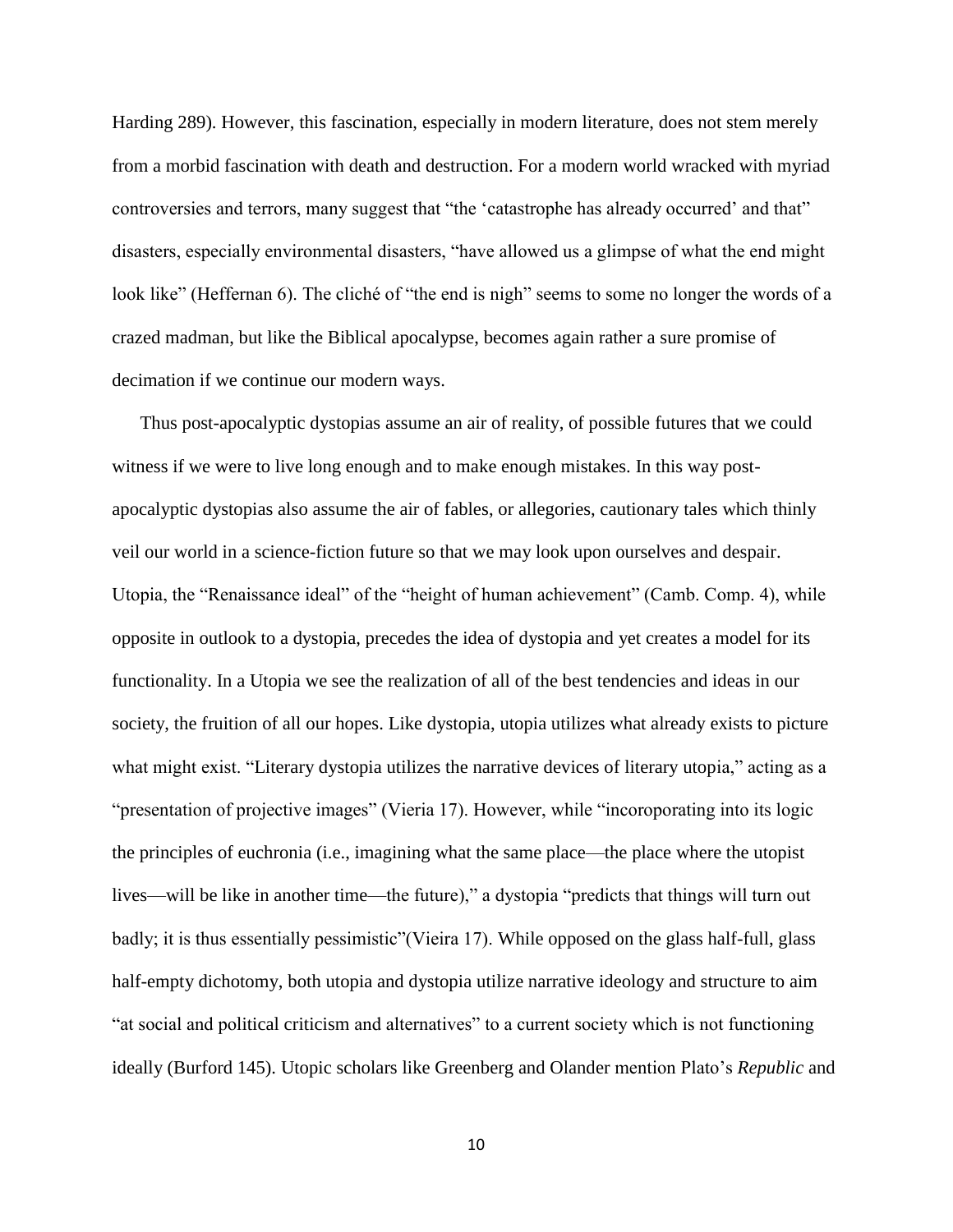More's *Utopia (*Burford 145*)*, which both could serve, along with Swift's *Gulliver's Travels,* as ancestral models of both modern utopias and modern dystopias, all which serve similar critical functions. All in all, both utopia and dystopia, especially in science fiction, serve one mistress: a striving for peace, if not perfection: "hope" (Claeys 7).

"Hope," however, while persistent, is small and battered in dystopias. The word itself does not inspire much positive thinking, as it comes from the "Greek *dus*, and means bad, abnormal, diseased" (Vieria 16). The rhetoric of dystopias mainly consists of a "strategy of persuasion or coercion that interrupts routine and acquiescence with a call of alarm" (Stewart and Harding 290). Dystopic literature, especially that predicated upon an apocalyptic catastrophe, intends mainly to disturb, not to soothe. However, in its function as fable or allegory, as an opportunity to indulge in childish "escapism", to "try on" various models of a society, and eventually to choose one and discard others, it allows us to both experience the terror of a dystopic future while also presupposing a hopeful choosing our most desirable future. While "dystopian science" fiction acts 'as a barometer for humanity's technoscientific dangers to itself'" (Burford 67), it is also the genre which "allows the essence of human nature to become the focus by removing the blurry confines of strict reality" (Burford 39). This sharpening of vision opens the door to an understanding of humanity which would not be possible without dystopian science fiction, as it, "perhaps more than most genres, is suited to exploring the integrity, fallibility, and frailty of human nature" (Burford 39). This "social dreaming" as Lyman Tower Sargent terms it, allows us not only to see what pollutes our current systems, but also to see what "alternative" there might be for a "more just or ethical society" (Otto 48). Dystopia shows us a mirror of what we both love and despise in ourselves, of those tendencies which enact moral justice for an entire society and those which destroy or corrupt it.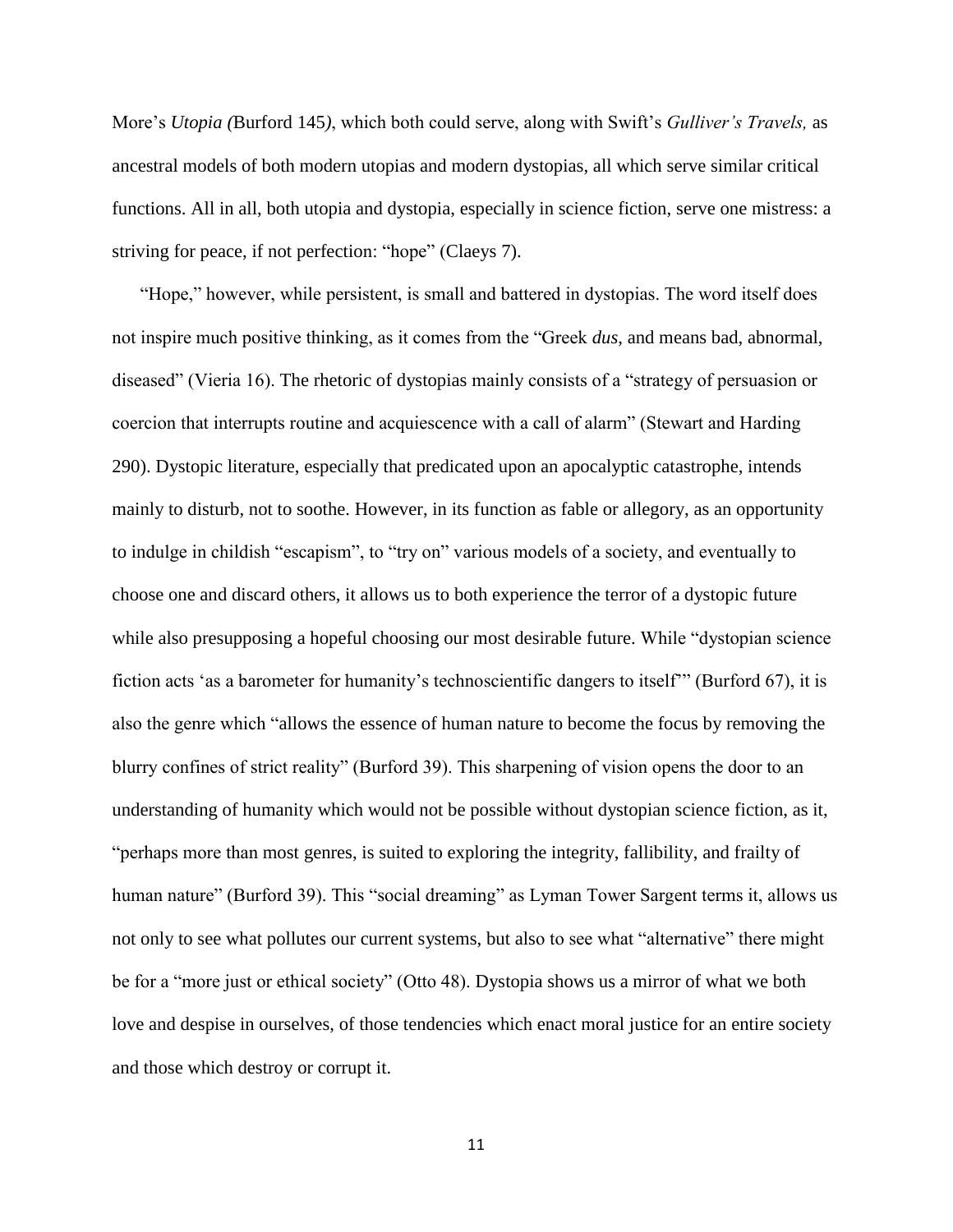If dystopia can do so much for our forward vision, it seems then irrelevant to add an apocalypse into the mix at all. There seems to be no need, then, to focus on novels which are both post-apocalytpic *and* dystopic. In one way, this is true. In the novels I examine the apocalypses themselves are vague, explained passingly at best or unexplained at all, at worst. In *After London* "the source of the disaster is never revealed," making it almost just a narrative device, and "foreclosing the possibility that it might have been averted had another course been taken*"* (Heffernan 5)*. The Hunger Games*, for another example, dedicates only the following passage to explain the collapse of the known world: The mayor of District 12 recites "the history of Panem, the country that rose up out of the ashes of a place that was once called North America. He lists the disasters, the droughts, the storms, the fires, the encroaching seas that swallowed up so much of the land, the brutal war for what little sustenance remained" (Collins 18). Our America has not only been wiped away by what appears to be environmental catastrophe but is also swept away carelessly by the unfeeling recollection of a Panem who cares little for what happened then, as long as they can survive now. What matters is not what happened, but that it happened and that now a new society has arisen.

There are several reasons why the nature of an apocalypse matters less than the nature of the a dystopia. "As every good apocalypse proves, the ultimate goal is always what comes next: The Fresh Start" (Ryan). Visions of the end, from the medieval to the present, *"*have increasingly given way to visions of after the end" (Heffernan 6), mostly because in a genre primarily concerned with critiques of society, the manner of the apocalypse is not always important, but the manner of our rebirth always is. As discussed earlier, dystopian fiction should serve as an alarmist mirror of ourselves and should give us models for the change and progress of our current society: "dystopian literature…concerns itself with rebellious characters who fight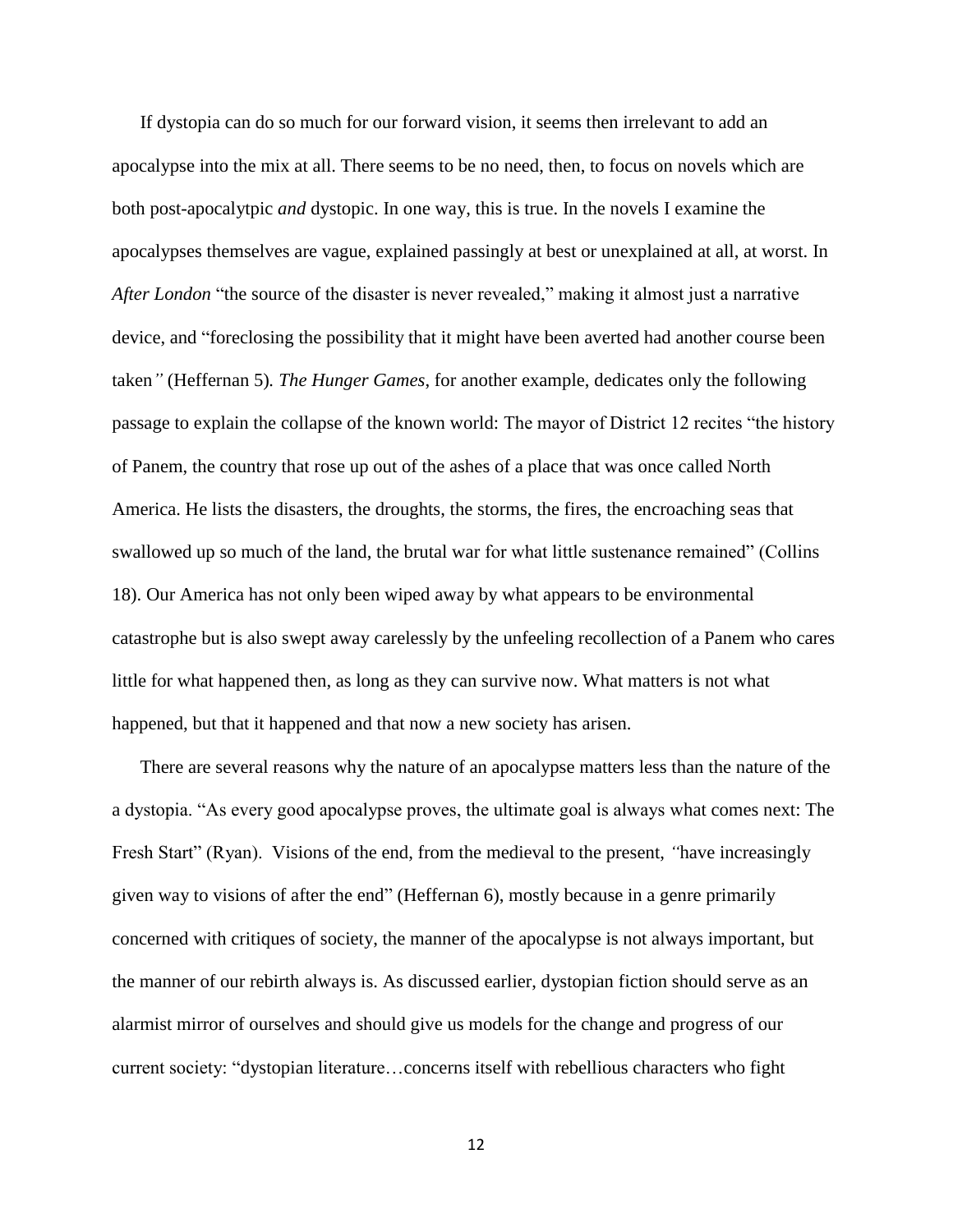against an overwhelming force in a decaying, problem-riddled, often technology-influenced world that mirrors current political, sociological, economic, environmental, and/or technological issues during the time it was written" (Burford 33-34), and by fighting infuses the work, and hopefully the reader, with that little light of hope. These works, while necessitating an end, and therefore a beginning, function by focusing on neither, and instead by focusing on "the middle" (Heffernan 13). In the middle, "practice" can emerge "by way of mistake" (Heffernan 13). By focusing on the function of a new society rather than the technical and gory details of the catastrophe which preceded and enabled it, an author can focus upon the existence and survival of a dystopic society that consists mainly of mistakes, but which, by those mistakes, can engender something better, something more sustainable, something more moral.

However, the fact that an apocalypse has occurred, and sometimes even the very nature of that apocalypse, cannot be discounted in my analysis. While the apocalypse allows for a new slate or *tabula rasa* on which to construct both a dystopic world and, alternatively, a model bioeconomy, the apocalypse itself resonates with modern fears and concerns, much like the dystopia. The works I feature often show an "improvement" or "rejuvenation" of the world rather than simply a dying off, probably because they are all post-apocalyptic, which means those technological threats which held sway over the environment have been wiped away or, at least, partially destroyed by catastrophe, often of their own making. Those aspects of our world we both fear and desire are ameliorated: *The Hunger Games* still has elements of a destructive technocratic society, but certain areas have been left to "seed", i.e., left to thrive as a natural environment. The woods outside of District 12 are almost untouched, rarely encroached upon by anyone with technology more sophisticated than a bow and arrow. However, the technological threat which perhaps precipitated the apocalypse and supposedly wiped out the desolate District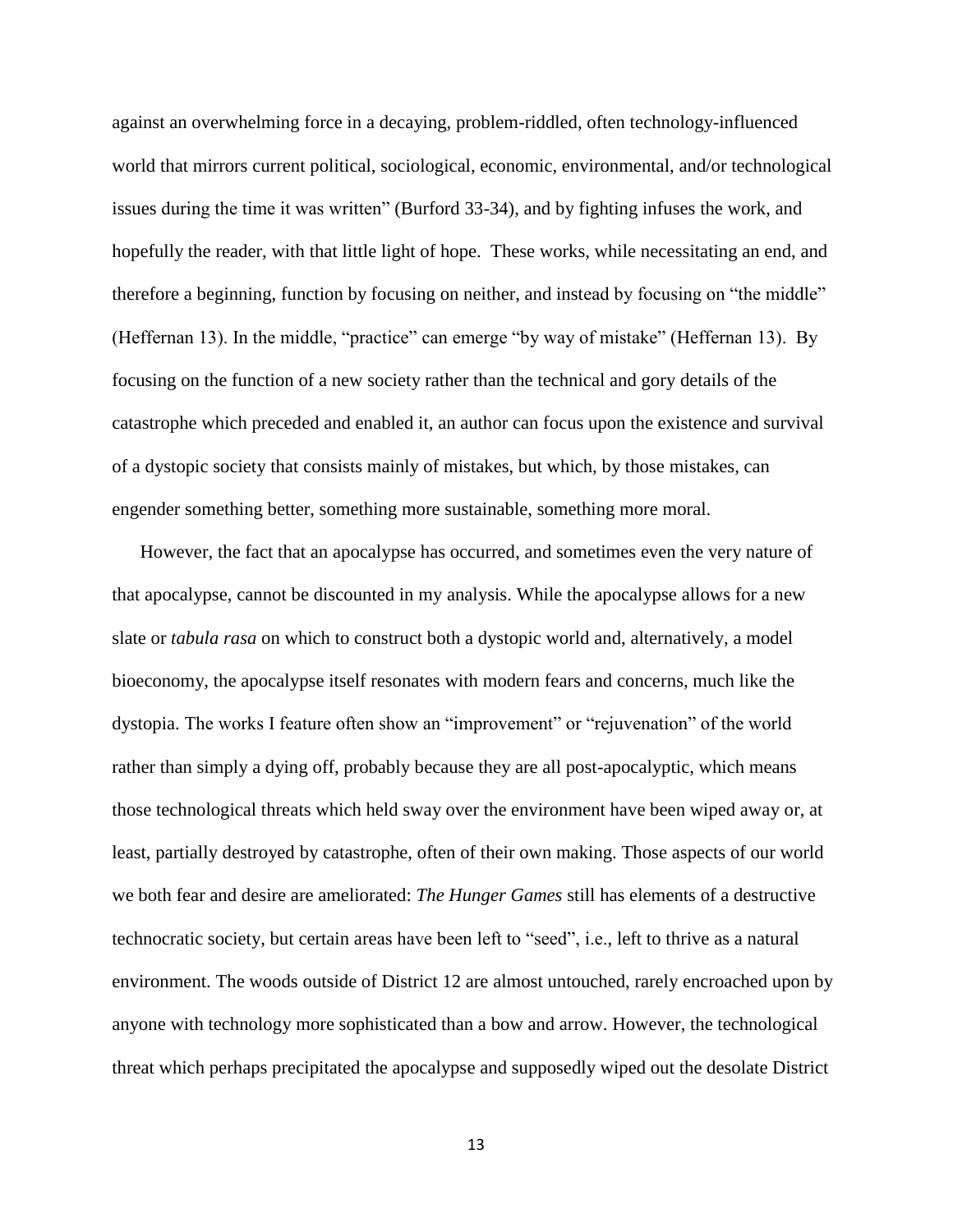13 remains a faint, if constant threat; the forest which thrives beyond 12 is bordered by an electric fence.

Before any significant societal or natural rejuvenation can occur, though, the world must be wiped away. An apocalypse, however vague or undefined, is necessary, not only because old societies and insitutions must be wiped away, but also because our culture, and many cultures over the course of time, have both feared and been fascinated with their own ends. And in certain times, like the Victorian age and the first big boom of the city, and in contemporary America where environmental narratives seem predominantly apocalyptic, those fears manifest in fiction as apocalypses that are not, but might yet be.

Post-apocalyptic and dystopic novels are concerned with contemporary concerns and issues, and serve as an extension of present problems and fears into their possible, and in some rhetoric probably, disastrous consequences. "Depending on the anxieties and preoccupations of the time, a dystopian" or post-apocalyptic novel "might speculate about" anything from reality television to the failure of the world's fresh water supply (Miller). Let us take Suzanne Collins's *The Hunger Games* as a case study. When asked what inspired her to such a gruesome and dark tale, Collins often tells the tale of cruising through television stations:

One night, I was lying in bed, and I was channel surfing between reality TV programs and actual war coverage. On one channel, there's a group of young people competing for I don't even know; and on the next, there's a group of young people fighting in an actual war. I was really tired, and the lines between these stories started to blur in a very unsettling way (Margolis).

This "unsettling" feeling, prompted by reality television and news coverage of a war, prompted Collins to write one of the best-selling Young Adult series in contemporary America. Millions have read the books, millions have seen the movie, and its popularity has yet to wane. Why? Well, on the surface the books address two very real and often concerning trends in American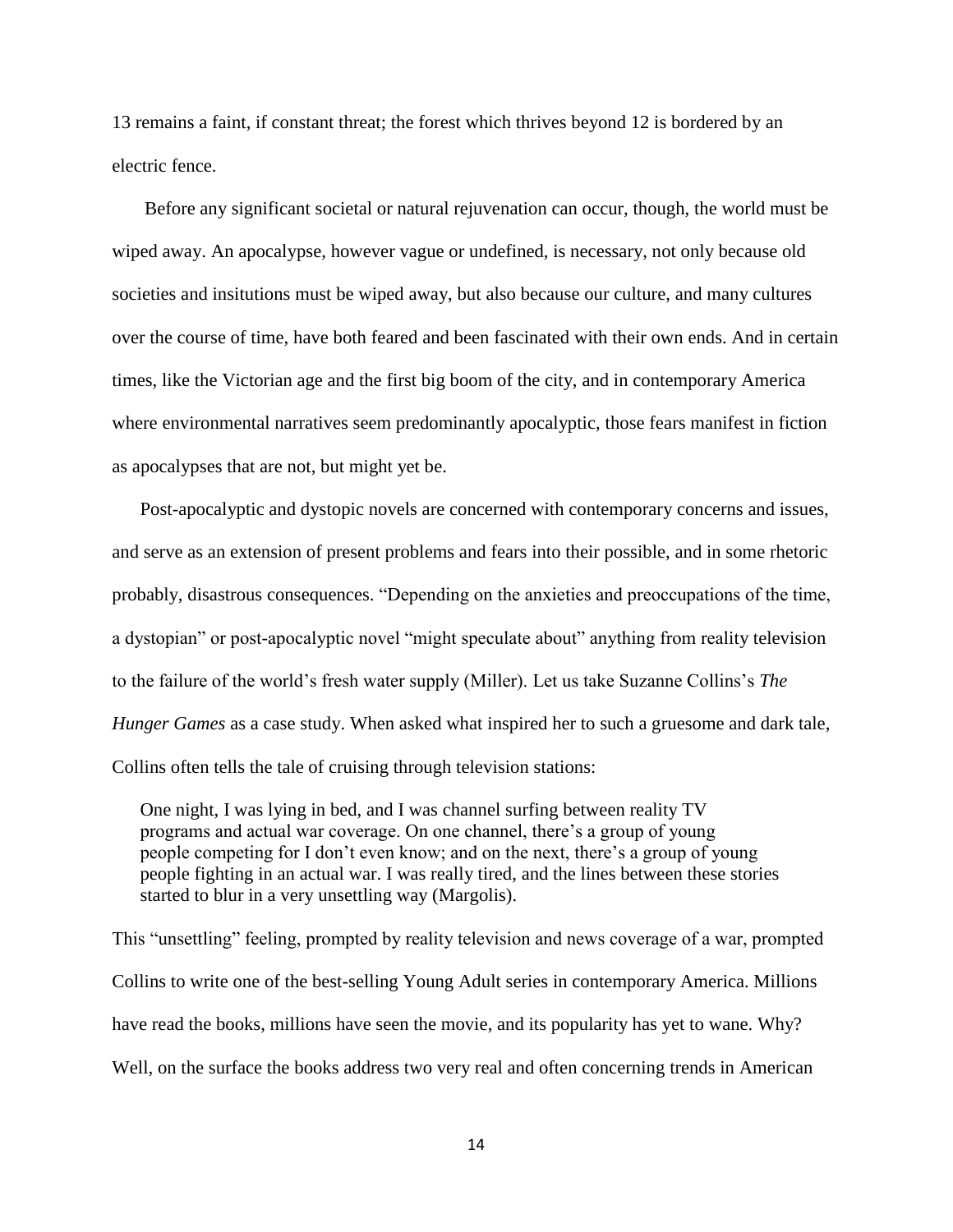culture: our obsession with fame and with watching and scrutinizing the lives of others, and our glorification of war and American honor as won through battle. The Capitol represents the worst of these tendencies in that it preys on young adults for entertainment and enjoys the bloodshed with nary a pang of conscience. Many would argue that our multimedia society is not much different. Thus, *The Hunger Games*, in its reordering of the world, highlights some of those parts of modern culture which most disturb and upset the author.

However, a book can be read in many ways. Collins may see one set of concerns in the novel, but a young audience may see more. In *The Hunger Games*, and in life, "children…don't run the world, and teenagers, especially, feel the sting of this" (Miller). Yes, *The Hunger Games* can be seen as "an indictment of reality TV," but it can also be seen as a "fable or a myth" representing the stormy adolescent mind, always struggling for control, always struggling to overtake the world of parents and adults (Miller). What connects these two interpretations of the novel, and what matters between them, is the function of the dystopic world itself. Books like *The Hunger Games* serve as "conduits for universal experiences" (Miller), channels for us to theoretically act out our fears, our hopes, and our desires, however dark. Post-apocalyptic worlds give us the chance to enact a sense of the "bleak fantastic" (Burford v), to see what path the world could follow, whether we want it to or not.

The entire post-apocalytpic genre "is rooted in forlorn futures" and acts as "commentary on contemporary difficulties" (Burford 21). Indeed, the worlds are futuristic and often fantastical (if not phantasmagorical at times), but they are real in the sense that they could be produced from our habits today. The visions of apocalypse and dystopia are "disapproving, apocalyptic visions of misused technology" as well as examinations of the human condition itself (Burford 26). Postapocalyptic dystopias, both through the event of the apocalypse and through the societies which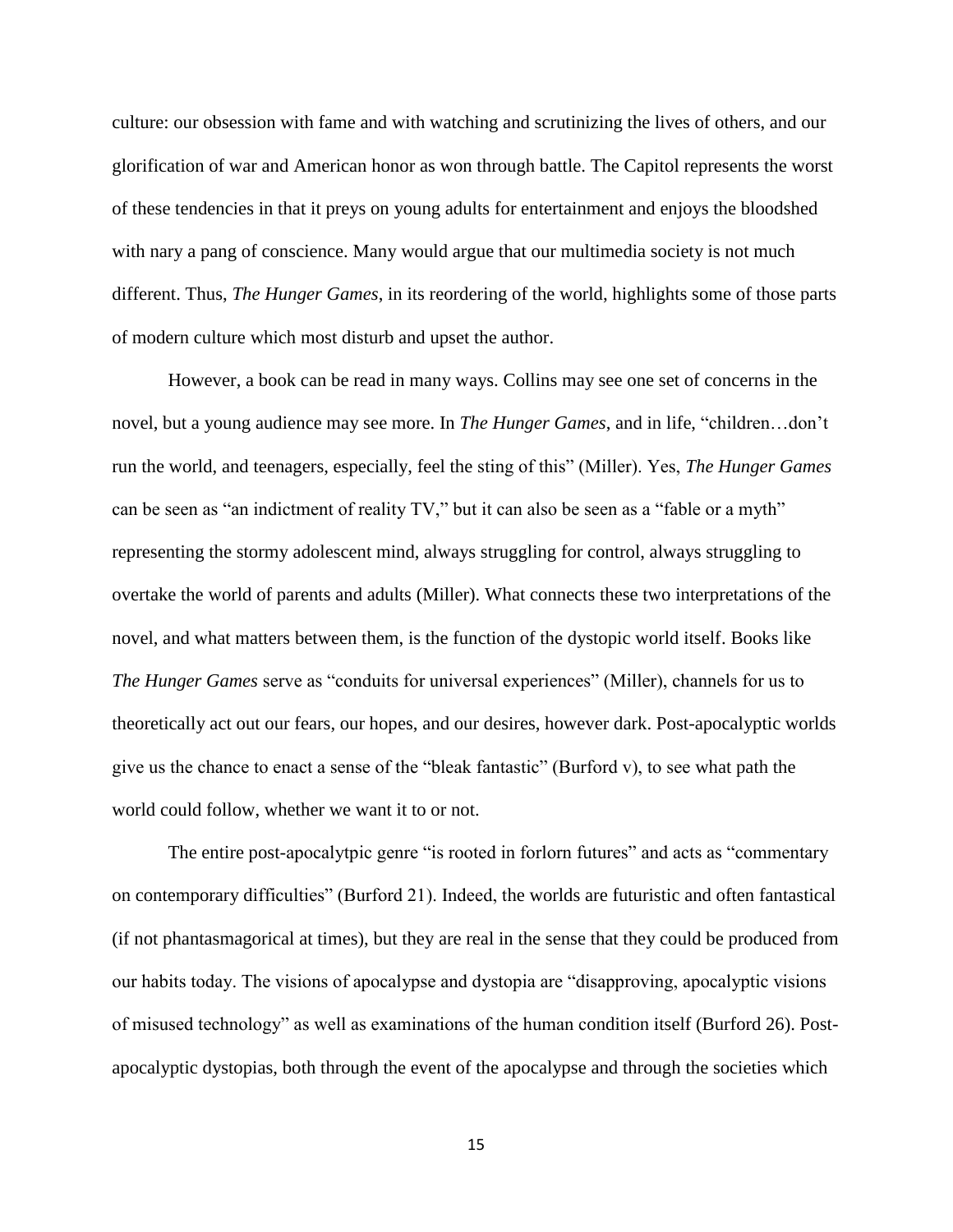form after, explore the consequences of *our* society's behaviors, of the reader's life choices themselves. And these novels do it both to critique and to warn. Post-apocalyptic dystopias find "its most useful purpose" in "social commentary intended to warn through the use of extrapolation" (Burford 26). Not only are authors exploring the degradation of our world as caused by the society we now live in, but they are also often warning us against those very same dangers, made terribly manifest in their fiction. This kind of fiction often "comments on perceived modern threats" (Burford 36), such as the voyeurism of reality television or the bloodlust of modern war.

Science fiction, the progenitor of both post-apolypticism and dystopia, has often been hailed not only as an effort to warn us away from certain behaviors and technologies, but as a way to introduce the reader to new advancements, to warm them to the thought of technological progress and all of its promises (Burford 33). However, with the overwhelmingly negative tone of a post-apocalyptic dystopia, the science-fiction genre can no longer really be said to solely promote technology and advancement. Frederic Jameson, a postmodern scholar, has argued against the idea that these texts have "the social function of accustoming their readers to rapid innovation, of preparing our consciousness and our habits for the otherwise demoralizing impact of change itself" (151). They now, rather, "defamiliarize and restructure our experience of our own present" (151), and in so doing act as cautionary narratives, warning us away from a possibly apocalyptic cliff's edge. Similarly, according to Brouillete, post-apocalyptic dystopic novels are not about fantastical, impossible futures, but rather show readers "the future they are already living in" (205). The dystopias in *The Hunger Games*, and *After London* are, in a sense, our own worlds.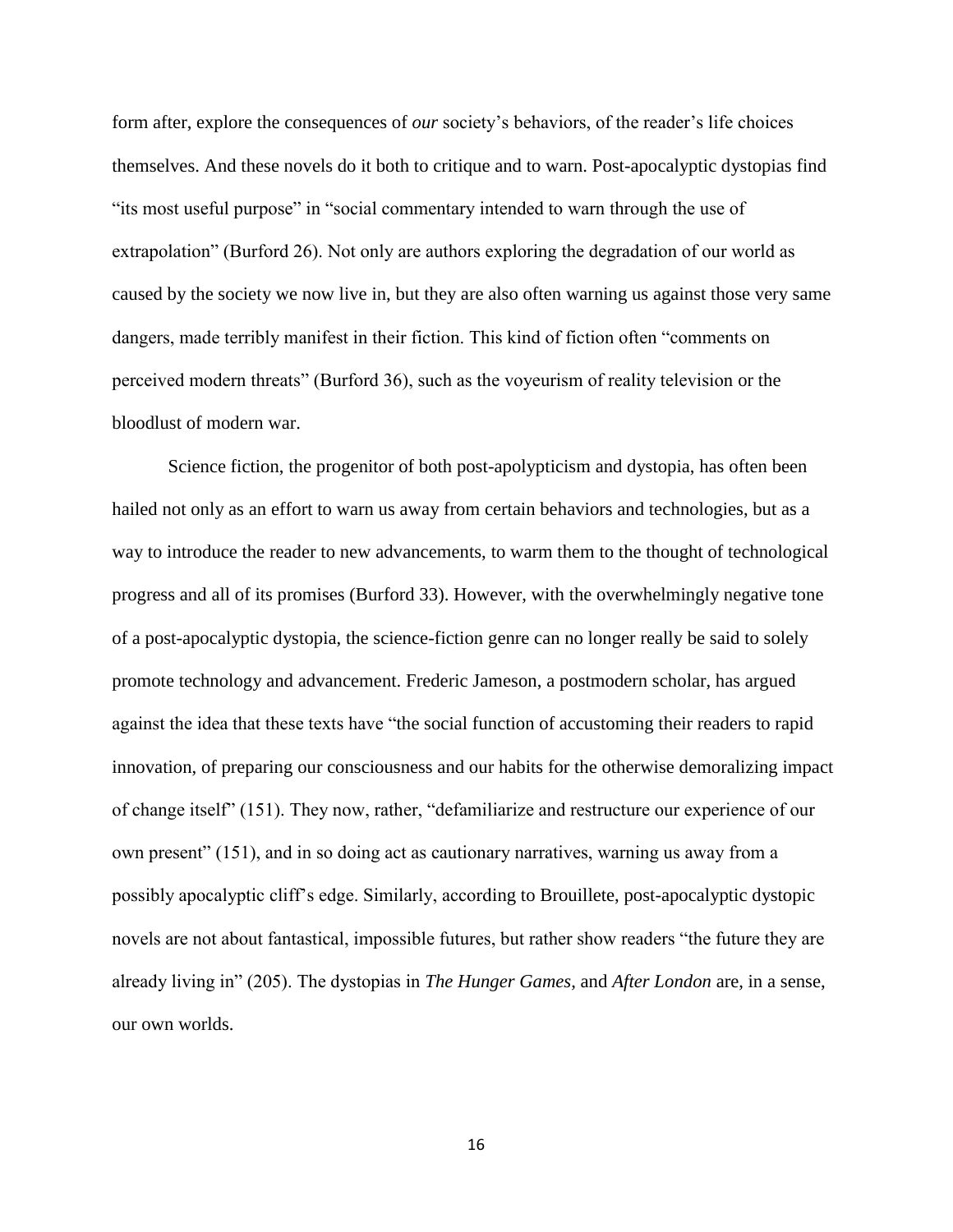Unlike utopias, which (as discussed earlier) seek to educate through positive examples, when "the present world is portrayed as exhausted" in post-apocalyptic worlds, "there is no better world that replaces it" (Heffernan 5). In fact, to many of us reading a zombie comic or a novel in which children kill each other for sport, the world seems a lot worse. Remember that a dystopia is meant to disturb, rather than to soothe; it shows us the worst aspects of ourselves and our cultures. But being hit by a switch behind us is often just as inspiring as being baited by a carrot dangling before us, if not even more so. Post-apocalyptic scenarios have shown upsurges in time periods when the dangers of societal and technological "advancements" have most threatened certain ways and necessities of life. For example, the post-apocalyptic, dystopic novel flourished for a time in Victorian England, as a means of inspiration, as a means of avoiding "the end" which has so changed the world in these fictional narratives. "The main aim of this subgenre," according to Vieria, "is didactic and moralistic: images of the future are put forward as real possibilities because they go either right or wrong, depending on the moral, social and civic responsibility of its citizens" (17). We are students when reading post-apocalyptic dystopias, and our teachers "expect a very positive reaction" (Vieria 17). The future we are shown is one we are meant to avoid, and this need to change is caught up with our strange "desire for apocalyptic narratives" (Heffernan 151). Frank M. Robinson says that "science fiction writers are 'our early warning system for the future'" (Otto 112), and the future seems dire. However, no matter how dire, these authors seek to avoid the worlds they show by trying to inspire "sociopolitical change by means of the aesthetic representation of a paradigm shift" (Otto 50).

If the most useful function of this genre is to take the most destructive tendencies of contemporary societies and restructure them into terrifyingly dystopic model futures, then it is necessary to understand the overwhelming concerns of the contemporary societies which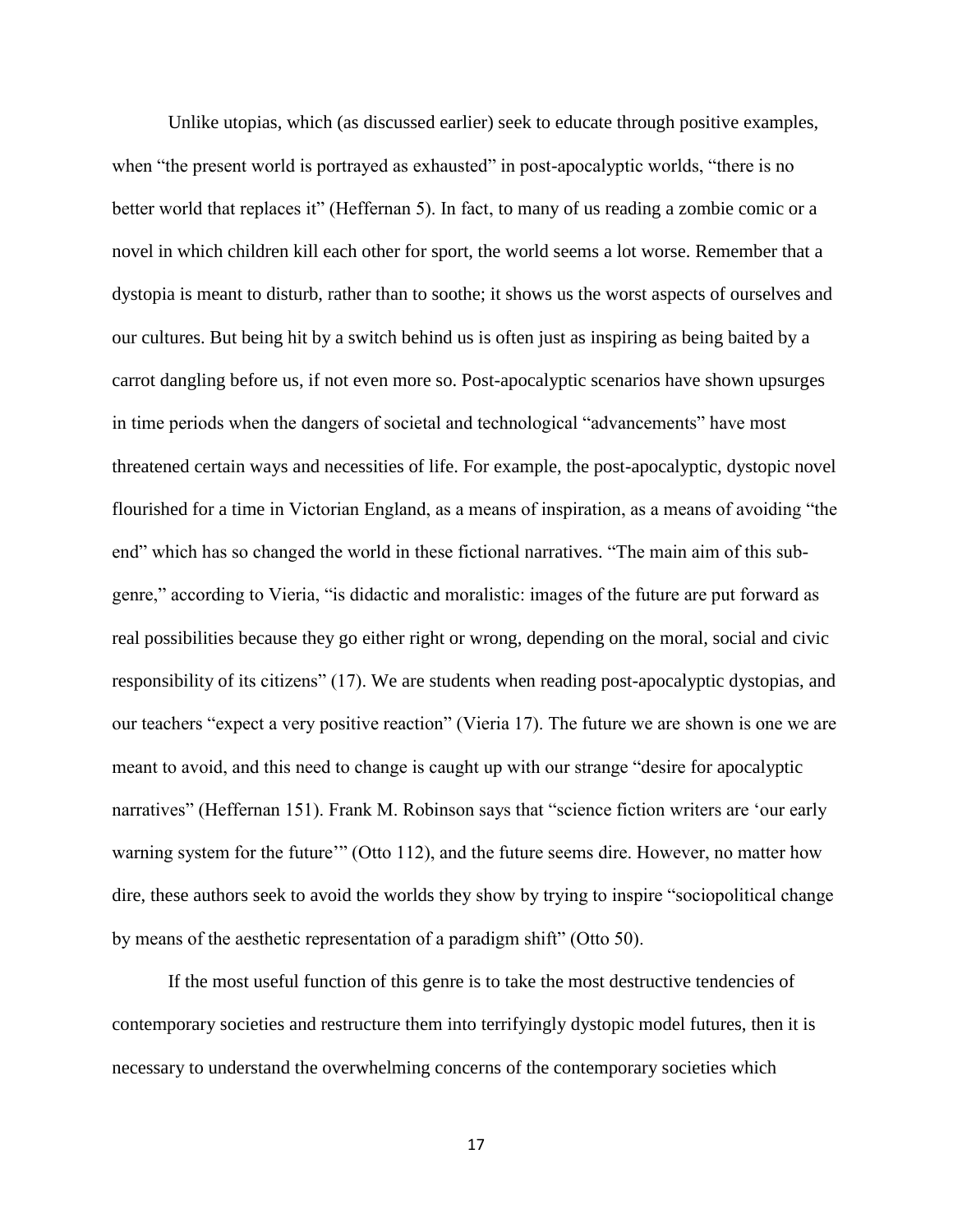produce these novels, in order to understand what the novels are trying to convey, and thus accomplish. In the modern America which produced *The Hunger Games*, published in 2008, we do not have to look far to see what concerns might produce novels with post-apocalyptic dystopias which show the abuse of technology, the corruption of the city, and the moral fortitude of those who sustainably cultivate the land and take care of their human ecosystem by becoming bioeconomic providers. Heffernan credits Kermode with the idea that we desire to see the world end, and to continue badly, because we also "need to understand ourselves and find meaning in relationship to a community that is larger than the individual self" (151). The communities that *After London* and *The Hunger Games* seek to connect us to are not just human communities, but natural communities as well.

A predominant theme of dystopia is "the relationship between humans and their surroundings," and "technological, environmental, and biological concerns are paramount" (Burford 34), often because they either dominate the model societies being formed, such as technology in the Capitol, or because their abuse and our disregard for them have led us to a dystopic future. When our relationships to each other, to our societies, and to our ecosystems begin to change, we seek to understand and often to halt those changes. Perhaps such a dramatic shift in the structure of life explains Richard Jeffries's *After London*. Pfaelzer, as quoted in Burford, discusses the historical example that might account for the popularity of dystopian literature during the final decades of the 19<sup>th</sup> century, during which *After London* was created: "dystopian works addressed a newly literate readership that faced city life and mass unemployment without housing, schools, or sanitation" and the "mass demands for the vote, the eight hour day, and a loose currency suggested that the bourgeois revolution had failed to deliver the good life" (Burford 68). *After London*, whose title suggests its most interesting feature, a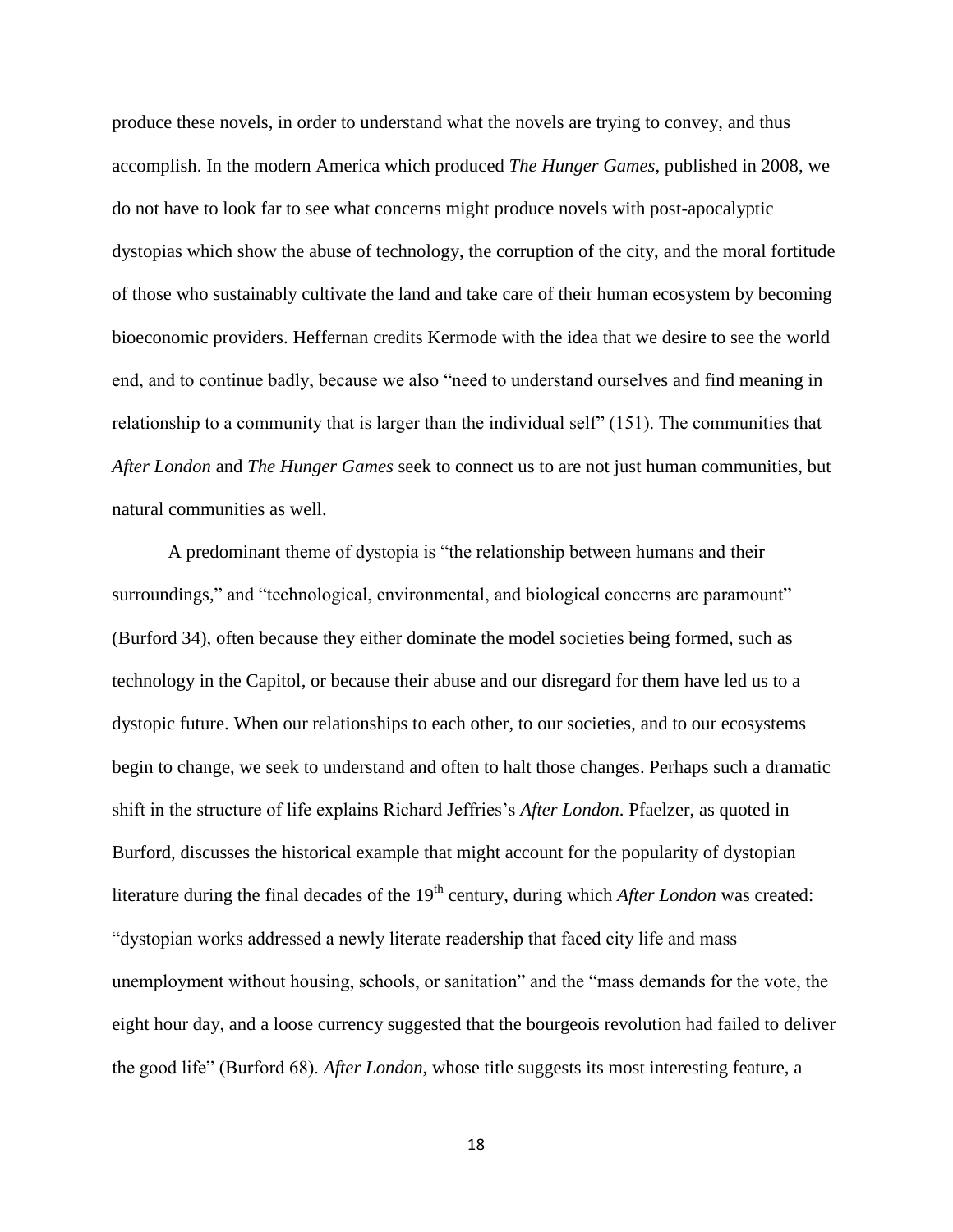London which has been almost literally wiped off of the map, was written in a time of great social movement and turmoil. In such times there exists always a "state of unease that comes with the end of an era or a century," especially when such a shift, already significant, is accompanied by "rapid social and cultural change" (Stewart and Harding 290). Many of these rapid shifts in Victorian England centered around the migration to and growth of the city of London.

While much of the rhetoric of the new city was positive, boasting progress and profit, much of it was also overwhelmingly negative. There was, on the part of many, a sense that "great cities are the uncontested homes of progress; it is in them that ideas, fashions, customs, new needs are elaborated and then spread over the rest of the country. When society changes, it is generally after them and in imitation" (Banks 111). The city promised many things to many people: jobs, money, the arts, technological innovation, but no vision of Victorian London would be complete without an examination of the insidious fears of corruption which accompanied the promises of the great city.

Frederich Engels, in *Condition of the Working Class in England*, acknowledges the certain pride British citizenry can take in the achievements of London, but this brief acquiescence to the city's pleasures is followed immediately by an indictment:

But the sacrifices which all this has cost become apparent later. After roaming the streets of the capital a day or two, making headway with difficulty through the human turmoil and the endless lines of vehicles, after visiting the slums of the metropolis, one realises for the first time that these Londoners have been forced to sacrifice the best qualities of their human nature, to bring to pass all the marvels of civilisation which crowd their city; that a hundred powers which slumbered within them have remained inactive, have been suppressed in order that a few might be developed more fully and multiply through union with those of others. The very turmoil of the streets has something repulsive, something against which human nature rebels. … The brutal indifference, the unfeeling isolation of each in his private interest, becomes the more repellent and offensive, the more these individuals are crowded together, within a limited space. And, however much one may be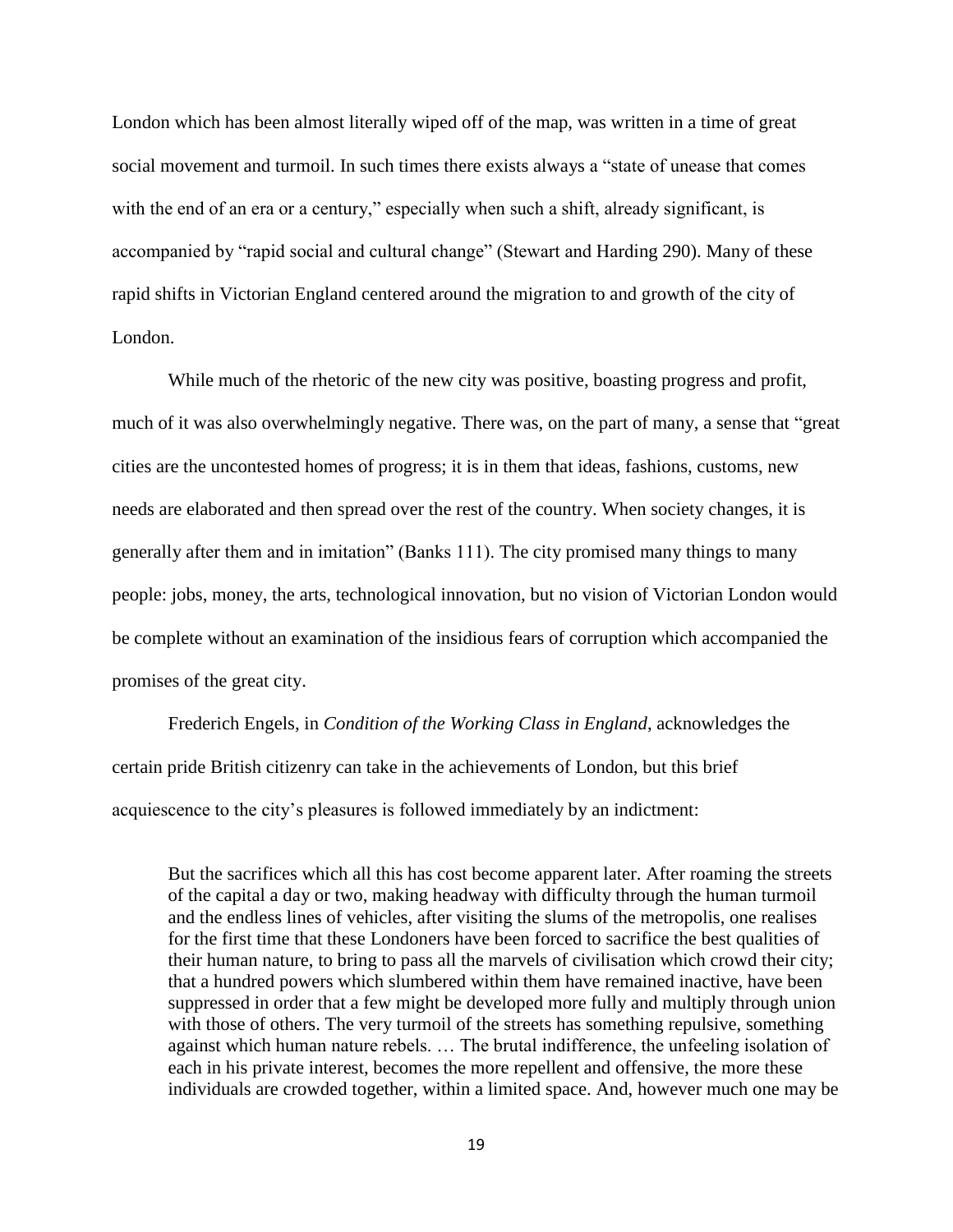aware that this isolation of the individual, this narrow self-seeking, is the fundamental principle of our society everywhere, it is nowhere so shamelessly barefaced, so selfconscious as just here in the crowding of the great city. The dissolution of mankind into monads, of which each one has a separate principle, the world of atoms, is here carried out to its utmost extreme (Engels).

London is wondrous, but at what cost, what "sacrifices"? To Engels mankind has predominantly surrendered its very nature, its dignity, to produce a city which cares no more for its citizens than it does a cockroach. The entire cityscape is pervaded by "a brutal indifference" which reduces man to "monads,"<sup>2</sup> uncared for, unconnected, and repulsive in their "self-seeking" and "unfeeling isolation."

To Engels the city of London, as the greatest exemplar of Victorian English city life, was a place of moral degradation. Many behaviors shunned elsewhere flourished in the dark corners of the city, prostitution being perhaps the most famous example. However, it was not just what you did in the city, but the space itself that "was the cause of social ills" (Banks 107). Engels, in his continued examination of cities like London and Manchester, visited many of the slums that perpetually developed in the hearts of these great cities. These slums represented the worst human and spatial elements of London:

It is a disorderly collection of tall, three- or four-storied houses, with narrow, crooked, filthy streets, in which there is quite as much life as in the great thoroughfares of the town, except that, here, people of the working-class only are to be seen. A vegetable market is held in the street, baskets with vegetables and fruits, naturally all bad and

 $\overline{\phantom{a}}$ 

**<sup>2</sup>** Interestingly, the term "monads" is defined by the OED not merely as "The individual human subject, esp. when viewed separately from society" but also as "*Biol.* A single-celled organism, *esp.* a protozoan; *spec.* a flagellate protozoan of the genus *Monas*, the former family Monadinidae (or Monadidae), or the former order Monadina." In many contexts the "monads" have been viewed historically as the lowest level of the biological and ecological hierarchy, and by using this term, however consciously or unconsciously, Engels connects man to nature at is most base when understanding man within the city. This use could also signify Engels's understanding of man as just another organism rather than as the inheritor of the earth or as the pinnacle of evolution.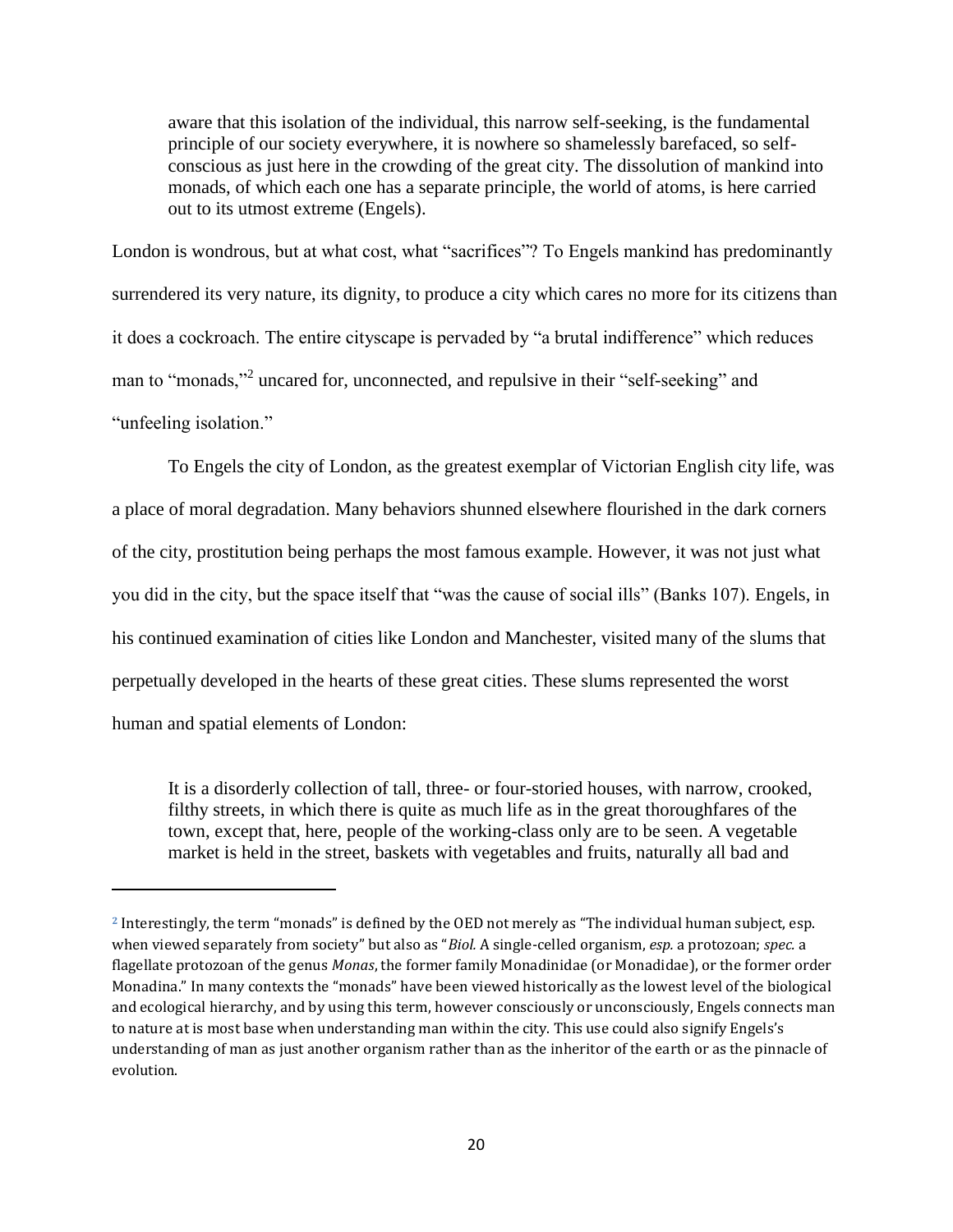hardly fit to use obstruct the sidewalk still further, and from these, as well as from the fish-dealers' stalls, arises a horrible smell. The houses are occupied from cellar to garret, filthy within and without, and their appearance is such that no human being could possibly wish to live in them. But all this is nothing in comparison with the dwellings in the narrow courts and alleys between the streets, entered by covered passages between the houses, in which the filth and tottering ruin surpass all description (Engels).

Ironically, Engels spends most of the rest of his text then trying to describe for his reader the real levels of filth and degradation lurking in the great cities. "These narrow courts and alleys," so plagued and clogged by human, biological, and moral refuse, infected not only those who occupied them, but the city at large, and certainly carried the infection into people's view of the city. For many, these conditions and the space of the metropolis itself seemed to cause "grave social damage" because any family dwelling in an industrial town found itself not only "divorced from nature" (a point to which we will return shortly), but also "from the particular place of its origin," in this case the country, and "from other families" (Banks 107). This passage hints at many concerns: the move from the country to the city, the loss of a connection to a larger ecosystem, but perhaps most predominantly the decay of proper familial and moral connections. In the city "family life" was "decaying" (Banks 110), and for many, like Tonnies, "ninetheenthcentury city life was dominated largely by relationships that were impersonal, cold, morally indifferent, socially alienated, and transient" (110).

The corruption and failure of human connections cannot be completely separated from the fear that natural and agricultural connections to the land were failing as well. As in Banks's quote, people were becoming "divorced from nature" when living in the city. Not only were they living in filth and decay, and not only were the traditional familial structures being threatened by the new structures of the city, but man's connection to the natural world which sustains him, and, although distant, sustained the city itself, was being lost completely in the wasteland of a modern, industrial cityscape. The density of the city "became fixed" in the mind of its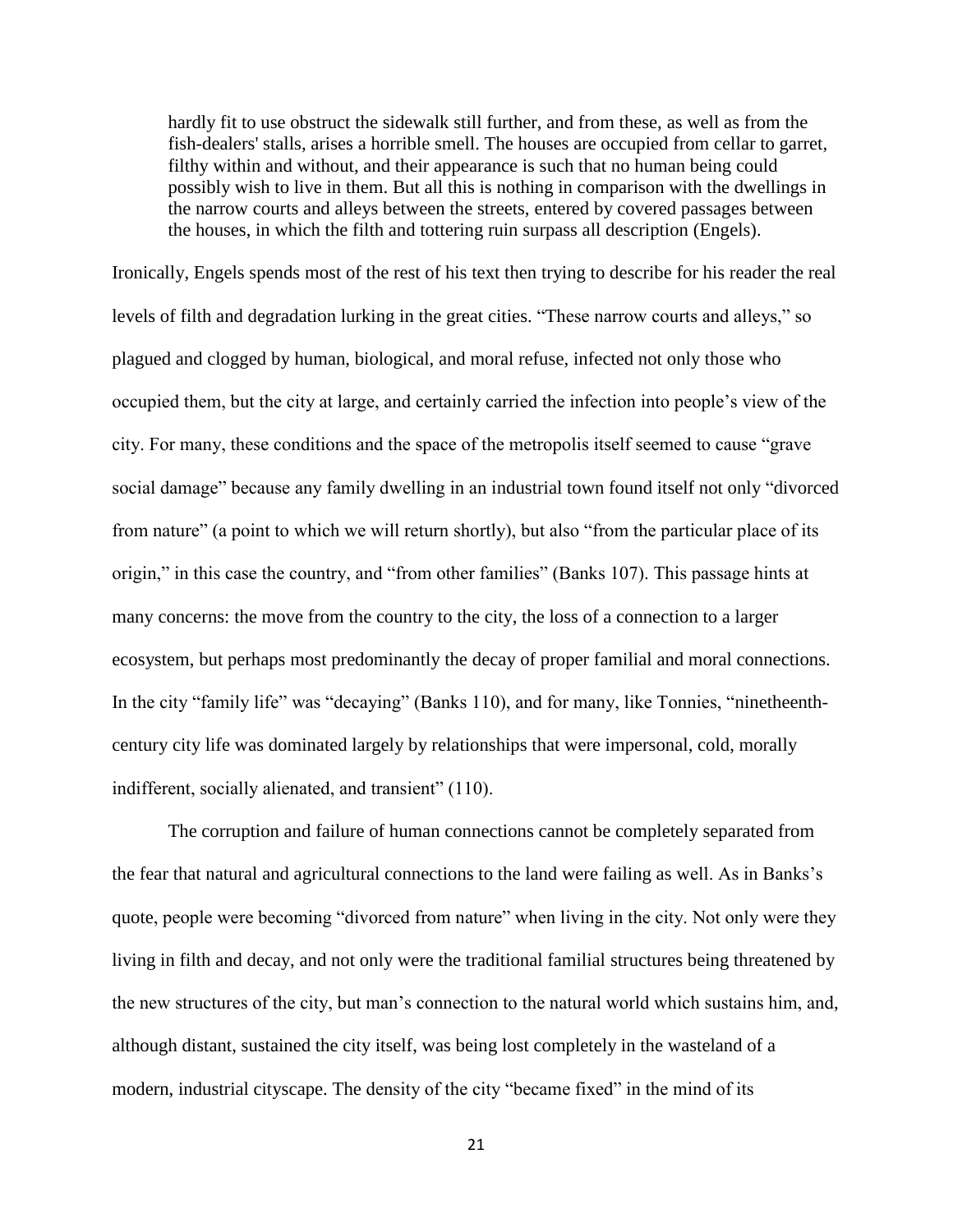inhabitants as a social phenomenon which "spelt death and depravity on his own doorstep" (Dyos and Reeder 370). Not even the pleasant suburbs, stranded liminally between country and city, were safe, as "the convulsions of the city became symbolic of evil tendencies" (Dyoes and Reeder 370), and those evil tendencies infected the space and the people. Engels echoes these "evil tendencies" in his descriptions of the moral lassitude of the men of London and in his depiction of the slums, but perhaps the best representation of what fears lay at the heart of city life was inherent in the city's own topography: many sections of the city "included a septic lake covering an acre, open sewers and stagnant ditches galore" (Dyos and Reeder 372). The skeleton of London was a series of toxic, fetid waterways, carrying infection and corruption to all corners of humanity and the city itself. The Victorian city represents a closed system, breeding and feeding moral, physical, and environmental degradation in a sustained loop.

The realities of London inspired a great many narratives, many of which showed dystopias or dystopic elements, narratives which displayed the dark side of the progress of the Industrial Revolution and the growth of the city: "a fetid, violent urbanism in the periphery is the future of modern capitalism, with collapsing cities and open sewage, vast migratory populations, and the retreat of secular and state forms" (Sundaram 241). Charles Dickens's *Oliver Twist*, as one such dismal portrayal of London, shines light into the dark recesses of the city, with its dystopic underbelly of figures like Fagin and Bill Sikes. Occasionally other authors dreamt of a different London, a different England. A vision of London in which "there was no waste, no spoilage, no pollution (the Thames was clear) and much green space" seemed a far off ideal, but it was an ideal shown by many in both utopias and dystopias of the time (Roemer 95). However, to authors like Dickens and Jeffries, cities such as London seemed morally and physically unsustainable, and these beliefs led to narratives much like *After London*. Instead of envisioning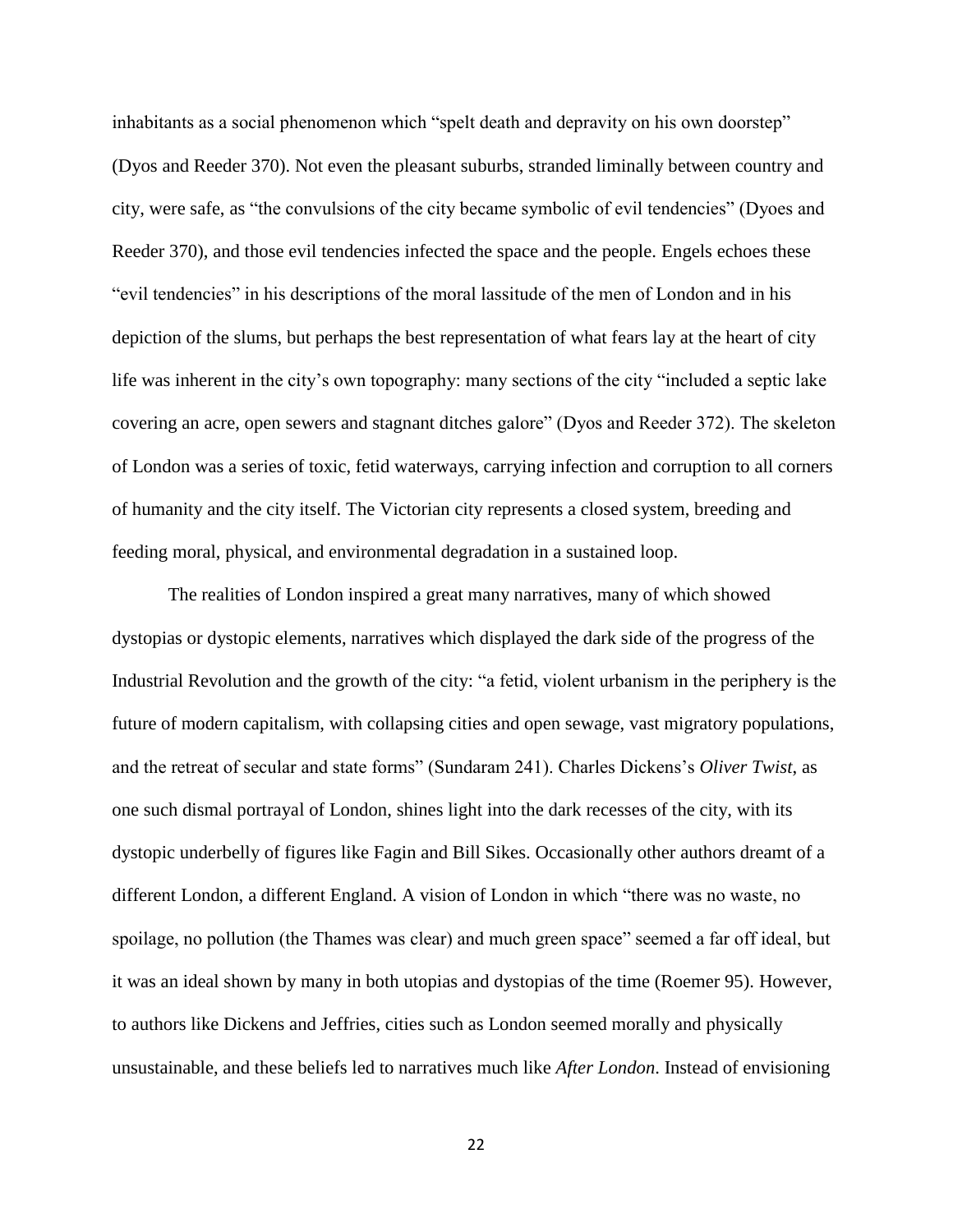a clean Thames and a green city, Jeffries rather strikingly foretells "ecological catastrophe" (Claeys 112).

Fear of the city breeds many environmental concerns, motivated by the pollution of waterways, the loss of connection to the land, the deforestation of thousands of ancient stands of trees which eventually changed the face of Britain, etc. Jeffries lived and wrote in a time in which these concerns were just beginning to be voiced and understood. In America, George Perkins Marsh, one of the young nation's first environmental writers, and his political party the Whigs, were "certain" that "material and moral progress could not be found in big cities" (Dorman 15). Like many in England watching the growth of London, Marsh watched the degradation of the environment due to industry and feared where such wanton destruction would lead. Marsh and the Whigs tried to imagine a" utopia" which "was a domestic idyll writ large, a middle-class world that was tended, nurturing, and bountiful, overseen by upright breadwinning fathers and virtuous bread-making mothers" (Dorman 17;); this favored bioeconomy, notably centered around "breadwinning" and "bread-making," and thus the fair distribution of bioeconomic capital, was also to be made possible by conservation and stewardship of the wilderness which so represented America at the time. "Restoration" became a key word for Marsh, and in his book *Man and Nature* he argued for "the restoration of nature's harmonies through the agency of human cultivation" (Dorman 31), or, in other words, the saving of nature through a responsible bioeconomy which took both man and land into account. Marsh, much like Jeffries, anticipated "an environmental apocalypse" (Dorman 35), and sought to avert it by writing a book, much like Jeffries attempted with *After London*.

While Marsh was American, and therefore across the pond from Jeffries, they were writing in the same era (Marsh published in 1864 and Jeffries in 1885) and in much the same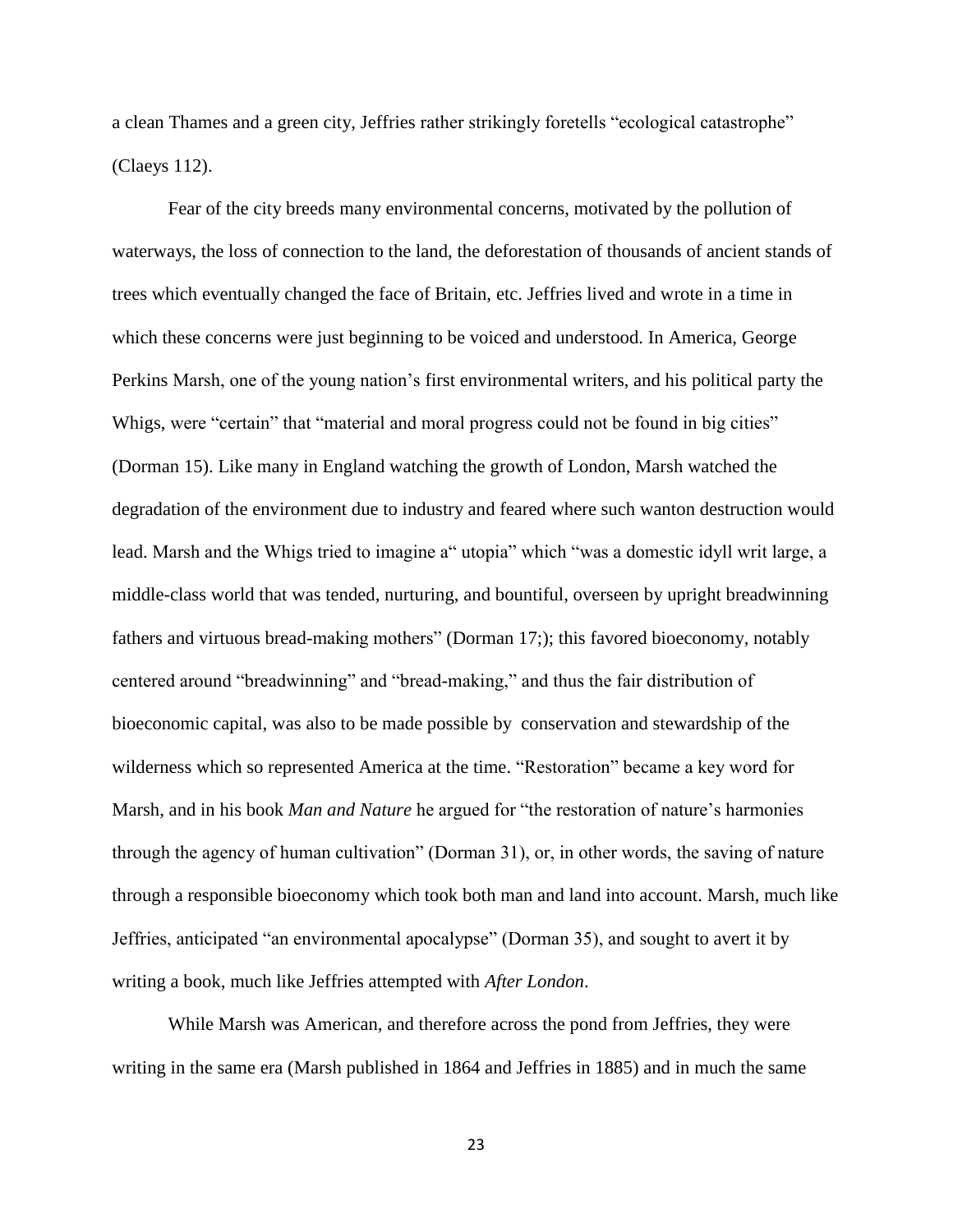philosophical and environmental contexts. In fact, in that era, "conservation and reclamation" were "more prominent in Europe" (Dorman 38). Joseph Fourier (who lived from 1768-1830 and was thus roughly contemporary with both Marsh and Jeffries) "predicted the benefits of massive reforestation long before 'global warming' became a household phrase" (Roemer 83). Ecology, as a science, was coming into its own in the Victorian era (Fowkes Tobin 49), and its development, much like the development of post-apocalypticism and dystopias, was "infected" and "haunted by the imagery of disaster and the festering anxieties that lie at the core of dystopian romance and satire" (Stableford 263). Literature and ecology, at the "Fin-desiecle…made much of the symbolism of Pan, the Graeco-Roman god of Arcadia, who was widely employed as a figurehead of nature" (Stableford 266). Romantic utopianiasm "routinely featured the nostalgic imagery of Arcadian pastoral existence" (Stableford 266), while dystopias like *After London* used that same pastoral existence as a counterpoint to the continued corruptions embodied in city life, which survived into Jeffries's dystopia even after the city was no more. Jeffries's concern for nature and the burgeoning fears of environmental degradation are evident in the understanding that "Wild England's coming, though disputed in an age of barbarity and confusion, is a natural one" (Suvin 164); the apocalypse which shapes Jeffries's novel is a natural apocalypse. At the turn of the century, when writers like Marsh and Jeffries were active, there was a circulating concern about the health of the earth as nature was assaulted by the progress of industry and mankind, and combined with the fear of the degradations of the city, and an overwhelming concern for humanity, both her health and morality, it should not be surprising that the era produced a work like Jeffries's *After London*, which features not only an abandonment of cities, but a return to a more agrarian lifestyle and a moral privileging of a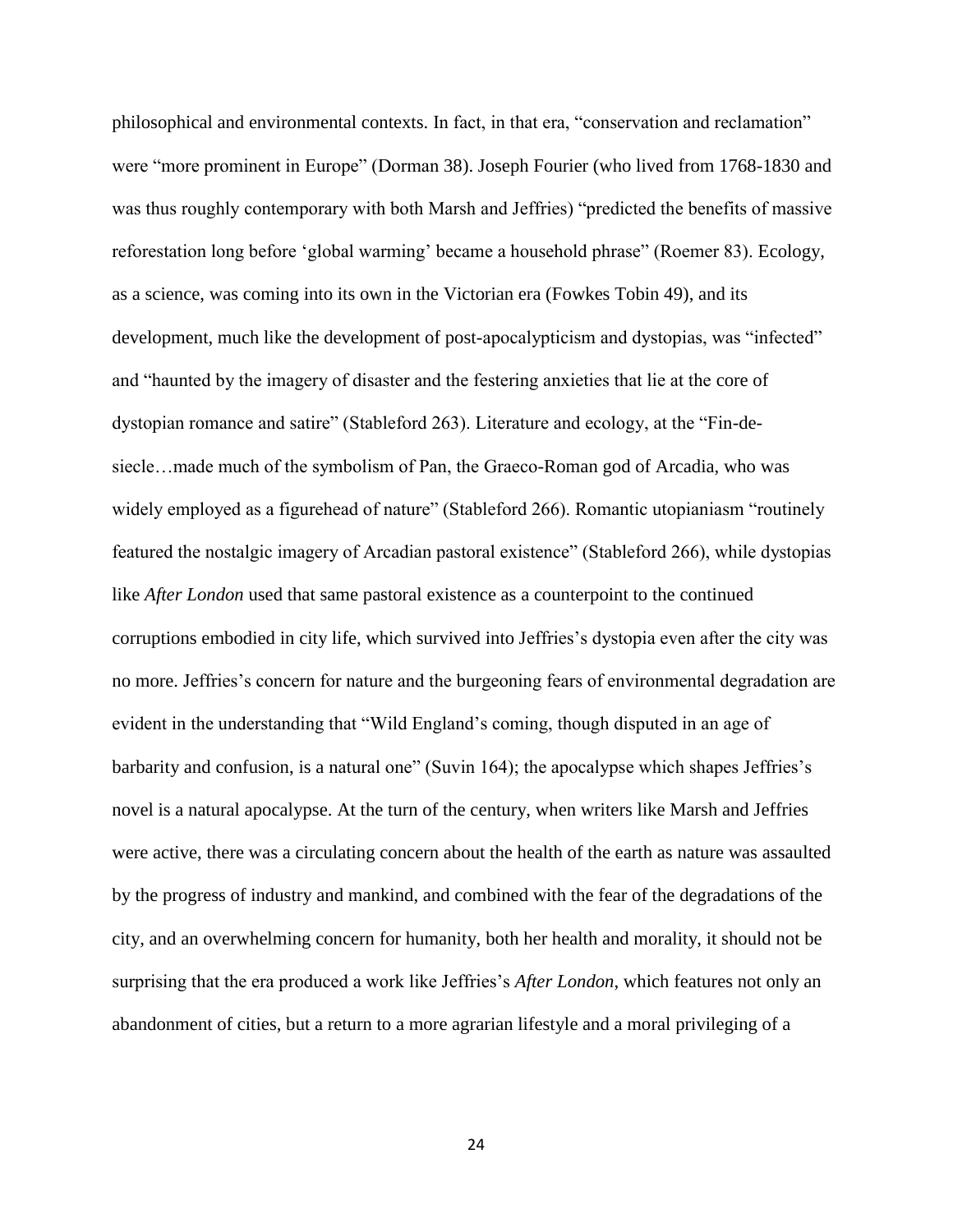bioeconomy in which those who tend the land and each other are the morally superior human beings.

Jeffries's depictions of London most acutely show his rejection of the city. He describes the collapse of the great city, which "after all was only of brick" and its partial surrender to the forces of nature (ivy and the waters of the Thames) (location 516). However, perhaps more significantly, Jeffries chronicles the evolution from city to toxic swamp. The city, overrun by water and pollution and sinking down into the mire, corrupts not only the land and the water but all life:

There exhales from this oozy mass so fatal a vapour that no animal can endure it. The black water bears a greenish-brown floating scum, which for ever bubbles up from the putrid mud of the bottom. When the wind collects the miasma, and, as it were, presses it together, it becomes visible as a low cloud which hangs over the place. The cloud does not advance beyond the limit of the marsh, seeming to stay there by some constant attraction; and well it is for us that it does not, since at such times when the vapour is thickest, the very wildfowl leave the reeds, and fly from the poison. There are no fishes, neither can eels exist in the mud, nor even newts. It is dead (location 526).

The city, almost alive in its seething toxicity, literally breathes death into the air, and has sunk into "putrid mud." This fatal corrosion pollutes a landscape once only partially degraded by slums and industry. The entire city, which cannot even be reclaimed by nature, has sunk into poisonous ruin, and "is dead." Entirely. And this death, this utter destruction of not only the city but anyone who dares enter, is fueled not just by environmental catastrophe and apocalypse, but by the actions of the men who once lived there:

They say the sun is sometimes hidden by the vapour when it is thickest, but I do not see how any can tell this, since they could not enter the cloud, as to breathe it when collected by the wind is immediately fatal. For all the rottenness of a thousand years and of many hundred millions of human beings is there festering under the stagnant water, which has sunk down into and penetrated the earth, and floated up to the surface the contents of the buried cloacæ (location 527).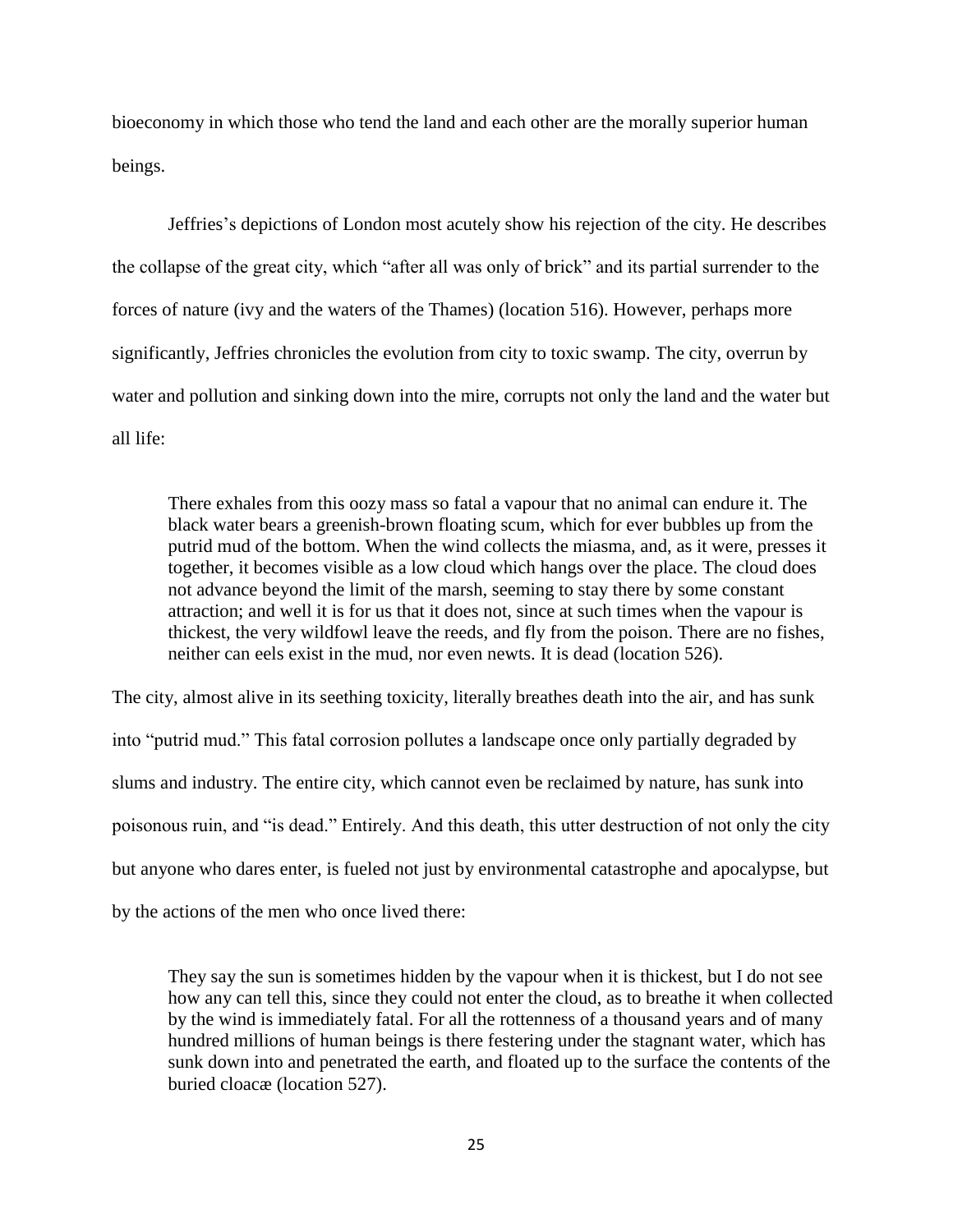London, which before the apocalypse in Jeffries's novel had stood for centuries, is now infected and ruined by "the rottenness of a thousand years" and the lives and actions of "many hundred millions" of men and women leave not only their bodies beneath the toxic slime, but also the evidence of their own poisonous ways of life.

These images of London, which become even more terrifying when Felix inadvertently enters they city in the second half of the novel, are dire echoes of those images which populate accounts of the city like Engels's. The "corrosive urbanization" of "the great machine of the city" has led to its most dire end (Claeys 113), in which London has literally sunk into corrosion so profound that it poisons the very air. The great stink of the 1850s seems a mere whisper of inconvenience next to Jeffries's vision, and the dystopian aspect cities have always possessed becomes terrifyingly fatal (Stableford 262). Rousseau's notion of "technological development as a process of intrinsic spoliation" is explicit with Jeffries (Stableford 262), and people in Felix's time not only distrust the city but fear and avoid it in order to save their very lives.

Pollution, which destroys London and turns it into a deadly, toxic miasma for Jeffries, has always "had a moral and spiritual context, referring to defilement or desecration" (Stableford 263), and nowhere is that etymology more potent than in an apocalyptic London. The great city, due to the pollution and corruption of thousands of years of human habitation, has "been reduced to a bleak scar of ineradicable pollution" (Stableford 265), and there is no hope of restoring its quality of life, even in a society which has enacted a technological retreat from those very habits of industry which has created the swamp of *After London*. However, the pollution of London in *After London* is not merely physical. London, as she did before, still inspires greed and desire in humanity. "Many scores of men have, I fear, perished in the attempt to enter this fearful place, carried on by their desire of gain" (Jeffries 535). Morally and spiritually, the city of London still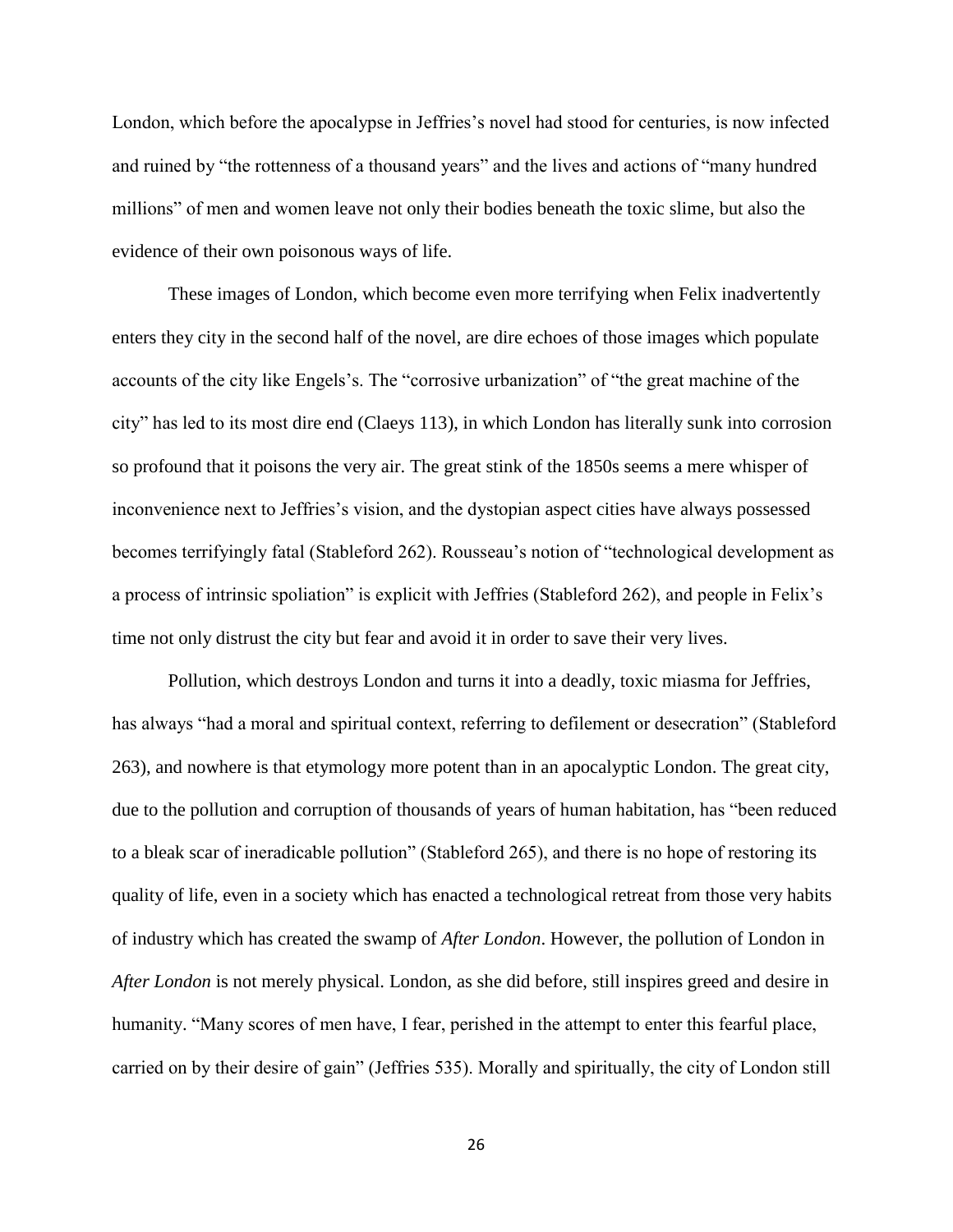carries the power to lure men to their destruction—in this case, literal destruction. "Untold treasures," products of the age of man and of industry, "lie hidden" in the putrid remnants of the city, and despite "certain death" men still plunge into the dark depths of the city to satisfy their own greed (Jeffries 532-535). It is this tendency, this model of society, so marked and motivated by gain, that destroyed London initially, and Jeffries disdains it, punishing characters who seek it by reducing them to ashes in an apocalyptic landscape: "Felix suddenly stopped, having stepped, as he thought, on a skeleton. Another glance, however, showed that it was merely the impression of one. The ribs, the skull, and the limbs were drawn on the black ground in white lines as it if has been done with a broad piece of chalk" (Jeffries 2699). Those who venture to gain still from the cities of the past find themselves only remnants of the past, chalky outlines in a phantasmagorical landscape due to their own foolishness.

The "terrible oozy mass and the miasma of marshes covering what was London" signals a radical break with "the Victorian political system" in almost a complete "obliteration of bourgeois civilization" (Suvin 163). This London, the representation of financial wealth (as it still holds gold, diamonds, and the promise of fortune), seems to be an "intellectual's loathing of capitalism" and the fruits of that economy (Suvin 163): the dirty slums of London, the degradation of familial and human ties, and the environmental pollution. Richard Jeffries's' revulsion towards London and the societal systems it represents seems understandable when regarding his background. "His father was a financially unsuccessful small dairy farmer" (Suvin 165), which perhaps explains his privileging of a bioeconomy over other types of economies, and his mother "came from a London artisan family" (Suvin 165). Jeffries then seems to encapsulate the souls of two classes: "the small working farmers" and the skilled city laborers (Suvin 165). He is at once sensitive, intellectual, and yet dedicated both to the fear and hatred of the small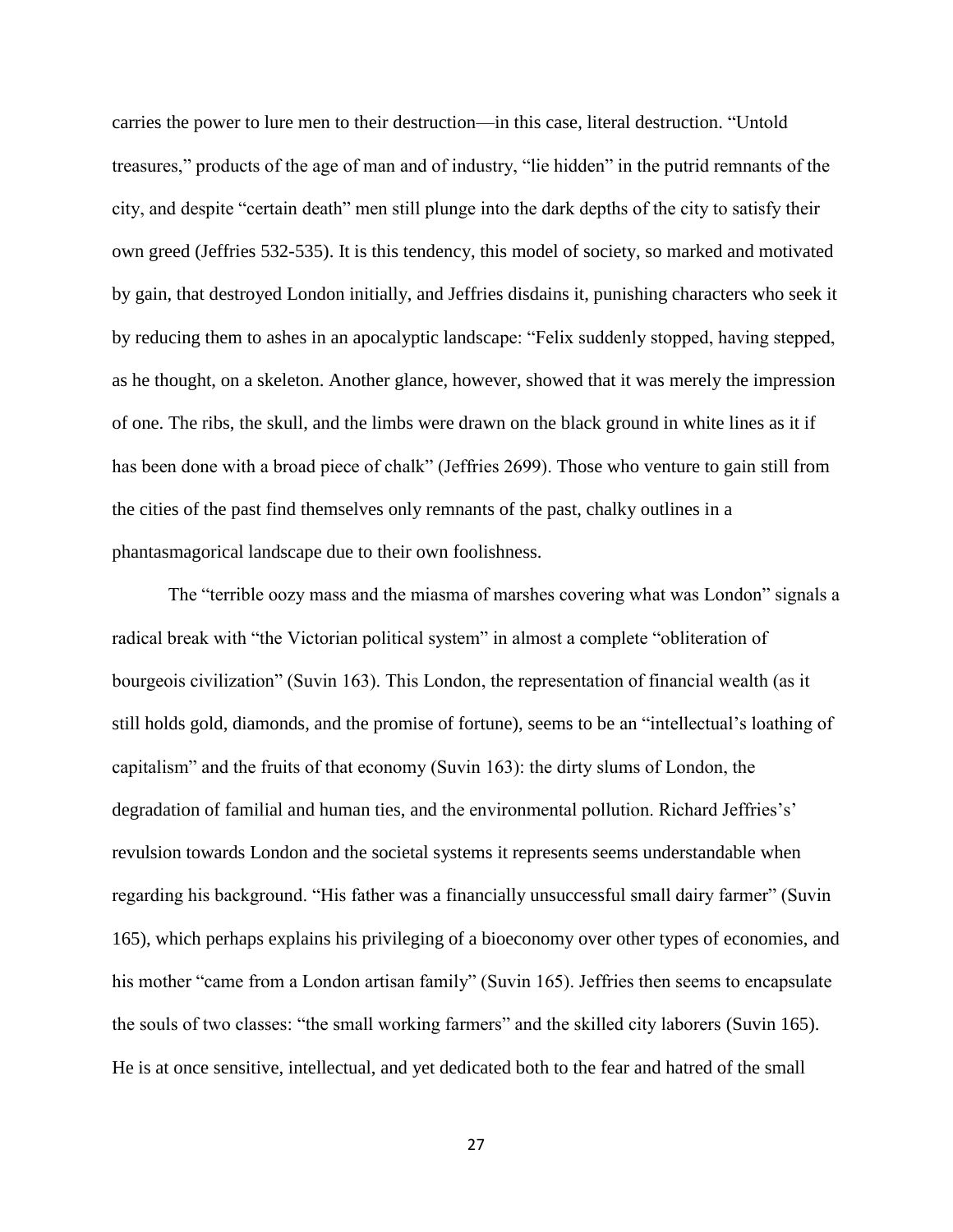farmer towards "the power of the city", and to the desire for land, a "small homestead" much like his father had owned (Suvin 165-166).

This desire for a homestead, a small piece of land to call one's own and on which to build one's legacy, is hyperbolized in Felix's search for a "royal fort" (Suvin 165). In fact, Felix's entire journey, which comprises the entirety of Part II of *After London*, is in fact a search for a balance between maintaining some independence and power in the form of landownership, while also searching for human connection and a place peaceful and remote enough to safely house a wife and begin a family. Throughout this journey Felix encounters and rejects many places and many modes of civilization, as we have already seen through his nightmarish journey into Old London.

The new cities (if feudalistic towns deserve the name) that Jeffries describes in Part I and that Felix encounters in Part II are no less sites of "decadence and hubris, of volatile masses" than their larger, industrial predecessors were (Kaes 18). The social system which emerges after the mysterious apocalypse is unmistakably feudal, with a leading class of aristocrats (those left over from a mass exodus who can still read and write) and lower classes of peasants, and even slaves. This social system of "stifling petty feudalism," most evident in towns and cities, shows many "traits analogous to industrial capitalism in as much as it de facto means slavery for the overwhelming majority of people," just as industry and technological progress in places like London essentially equaled slavery and servitude for the poorer classes (Suvin 164). Even the nobles are overwhelmingly rotten to the core, interested more in war and petty squabbles over castles than they are in reading, writing, or bettering the lives of their people (Suvin 164). Overall it seems as if the world has not improved, that the apocalypse which wipes away modern civilization gives rise to just another kind of dystopia (though one significantly less populated).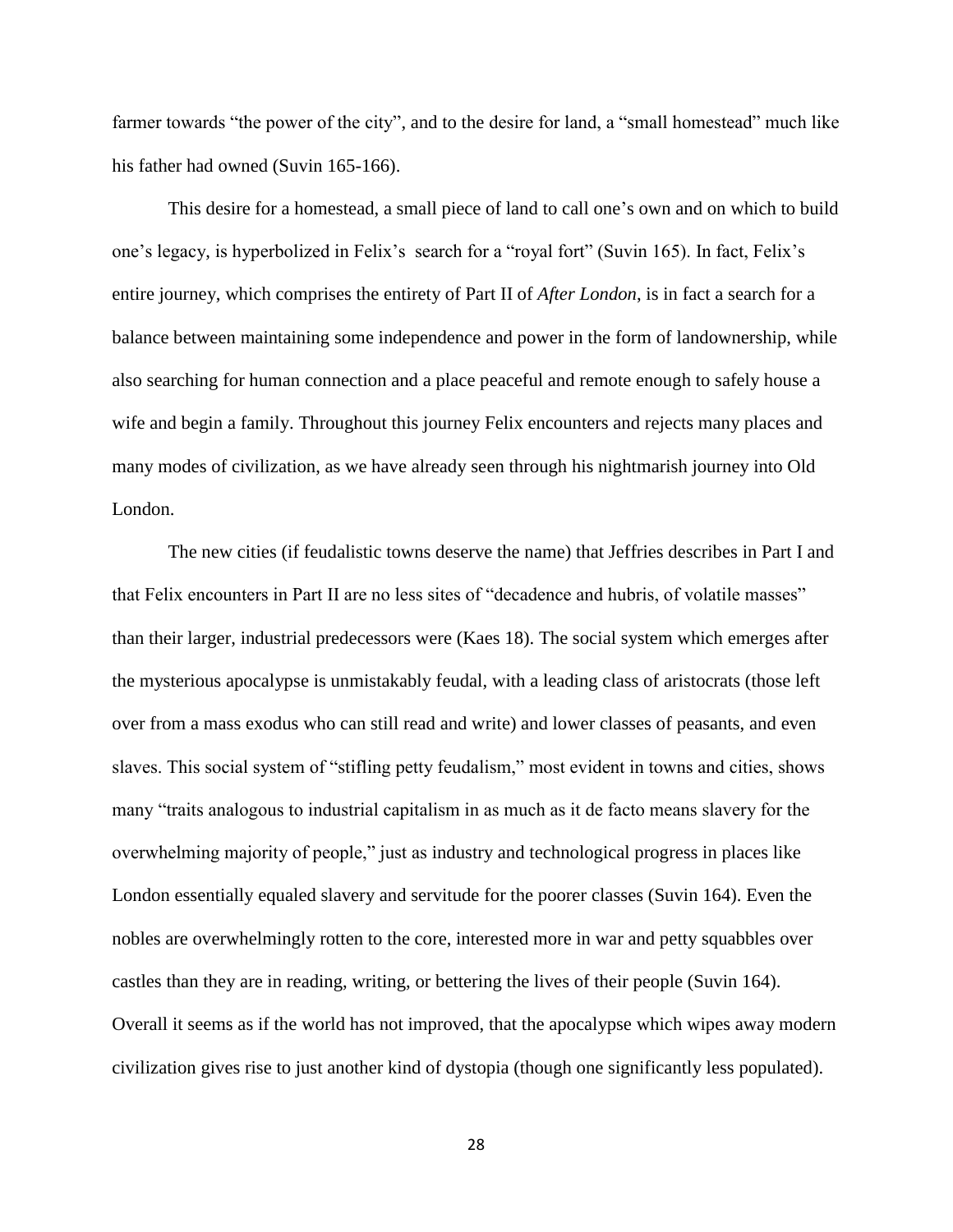Take, for example, Felix's endeavors to join a King's army and to gain fame. In a chapter appropriately titled "The City," Felix cannot even gain entrance into the King's domain because "his common dress and ordinary appearance did not inspire" any of the townspeople "with any hope of payment", and without some kind of compensation they are simply unwilling to let him in, or even to speak to him at all (Jeffries 2024). The people of the city are paranoid, greedy, and "utterly indifferent", and it is only when Felix leaves and encounters a Shepherd much later in the narrative, a figure who embodies a bioeconomy and connection with the land that the city does not, that he gains any help at all (Jeffries 2025). Trudging onwards towards an encamped army he again encounters the "mean and petty world" of the city but (Jeffries 2025), not having been exposed to many other forms of society or treatment, he thinks nothing of it and trudges on until he finally encounters the noble seat and center of this feudal domain, the King's army. Here he hopes to gain wealth and power, notoriety enough to claim the hand of his beloved.

However, he meets only violence and prejudice. Almost immediately upon entering the camp he sees:

"By a rope from the collar, three dead bodies were drawn along the ground, dusty and disfigured by bumping against stone and clod. They were those of slaves, hanged the preceding day, perhaps for pilfering, perhaps for a mere whim, since every baron had power of the gallows.They were dragged through the camp, and out a few hundred yards beyond, and there left to the crows" (Jeffries 2185).

Felix assumes these men, slaves of the wealthy, all of whom have originated from the cities Felix just left, have been killed for little or no reason, to satisfy the whims of their baron. And Felix accepts this, without question or protest. In fact, Felix does not think to question or protest the violence and corruption which surrounds him until it affects him personally. Thinking to join the King's levy, Felix approaches the center of this mobile city: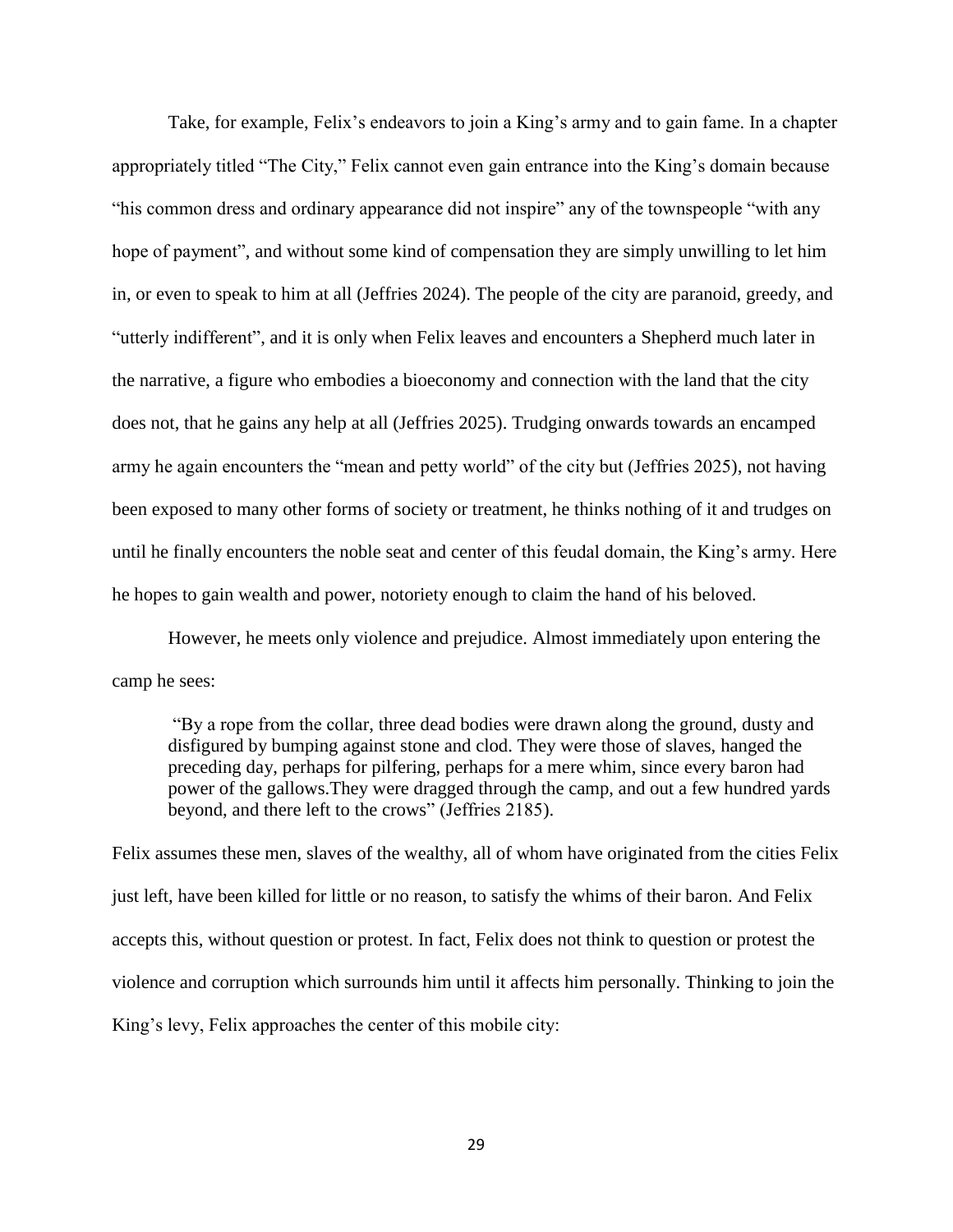"With as humble a demeanour as he could assume, Felix doffed his cap and began to speak to the guard at the gateway of the entrenchment. The nearest man-at-arms immediately raised his spear and struck him with the butt. The unexpected blow fell on his left shoulder, and with such force as to render it powerless. Before he could utter a remonstrance, a second had seized his boar-spear, snapped the handle across his knee, and hurled the fragments from him. Others then took him by the shoulders and thrust him back across the open space to the camp, where they kicked him and left him, bruised, and almost stupefied with indignation" (Jeffries 2225).

Without knowing protocols or social standards, Felix has been remonstrated physically and violently for violating unknown rules, and it is only when the cruelty of the men around him becomes personal that Felix becomes "stupefied with indignation." His society and way of life, this cruel feudalism which echoes all too closely the indifference of London city dwellers in contemporary accounts from authors like Engels, Banks, and Tonnies, have created in Felix a kind of benign acceptance of injustice and indifference towards others, and a desire only to gain fame and wealth. This unceasing desire again rears its head when, even after being beaten cruelly, Felix stays on, working his way up the proverbial social ladder until he finally meets the King. However, one mistake in front of the leader of this camp (who will not even save his men or join their forays into battle) and he is to be "beaten out of camp" (Jeffries 2462).

The aristocrats of the novel are, quite obviously, proud, barbaric, and heedless of the lives and welfare of their retainers. This class of ruling elite represents a reproduction of city values in a feudal system—the wealthiest and brightest are always the most privileged as they are able to leave behind catastrophe and take over rule of the land. Felix must escape the literal and figurative taint of these people to find the "perfect" land and more accepting people. After his experiences with the city and its people, Felix eschews civilization for most of the rest of his journey, staying so far away from the violence he has already encountered that he strays into the toxic remnants of the city that represents, in its concentrated toxicity, the culmination of all of the evils that still thrive in Felix's world.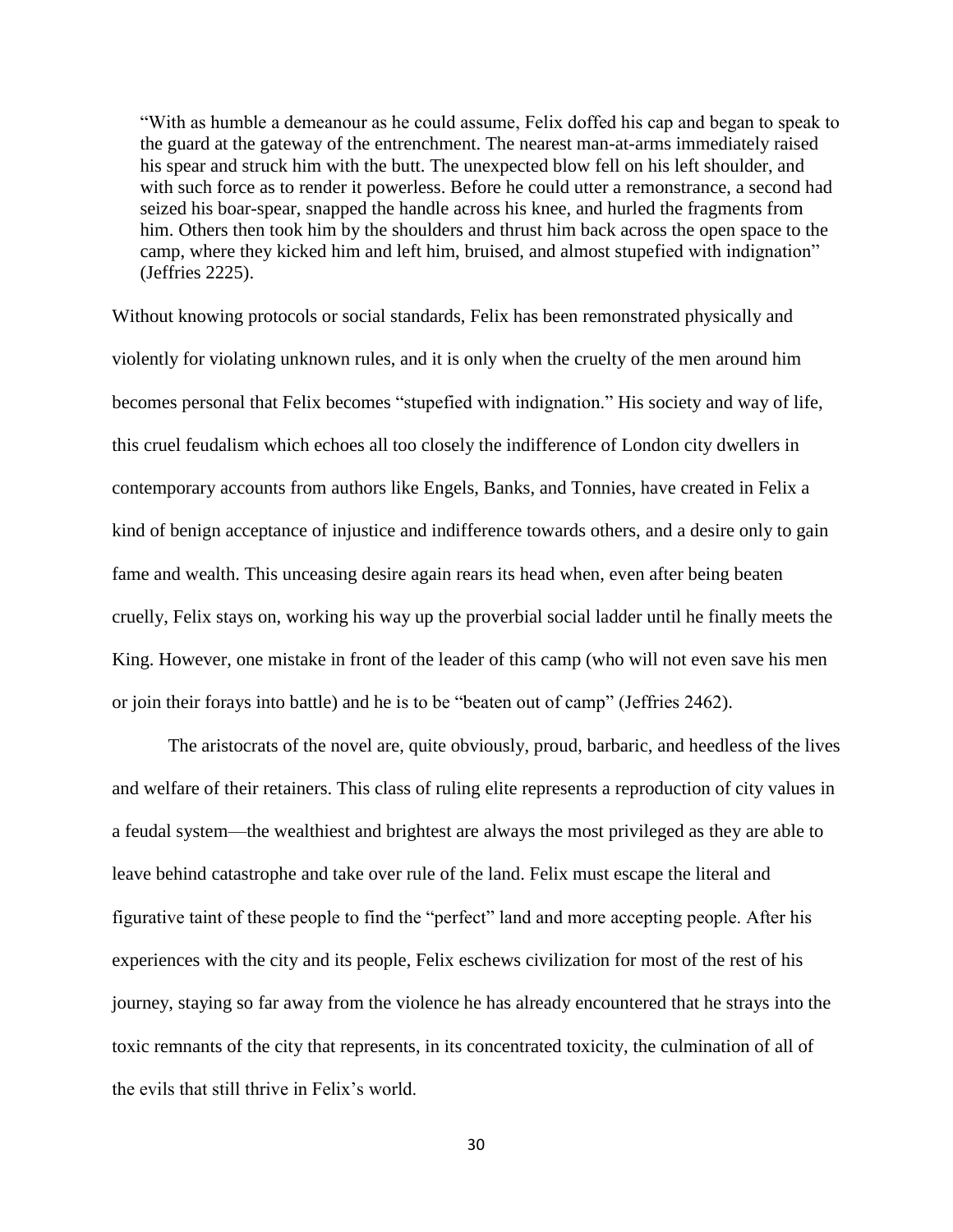In fact, it is only after his brush with death and the insidious pollution of Old London that Felix encounters anyone willing to help him. His canoe now useless, Felix is stranded on a strange shore, and wakes to find "a stranger with a long spear" looming (Jeffries 2890), and naturally assumes the worst. However, this stranger, clad in "a tunic", and who "wore a hat of plaited straw" immediately speaks to Felix and offers him help and shelter with his tribe, who are all shepherds (2890). The straw hat, reminiscent of pastoral scenes of shepherds guarding their flocks, and the man's easy and almost immediately friendly demeanour distinguish him from the cruel elite Felix has met thus far. The shepherd and his tribe "on the march with their flocks" invite Felix to join them, and after only a few hours of his company demand nothing of him but to hear "his history" (Jeffries 2909). In fact, they most noticeably insist not only on sheltering him, but on feeding him as well: "Finding that he was hungry they ran to the baggage for food, and pressed on him a little dark bread, plentiful cheese and butter, dried tongue, and horns of mead" (2909). When Felix encounters denizens of the city and their ruling classes, he is offered only derision and violence. However, when Felix encounters shepherds, rulers only of the land they travel and the sheep which provide for their welfare (and now Felix's), they offer him aid, warmth, and sustenance. Their food is "plentiful" and freely offered, and is a physical manifestation of the care they extend to their new friend, still essentially a stranger.

These shepherds, tenders of a bioeconomy reliant not upon grain but upon animal husbandry (noticeably still closer to nature than the warfare of the King and Felix's own privileged life), may seem like simple barbarians to Felix. Over the course of their encounters he becomes a kind of "God" to them, and is even offered "to stay with them altogether, and to take command of the tribe" after he demonstrates to them his resilience and intelligence (Jeffries 2928). Felix introduces them to the bow—they had only spears (Jeffries 3051)—and shows them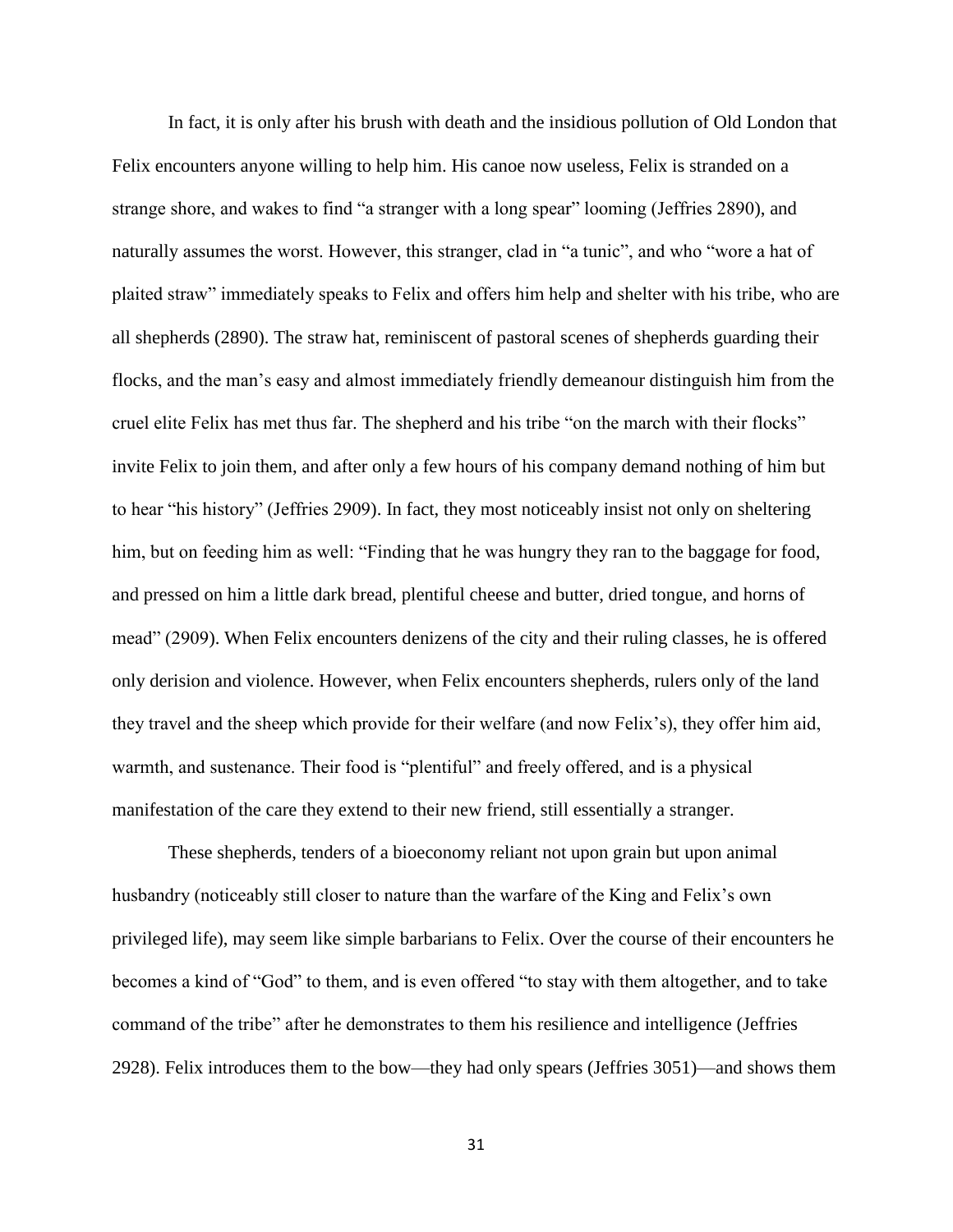how to fortify their homes (3051). These simple men and women, unable to read and write and certainly not learned aristocrats like the men Felix has met previously, are, in Jeffries' account, simple creatures with basic desires and passions. They seek to live peacefully, to cultivate the land, and to live together, providing for friends and family. In fact, the only time they engage in warfare is against "the gipsies" who seek to steal, without work or cultivation, the profits of the bioeconomy the shepherds work so hard to maintain (Jeffries 2938). The majority of their time is spent maintaining their flocks and their land, and when we encounter them, caring for Felix as one of their own—which is markedly different from the treatment Felix meets in more economically and feudally based systems like the cities. If "civilization is doomed to destruction," as it in Jeffries' novel, there is at least a type of "joy" in thinking of how so-called "barbarians once more" may flood the world and that "real feelings and passions, however rudimentary" might "take the place of our wretched hypocrisies" (Suvin 166). The base passions of the shepherds—to care for their flocks, their lands, and each other—because true and honest, are morally superior to the hypocrisies of the modern world for which Jeffries writes; therefore, even Jeffries' faulty feudalistic state contains a type of virtue that Victorian London simply does not. While Jeffries's world demonstrates a certain type of classist hierarchy that lives even unto the end through Felix (who never quite embraces the bioeconomy of his saviors), the shepherds, lower socially than Felix, are yet the most moral characters of the novel and are certainly the most productive. Felix, while an aristocrat and certainly intelligent, cannot function elsewhere and is only useful in their presence and while living their lifestyle. While Felix never breaks with the "underlying world view or structure of feeling" within his aristocratic upbringing (Suvin 165), and is therefore not much of a moral figure himself, his saviors are.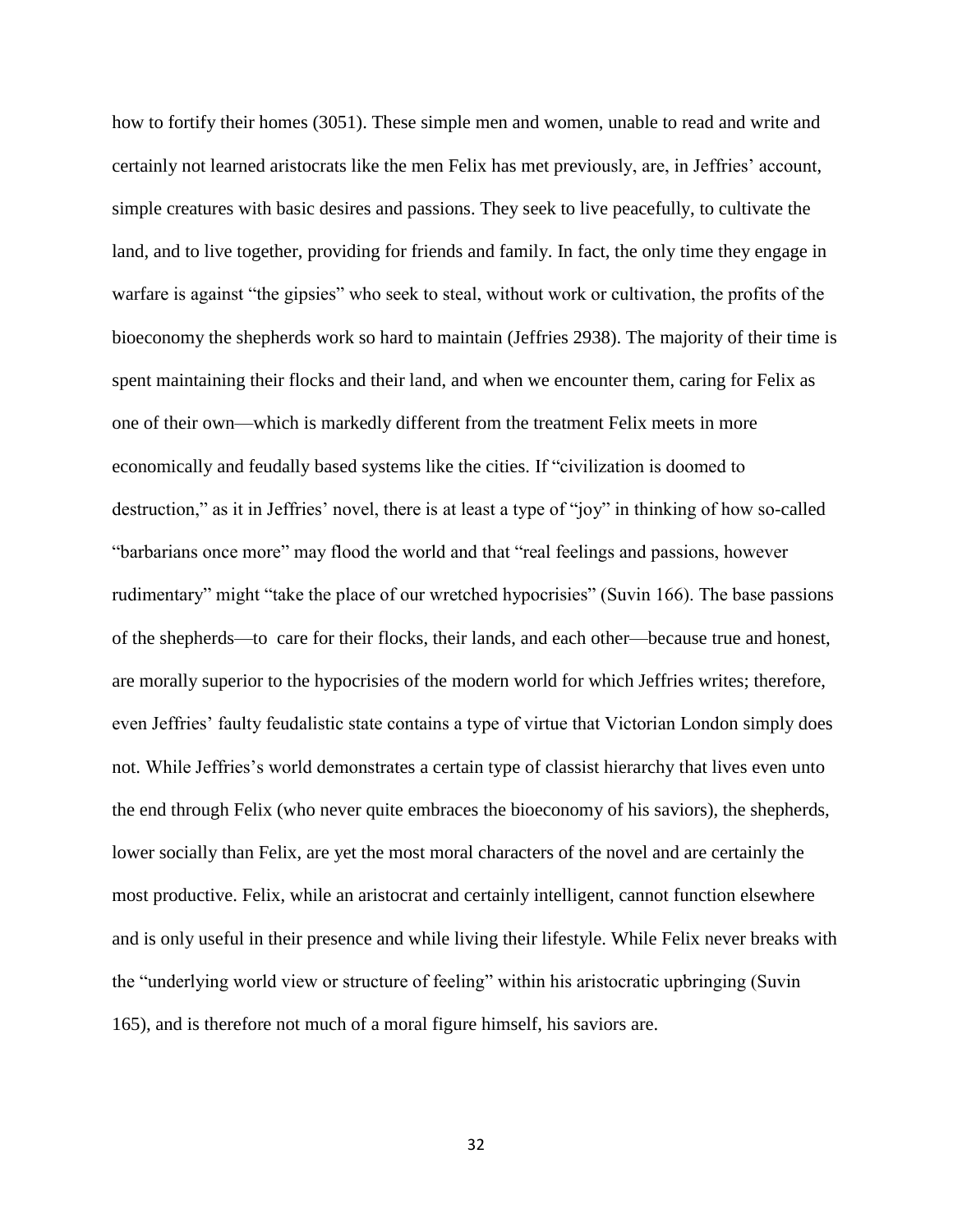There is one aristocrat, much earlier in the book, that foreshadows these moral shepherds and their bioeconomy. Felix's father, uniformly disdained by Felix and his brutish brother Oliver, is a failed aristocrat who is "rich in flocks and herds…[but] had but little coin" (Jeffries 1157). Favored by the now dead father of the current feudal ruler, he has been ostracized from court by the son, and now sits on his lands, still an aristocrat but not of any standing; he has "so long abnegated the exercise of his rights and privileges, sinking the noble in the mechanician" that he is no longer even addressed properly (Jeffries 817). Because of his aristocratic failures, his sons and the nobility at large shun him. However, Sir Contans has his virtues:

The common people were notoriously attached to him. Whether this was due to his natural kindliness, his real strength of intellect, and charm of manner, or whether it was on account of the uprightness with which he judged between them, or whether it was owing to all these things combined, certain it is that there was not a man on the estate that would not have died for him (Jeffries 974).

While reviled by his sons, Sir Constans is loved by the "common people" and is held to be an upright and moral man. Significantly, Sir Constans is not just renowned for his "natural kindness," but also for his cultivation of fruits and other produce upon his land: "Sir Constans was famous for his gardens" (Jeffries 1064). Retainers are sent to him to purchase some of his lush strawberries and cherries for the court, and the Baron Aquila (Sir Contans) is a man at ease in the field, with his "sleeve rolled up" and at home in his orchards and surrounded by the fruits of his labor (Jeffries 1056). This labor is dismissed by Felix, Oliver, and the courtier come to call for strawberries, but it is this labor which makes Sir Contans moral (like the shepherds) and beloved of his people. He is an honest man who works the land and provides for others, both by caring for his retainers and feeding the court. Like the shepherds, his cares are few and basic, but he is far more of a moral example than his sons or any other courtiers.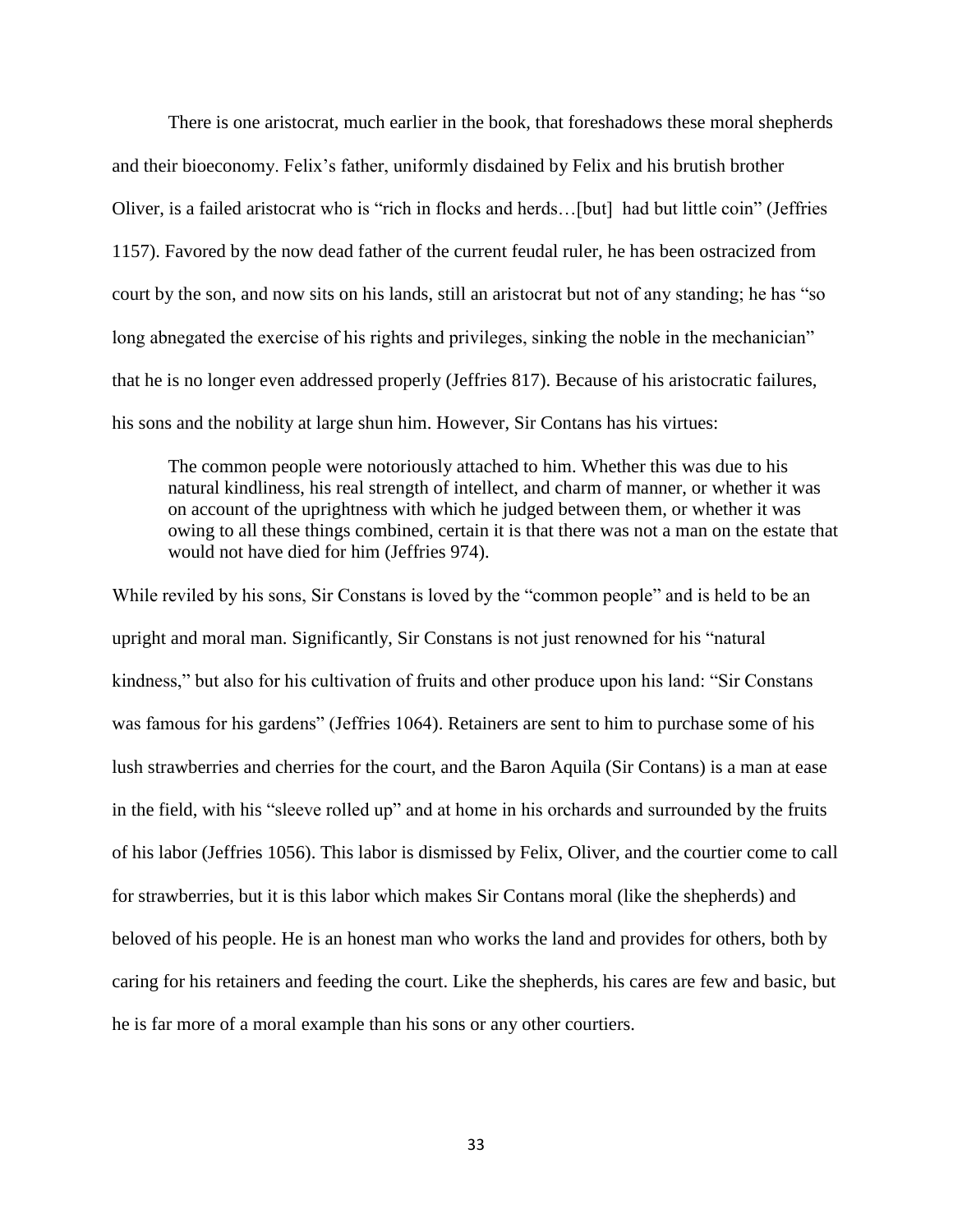So, in *After London*, we meet two truly moral examples, the Baron and the Shepherds, and both are key figures in a bioeconomy which cultivates the natural world in order to provide, without profit, for the society of men. This moral bioeconomy, not seen in the London of Jeffries time and only rarely encountered in his novel, is a cure to many of the social ills feared in Victorian London. Banks and Tonnies discuss the idea that families are losing their connections to one another because of their residence in the city and because of new social spaces which force them to be concerned with themselves in a dangerous landscape rather than the health of others (Banks 107), and even less for the health of nature. However, bioeconomic production and providence is a social tie in *After London* which connects person to person and person to earth, allowing Felix to make new friends and connections, to find a society in which he fits and enables him to (hopefully) begin a new, productive life with his future wife. The cure for the social ills of London in *After London* is not only London's complete destruction, but an abandonment of its social systems as well, and an adoption of a way of life inspired by earlier, agrarian social systems which featured a bioeconomy motivated by need and human connection rather than profit, greed, and desire. Capitalism is not anathema to a moral bioeconomy—in fact production in a bioeconomy is still necessitated by consumers—but profit, either in terms of money or social mobility, becomes less important than the literal and metaphysical sustenance which maintains human bonds*.*

The drive for capital, the growth of modern civilization in cities, concerns for the degradation both of mankind's humanity and the natural environment: all of these societal concerns and trends can be discerned both in Victorian England and into today's Western societies, especially America. At first similarities between novels published more than 100 years apart may seem tenuous; after all, the contexts which produced them must be drastically different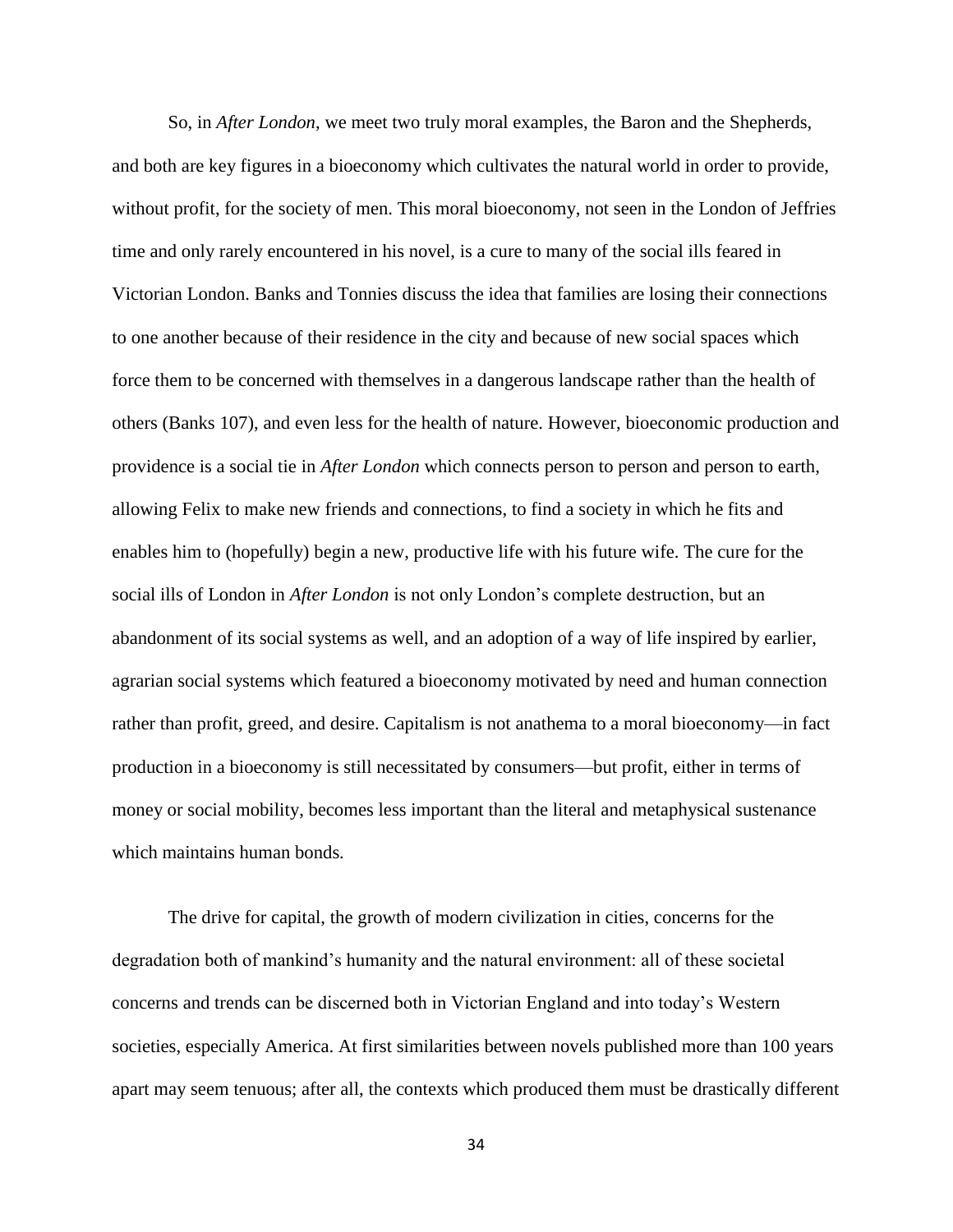in many ways. And the contexts of *After London* and more modern works like *The Hunger Games* are, indeed, very different. Cities have become, arguably, cleaner and healthier, many of the migratory shifts between rural and urban areas have settled (or at least slowed), and the factories which produced so much of the grief in Engel's account of English cities have become more humane, regulated work spaces. However, while the surface of a time may change, the past and the present are linked in many fundamental ways. Jeffries's England and the America of Suzanne Collins share many of the same cultural fears that led to the publication of *After London*, and in our time to the publication of similar post-apocalyptic dystopias, such as *The Hunger Games*.

The crisis of nature, and the first signs that man was a serious threat to it, began to coalesce in Jeffries's time. However, this concern, though it has ebbed and flowed in strength over the years, has never truly disappeared. In fact, in the  $20<sup>th</sup>$  and  $21<sup>st</sup>$  centuries it has resurfaced with more strength. "Our era," after decades if not centuries of mild concern for the degradation of the environment, has finally "discovered that nature is finite" (Michelet 1). Our wonderful industrial growth, our stretching towards that golden "progress" which has motivated western civilization for the better part of two centuries, has bumped against a wall, commonly known as the "limits to growth concept," discussed by both many environmentalists (Sprout 135). If nature is finite, so too is the possibility for human growth and consumption, and this realization leads to a sister epiphany that spells the collapse of modern capitalist society.

Margaret and Harold Sprout, prolific environmental authors and thinkers, puzzled on the politics of environmental concerns when fears for our planet and future survival experienced a resurgence in America in the 1960s and 1970s. While during the intervening decades some of their concerns waned in the public eye, many of the constructs they discuss are once again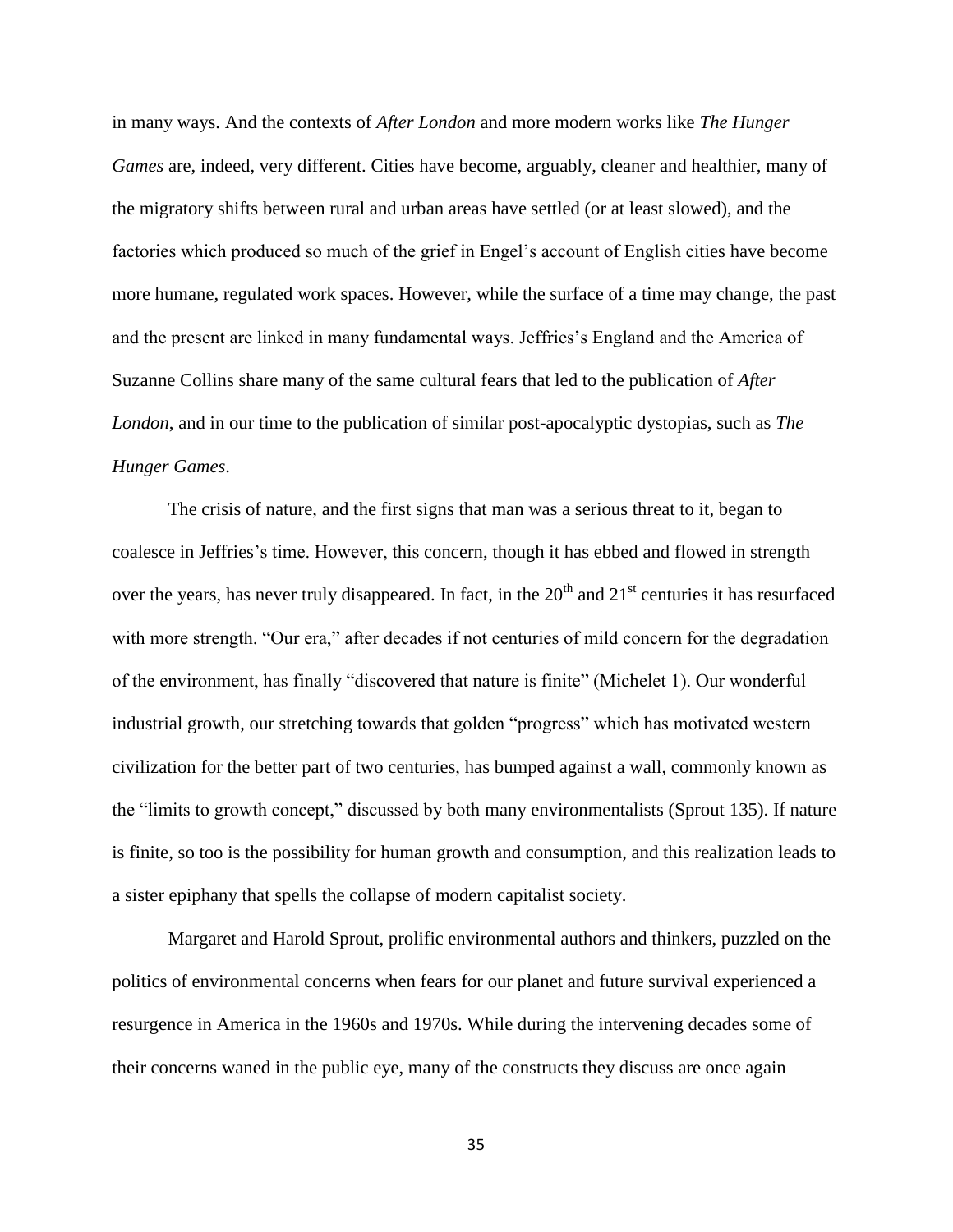relevant (if they ever truly lost relevance) in today's 21<sup>st</sup> century climate. After all, within the last decade The *New York Times* has published hundreds of articles concerning climate change, species extinction, pollution, and other environmental concerns not much discussed since the Sprouts were writing: "Climate Change and the Politics of Fear", "Violent Weather Battering Globe in Last 2 Years Baffles Experts", and "CHRONICLE ENVIRONMENT: Be Afraid; Be very Afraid" were all published in the span between 1994 and 2007. The Sprouts, then, lay out for any modern reader a series of concerns and political policies which remain relevant even now.

The "politics of environmental concern" color much of the discourse of the  $20<sup>th</sup>$  and  $21<sup>st</sup>$ centuries, including literary publications (Sprout 5). While different, and perhaps more complex than the environmental concerns of the Victorian age, they echo many of the same fears and serve as the matrix from which post-apocalyptic desires arise. The knowledge that "some organism or population is surrounded, or encompassed, by some combination of conditions judged to be significant for that organism or population," a.k.a an environment and ecosystem, was not new when the Sprouts were writing (Sprout 3). However, just as in Jeffries' time, the inconvenience of admitting man's connectedness with his surroundings prevented many from accepting what seems a basic ecological fact. Thus, human progress continued (and continues now) to cause "depletions and pollutions in countless combinations," degradations of our environment which "disrupt interrelations among humans, and between them and nonhuman nature" (Sprout 4). To the Sprouts and many other authors (among them E.O. Wilson and Michael Pollan) the crisis of the  $20<sup>th</sup>$  and  $21<sup>st</sup>$  centuries is not merely that the environment is failing, and that our cities and societies can no longer greedily progress and consume, but also that our connections to the land and to nature are being interrupted, physically and spiritually.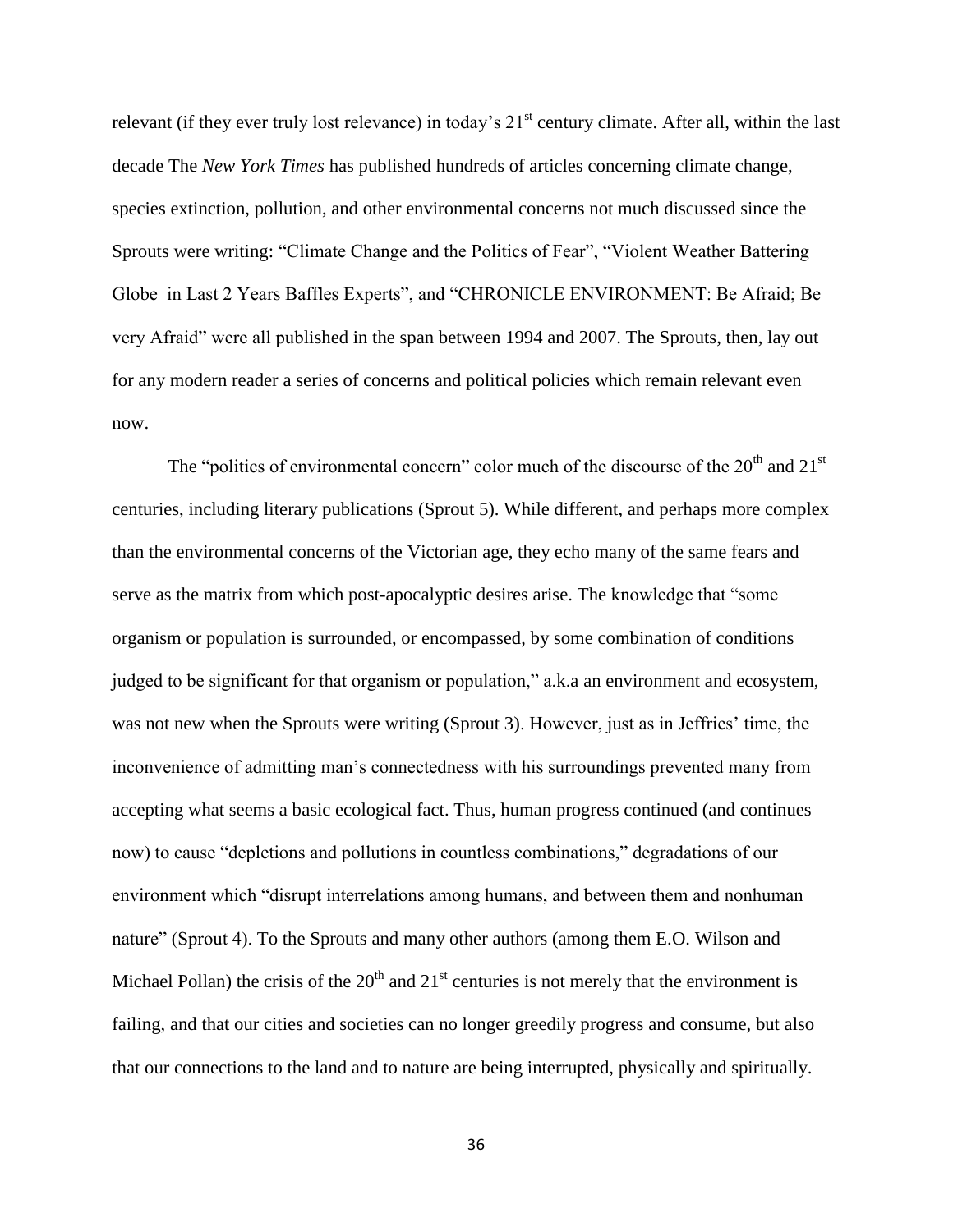This issue is amplified by the acknowledgment that "environmental depletions, pollutions, and disruptions have become critical in scale and in rate only within the past century or so" (Sprout 15). While Jeffries and Engels and other Victorian authors struggled with the environmental concerns of their city, modern thinkers and readers must extend environmental fears not just to a local ecosystem, but to the world at large.

If these concerns are now global rather than local or even national, it seems natural to assume that the world, and certainly the American society which produced *The Hunger Games*, would resolve to make a different kind of progress towards a different kind of society and a different way of living, so as to save the earth and ourselves. The problem with this assumption is that it is "complicated by the fact that almost anything we do about the environment is likely to have considerable effect on the distribution of income and wealth" (Boulding via Sprout 83). What we must remember is that the "old order" of capitalism and industry which was wiped away in *After London* was only wiped away fictionally, and that in fact the economic and social systems which drove Victorian London still drive America today. This is proven by the fact that the environmental concerns of Jeffries's age are still concerns at all, and that they have in fact worsened over time rather than being addressed. The roadblocks to environmental and societal change are many and varied, perhaps most prominent among them a refusal to abandon societal ideals and the fact that we live upon a "fragmented earth" of many nations and beliefs and ecosystems, and it is almost impossible to "make any headway at all with global problems" in such a politically divisive atmosphere (Sprout 5). How are we to solve anything if we cannot even agree within one nation that global warming exists, let alone that we must do something to stop it?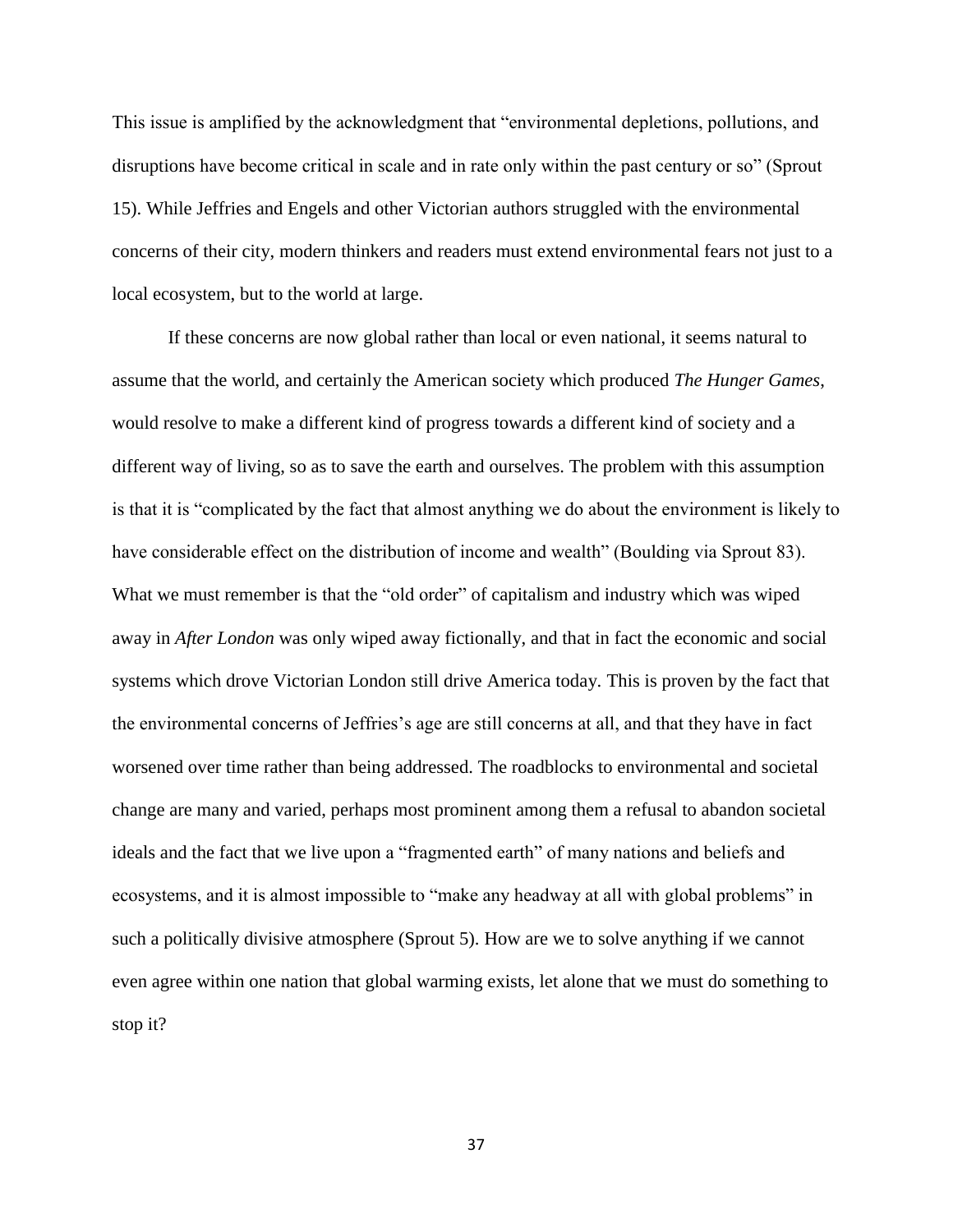This political struggle over power and capital, among other things, is why thinkers like Carl Sauer, quoted by the Sprouts, claim that "what we need more perhaps is an ethic and esthetic under which man, practicing the qualities of prudence and moderation, may indeed pass on to posterity a good earth" (18). Because the "argument and counterarguments regarding the state and prospects of the physical habitat" as well as "the quality of life attainable therein, are permeated with" culturally conditioned and "personally variant criteria," we must strive to form not a political system or philosophy, but an ethical philosophy which demands of each of us in a culture those actions which will preserve our environment and henceforth ourselves (Sprout 36). This premise, which I believe is also laid out in *After London* and its later descendants *The Hunger Games* trilogy, is that a human ecosystem must, in order to survive, function on two levels: energy and bioeconomic flow, and morality.

But how, in such a divided world, can we hope to reach such a system of thought and belief? This question haunts many environmental treatises of the modern age, and the only plausible answer seems to be that any progress towards such a goal must rely on two things: an emphasis on "seeing things whole" (Sprout 65), and on the realization that any "live political issue" becomes so only when it is "widely shared" (Sprout 35). The mere acknowledgement, mentioned earlier, that man lives in a surrounding on which he thus depends for survival, is not enough. For Sprout, and others, man must study and accept a "human inclusive ecology" which emphasizes the study of an entire ecosystem, man included: "of this system man is not just an observer and irresponsible exploiter, but an integral part" (Paul Sears via Sprout 58). This ecology calls for us to accept that "man is a dependent heterotroph" (Sprout 66), and that thus he must, in order to survive, accept Barry Commoner's ecological generalizations that "everything is connected to everything else" and that there is, therefore "no free lunch" (58-59). Humanity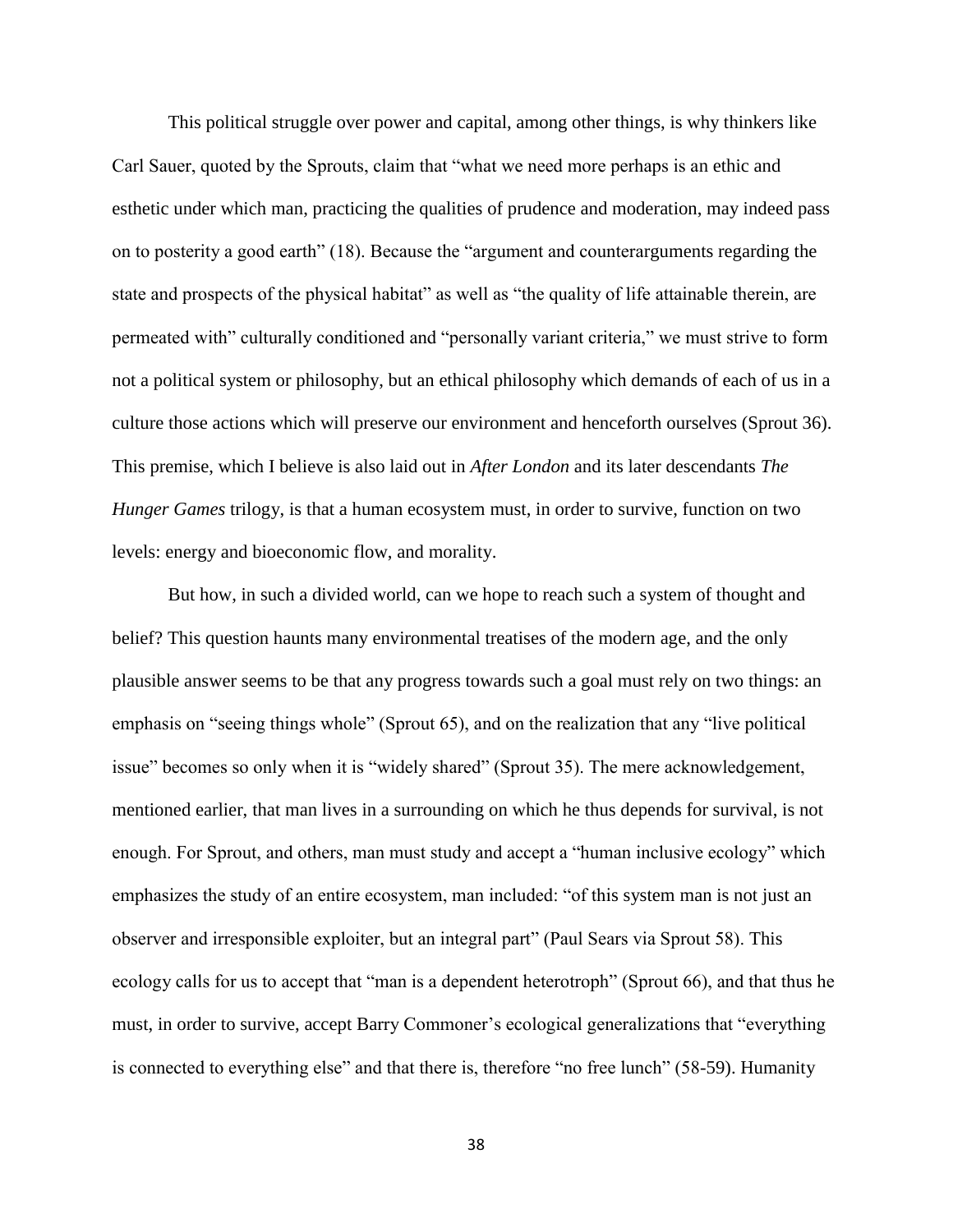must acknowledge that, just as in an economy and an urban society, everything we do in the world impacts everything else, and that the industrial and capitalistic progress we reap for ourselves causes detriment to others, both human and nonhuman.

In order to live this belief, and for it to have any substantial impact, Sprout argues that "more than anything else, Americans desperately need a less exploitive philosophical posture" (Sprout 182), one that includes the realizations of Sears and Sauer that man is merely a cog in a system, not the operator of said system. But again the question resurfaces: how are we to encourage such beliefs and thus to perpetuate a "less exploitive philosophical posture"? The answer to this concern lies in making an ecological awareness "live" and in promoting it to an entire culture so that it becomes belief and ethic, rather than just political posturing. The Sprouts, in their ruminations upon environmental politics, argue that "responsibility for defining the public interest lies in the final reckoning with those who are legally invested with such responsibility. However, they will need additional assistance from many sources—from academia…and from the all-too-few individuals who can converse with understanding and empathy across the no-man's land that divides the two subcultures" (Sprout 179). Essentially, if those beliefs necessary to save us from environmental catastrophe are to take root in our modern worlds, then they must be propagated not just by those with political power, but also by those "who can converse with understanding and empathy." It is no huge stretch to imagine that this population includes authors like Jeffries and Collins.

Modern environmental discourse is rife with the "comparison of futuristic scenarios" which disclose "conflicting philosophical postures" (Sprout 46). This idea, essentially, that one models his or her philosophical posture by enacting, imaginatively, certain futures, is the motivation behind post-apocalyptic dystopian fiction. Jeffries hated the waste of cities, and so he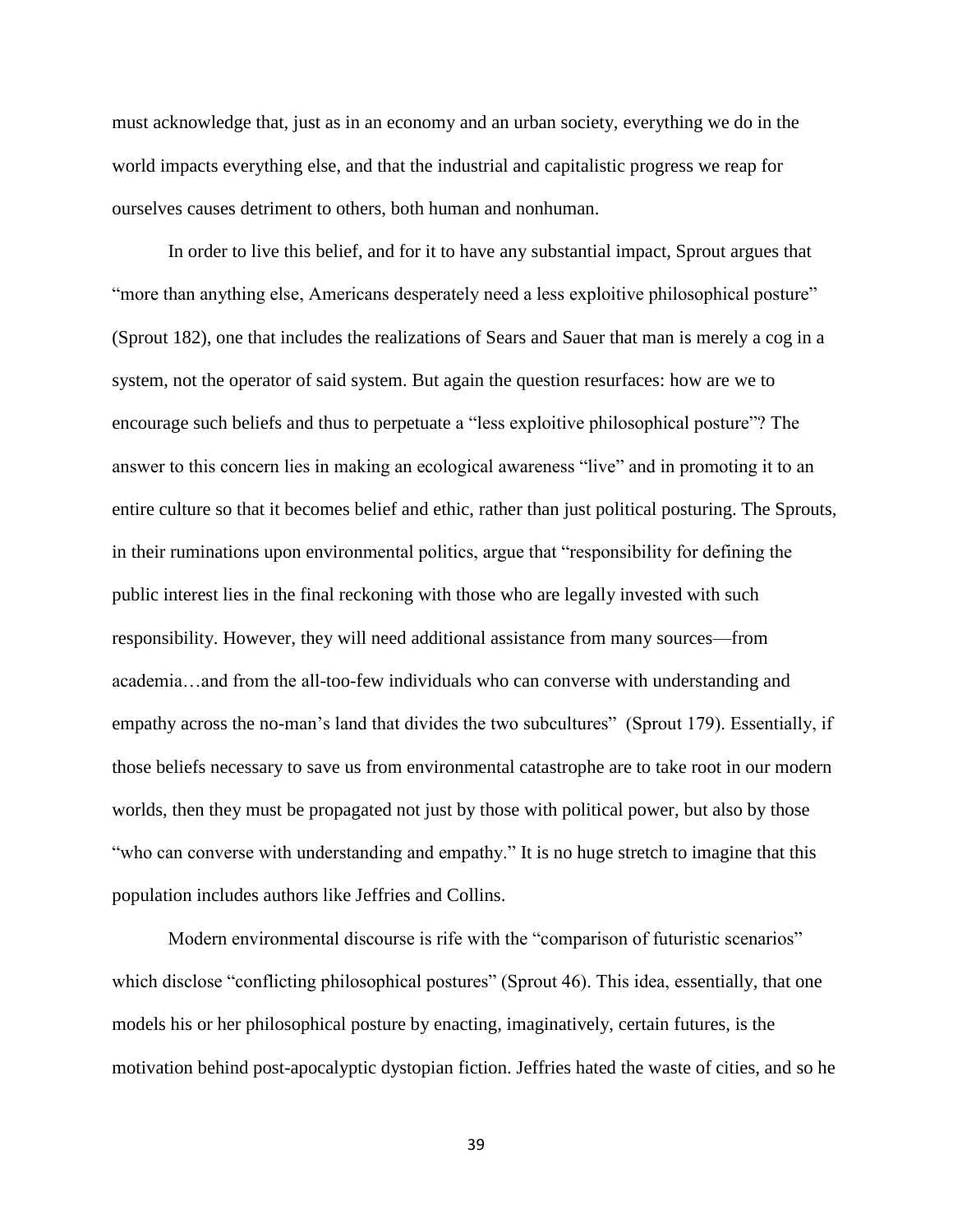wrote a future without a metropolis like London. The authors I discuss in this work all share some level of fear concerning cities, industrialism, and "progress", and all share some concern for the environment and its continued survival (as well as our own). Thus, all of them are concerned with creating futures which embody a philosophical posture in which mankind refutes his exploitive ways, at least partially, and reaches some new level of interaction with the earth which sustains us. Thus, these novels are a "trying on" of different social and ethical models to deduce which one leads to a better future, or at least a more sustainable one. These novels are, essentially, "choices among values" (Sprout 132), necessitated not only by continued environmental fears but also by the hope "that terminal catastrophes can be avoided if certain essential changes in institutions, policies, and practices are introduced in time" (Sprout 161). Novels reach a wide audience, especially bestsellers like *The Hunger Games*, and therefore their concerns become live issues to a willing and entranced audience. Novels are "hopeful" works because they show readers, who still have a chance to change things, "dark futures" which, while disturbing, come imbued with a belief "in the possibility for change" (Bond). If these novels, in their post-apocalyptic dystopias, can model both sustainable, desirable systems, and the follies of continued manipulation and exploitation, perhaps that "ethic and esthetic" so necessary to real change can begin to form in the minds of their readers.

The "current American apocalyptic 'state of emergency'" (Stewart and Harding 297), featuring many "disasters in progress or waiting to happen" (297), is much inspired by "recent natural disasters and fears of environmental dangers" and has thus featured an "influx of dystoptian…fiction dealing with those themes" (Burford 69). So, dystopian literature, "growing out of a time of unrest" (Burford 26), has once again become popular. The times of unrest which have produced *The Hunger Games* are times of environmental unrest, similar to the period which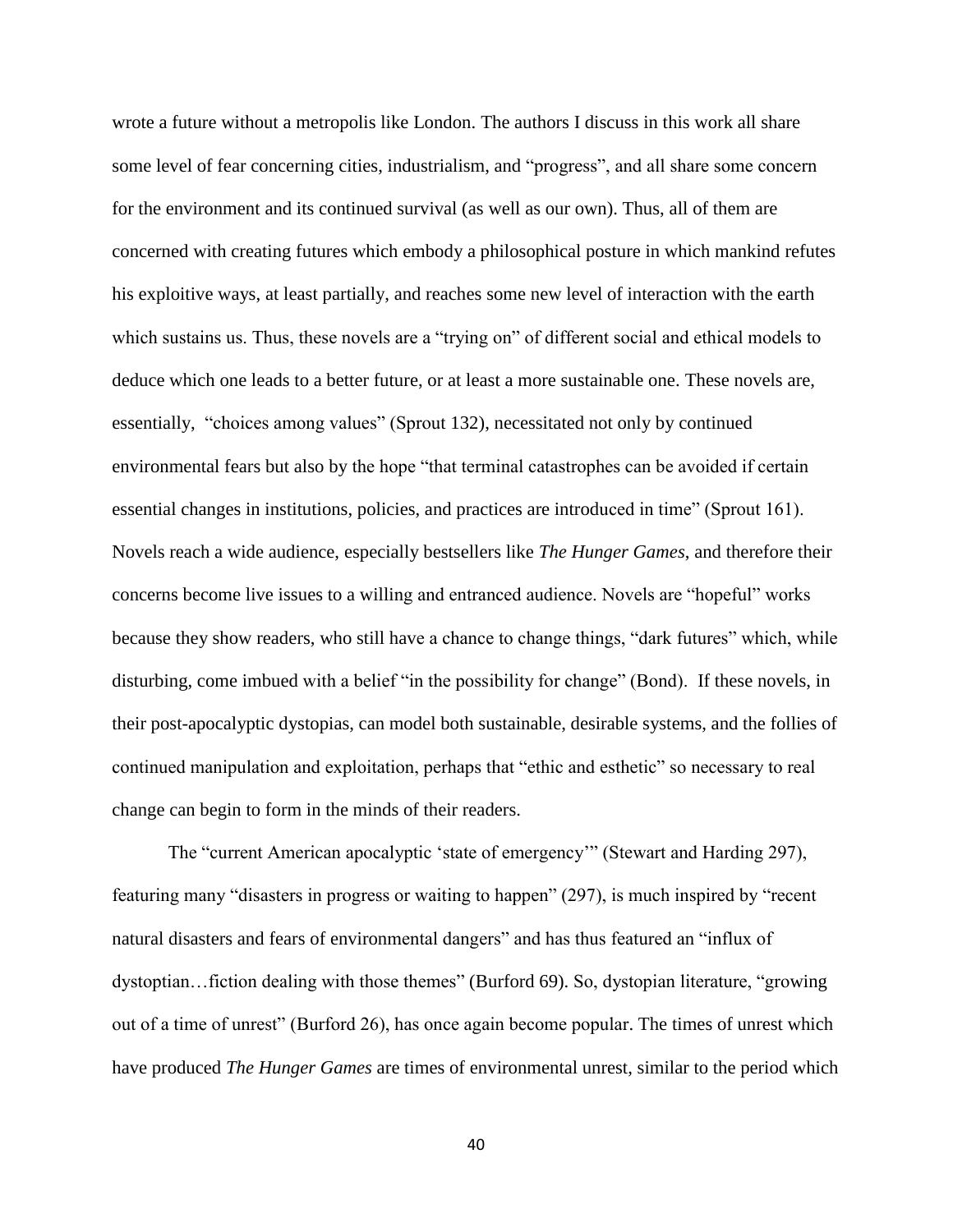produced *After London*, and so account for the reoccurrence not only of catastrophe, but of the bioeconomic ethic seen in Felix's father and the shepherds.

Once again, the appeal of a post-apocalytpic, dystopic world seems understandable. For Jeffries, modern cities were unbearable, rotten places and imagining a world without them, in which man could slowly find another system of living, was eminently desirable. And in a world so fraught with political conflict and looming environmental disasters, contemporary apocalyptic, dystopic fiction holds a similar allure. What remains to be examined, however, is why, with so many different philosophical postures available for "trying on," an author like Suzanne Collins would return again to those figures who are most moral because they are also crucial figures in a bioeconomy. Why would contemporary authors create figures reminiscent of Piers Plowman? As discussed earlier, and as will be revisited soon, a bioeconomy creates a sense of connection not only with the land and the products of cultivation, but also with a human society. Caring for others, specifically by providing them the sustenance which allows them to live, forges bonds of mutual care which ensures literal and communal survival. Any "erosion of the sense of community may also weaken the will as well as the ability to cope with environmental deterioration" (Sprout 105). Therefore it is wholly necessary to cultivate bioeconomic bonds and the mutual care they engender because without such bonds, a community withers and the strength of its people, and their ability to deal with any disaster, environmental or not, is compromised. And maybe that's why we need bioeconomic producers: to maintain a cohesion between the will and the community and to prepare us not only to live better, but to live at all—to survive:

The hypothesis here is that a national community is currently and prospectively viable—that is, capable of functioning and presumably durable—only so long as most of its members identify with it, accept the legitimacy of its public authorities, conform in the main to its legal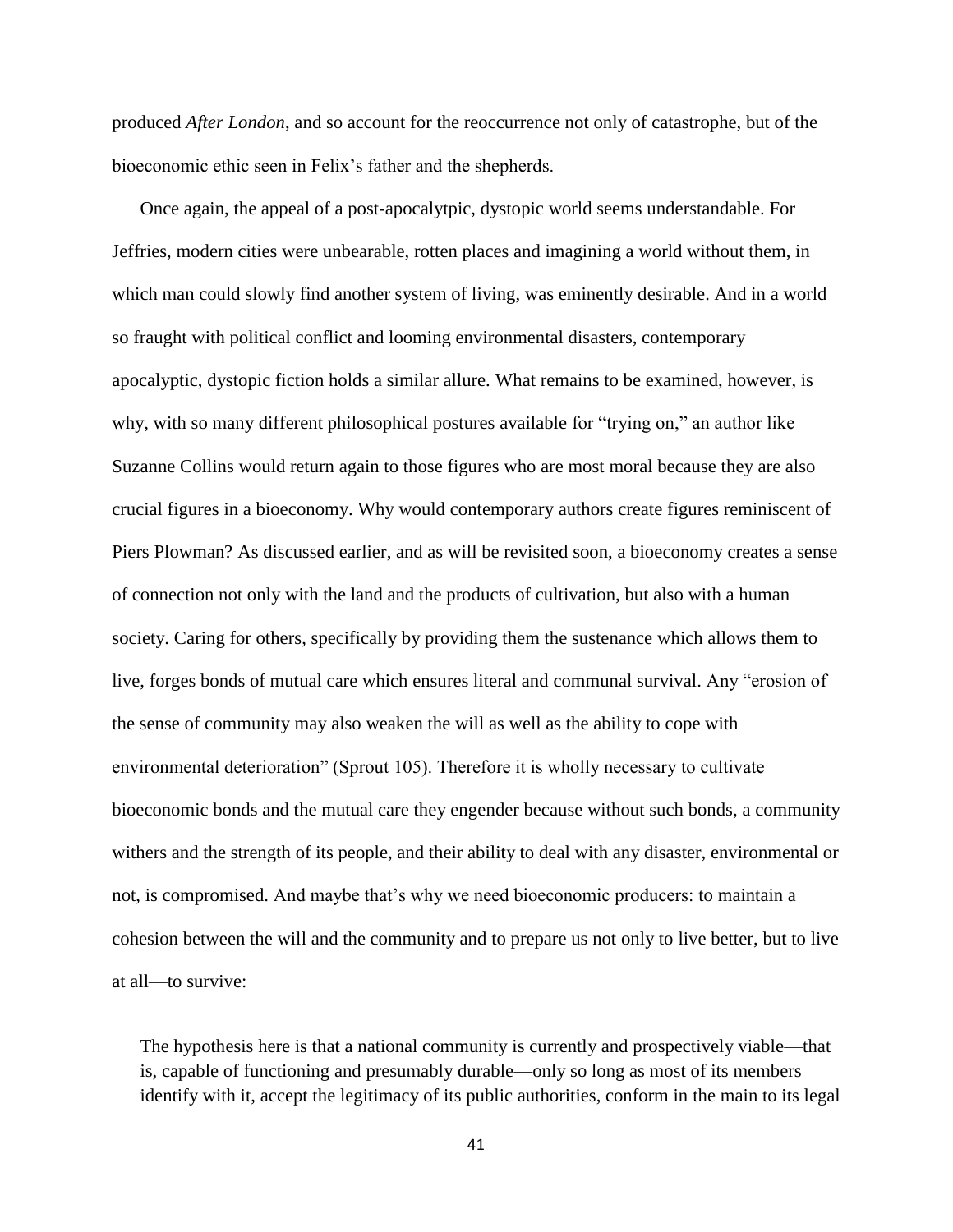and other norms, and derive a sense of support and security from identifying with the community (Sprout 103).

Here, then, is the basis of dystopia. Citizens of a dystopia such as Panem in *The Hunger Games*, are forced into one system of public authority. However, especially in *The Hunger Games*, that system cannot survive because its members do not conform, do not accept, and certainly do not "derive a sense of support" from their dystopic government. These systems, which model themselves on our current exploitive societies, are failing, and must be replaced by something better and more stable, more humane. Bioeconomic systems, smaller communities based on providing for one another and for the land, have greater appeal and are easier to accept.

Bioeconomic figures, like the Baron or the shepherds, like Peeta in *The Hunger Games*, show a model of living which contrasts favorably to the dystopias in their respective fictions, because as features of "ecodystopian fiction" they hold great value as an "instructional literature of deep ecology" (Otto 49), of that sense of a human ecology which places man within a dependent system. Post-apocalyptic, dystopic works like these are "powerful" tools "for stimulating new, more ecologically and socially conscious ways of thinking and being in the world" (Otto 51), and they do so by promoting figures like Peeta, who are moral, bioeconomic producers. These bioeconomic figures, like Piers, represent a way of living, which in modern literature must be "ecologically defined," as the degradation of the environment becomes an overwhelming concern, and the morality of a way of living is "determined by" the "use values" of these individuals and how they act to "respect ecosystemic integrity" by "safeguarding and contributing to the processes of interrelated, flourishing human and nonhuman life" (Otto 117). Essentially, bioeconomic figures are necessary because they teach us how to be better citizens of our ecosystems by showing us how to provide for one another and for the life which accompanies us on this earth.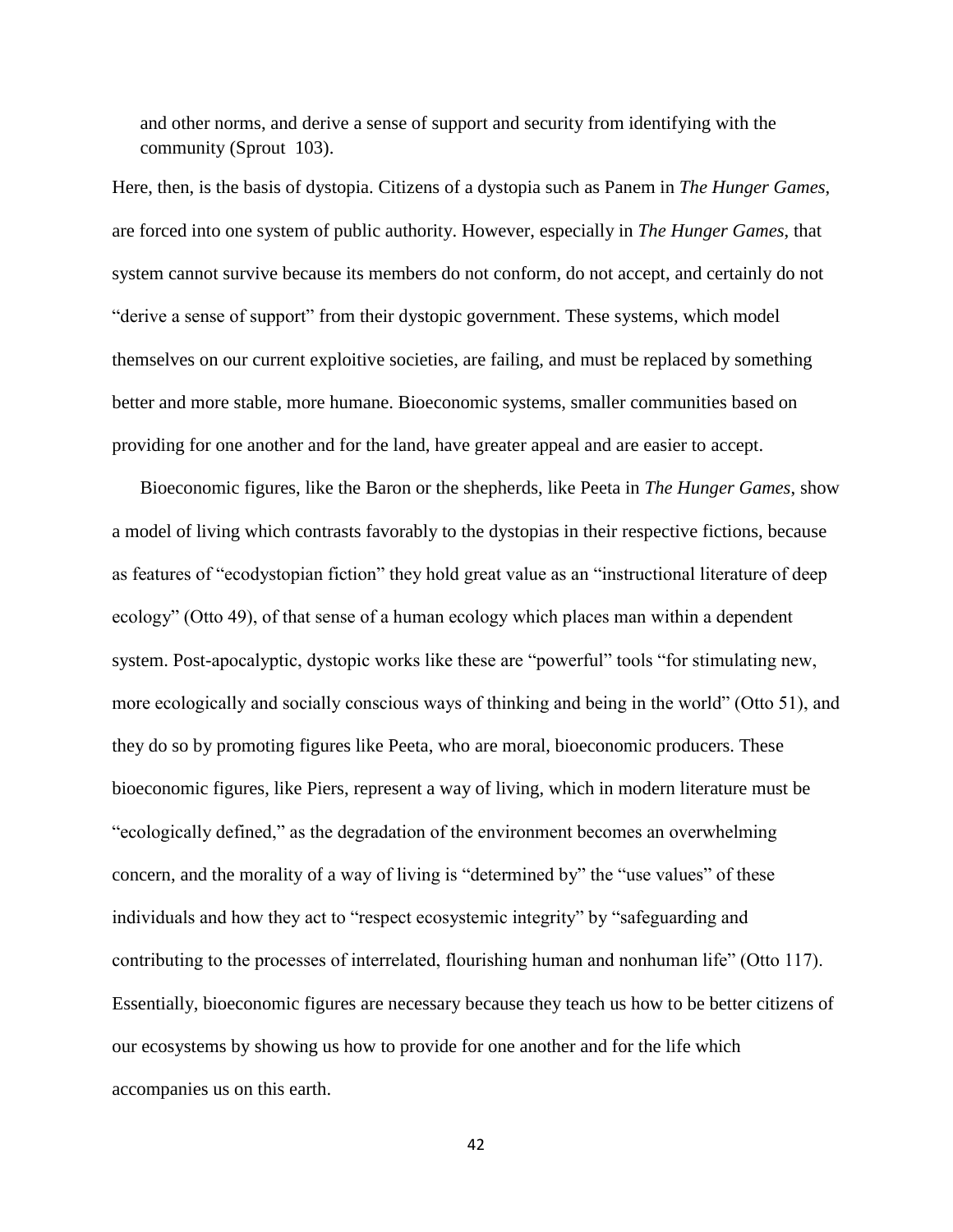The new way of living modeled by these bioeconomic figures must be an enacting of deep ecology, which "recognizes the fundamental interdependence of all phenomena and the fact that, as individuals and societies, we are all embedded in (and ultimately dependent on) the cyclical processes of nature" (Capra via Otto 48). However, what this definition of deep ecology does not include is that man rests his survival not only upon the permutations and patterns of nature, but also on the behaviors of other men and women who surround him in his society.

"Interconnectedness," that sense of being a necessary link in the chain of life and energy in a human-inclusive ecosystem, must not include just nature as separate from humanity but must also consider our connections to other human life as nature, as often to survive we must learn to rely on others. As discussed earlier, the Sprouts often despair of making any process towards an environmentally sound ecology on the political stage because of a refusal to be interconnected; our human earth is fragmented. Wendell Berry, seeing the same challenges to action, acknowledges that "the only real, practical hope" to "remedy the fragmentation that is the disease of the modern spirit" is not one of governmental or monumental action, but rather a personal way of living one's own life which "in turn" can become a "public solution" (Berry 23). This personal ethic of learning to live with the land and with nature and with mankind is the moral ideology of a bioeconomy. Look at Felix from *After London*, for example. He goes out, alone, and finds a new way of living which he then hopes to convey to his future wife and their eventual progeny. He begins as one, learning his relations to the world and to other people, and then that one becomes two, and eventually more. Piers Plowman, as food producer and regulatory distributor, acts upon the ethic of interconnectedness, recognizing that the work he does, the work he encourages others to do, enables the survival of many, even those who cannot share in the work but are yet part of his ecosystem and need the bioeconomic produce he can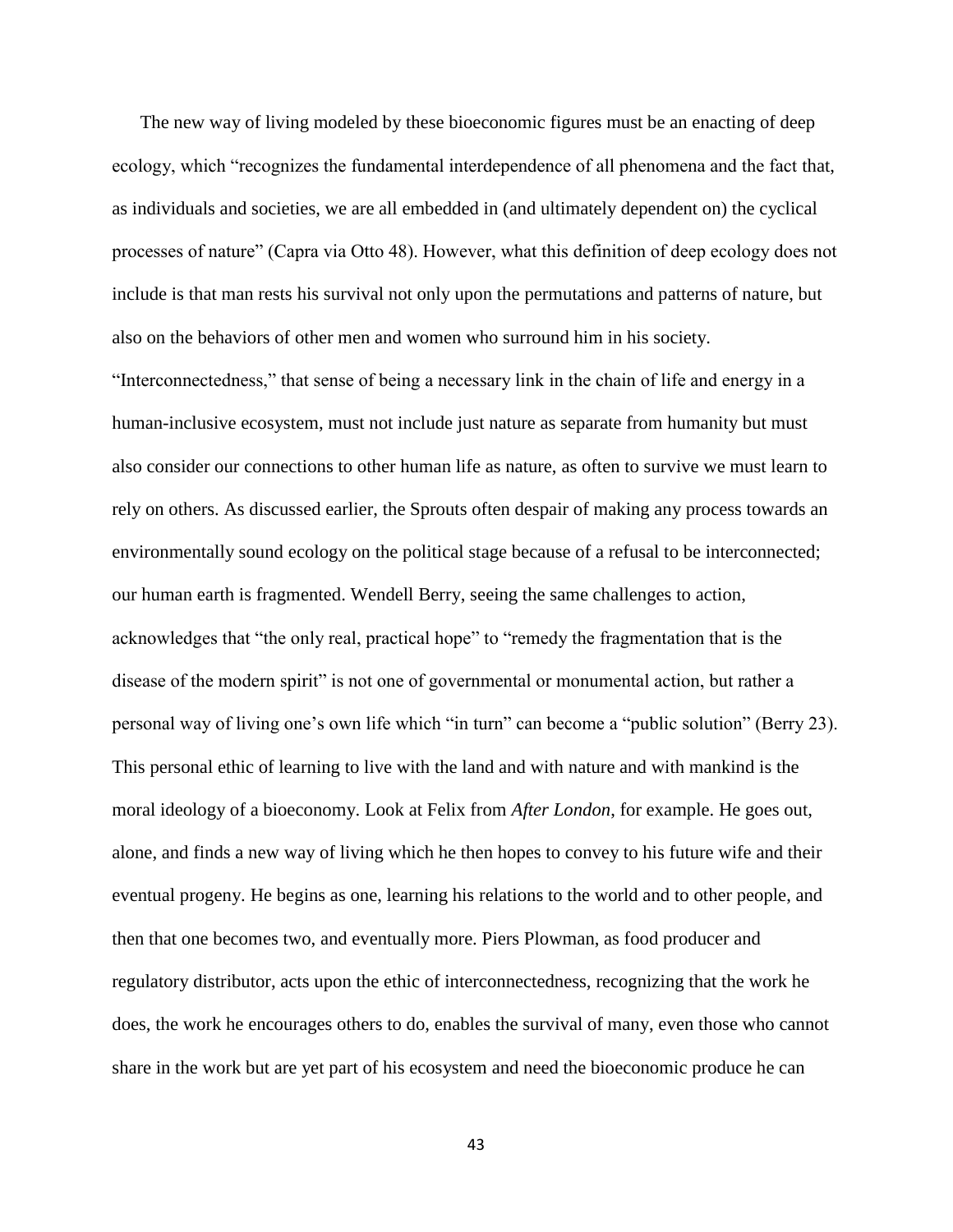provide. He is the model of the poem, the ideal subject one should emulate. His ethic, and the ethic of every bioeconomic model citizen I examine, rests upon "a single premise: that the individual is a member of a community of interdependent parts" (Leopold 203). While man's dependency upon his own system is a significant philosophical underpinning of modern bioeconomies, this sense of interconnectedness is only truly evident in works of fiction in the late  $20<sup>th</sup>$  and early  $21<sup>st</sup>$  centuries. Perhaps the shift between the relative freedom and power of Felix (once he escapes his society) and the revolutionary desperation and violence of Katniss is inherently connected to the shift between the idea that man is a "free agent of nature" (Dorman 37), much like Felix adrift on the lake, and the more modern conservationist idea that man is merely a player in the environmental tapestry, part and parcel of the natural laws that govern everything. Thus, a bioeconomy in *The Hunger Games* must rely upon man's relation to all parts of his society and ecosystem, rather than isolated relations with representative sectors.

However, this ecosystem, this model bioeconomy, is an ideal. Piers Plowman is a dream. But it is a necessary dream, as our "lust for the end…continues to infect" us and our "idea of self and will just as surely lead to the obliteration of humanity" unless we abandon our fixation with the "progress model", so bent upon the individual (Heffernan 120). To save ourselves, so it is posited, we must leave behind those drives and desires which frightened Jeffries, which created the environmental movement of the 1970s and beyond, and society and the individual must "reconnect with the cycles of nature and the cosmos" (Heffernan 120). Part of this abandonment necessitates leaving behind the "exploitation" culture of industrial agriculture and centralized food control which Wendell Berry so despises, and requires an economy and culture based more upon "nurture" (Berry 7), one which is driven by individuals like Felix's father, the shepherds, Piers Plowman, and as we are to see, Peeta Mellark and other bioeconomically central figures.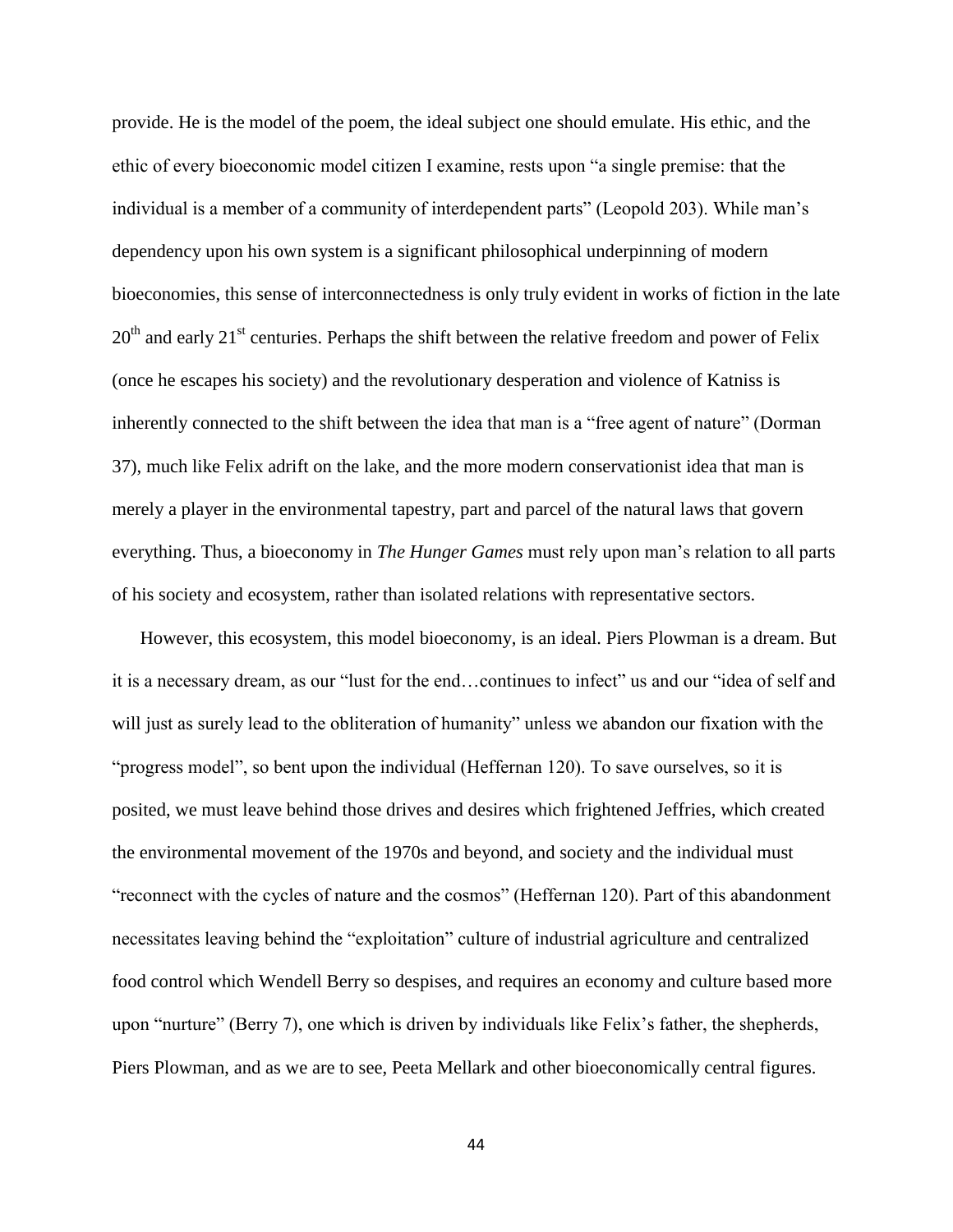The sustainability of a bioeconomic figure is sustainability of attitude and of patterns of behavior. These characters do not necessarily demonstrate the direct environmental steps we must take to create a viable balance with the natural world, but rather demonstrate how we must think and act in regards to providing for ourselves and others—physically and emotionally—if we are ever to find such a balance.

In these novels there are two essential methods of community and control: one centered on the "old order", that of capitalism and personal profit and power of the state, and a newer, more sustainable way of life which at once harkens back to a more medieval, local community centered model and also favors a new social and environmental awareness characterized by interconnectedness. For my purposes, I label these two models as, respectively, a biopolitical system, and a bioeconomic one. Bioeconomic systems we have already discussed at length. A bioeconomic system, like any web in which organic life must exist on the bounty of its surrounding and its own labors, is a system powered by food, agricultural labor, and the equitable exchange of energy and sustenance. However, unlike a biopolitical system, a bioeconomic system is one based upon not profit or greed, but upon the humane consideration of one's fellow beings, both human and nonhuman. Like in Piers Plowman, bioeconomic distribution is then based upon making sure that every person has what they need regardless of their ability to work or to pay. A biopolitical system, however, is a society whose bonds are forged by money and the balance of power, in which energy and food are means of control rather than of connection. This world is a "world ruled by the principles of classical economics" such as ours is now (Stableford 274). However, according to much of the environmental thinking of the last centuries, any world modeled on a biopolitical system is "doomed to spoliation, and ultimately to self-destruction" (Stableford 274). This has led to the fascination with apocalypses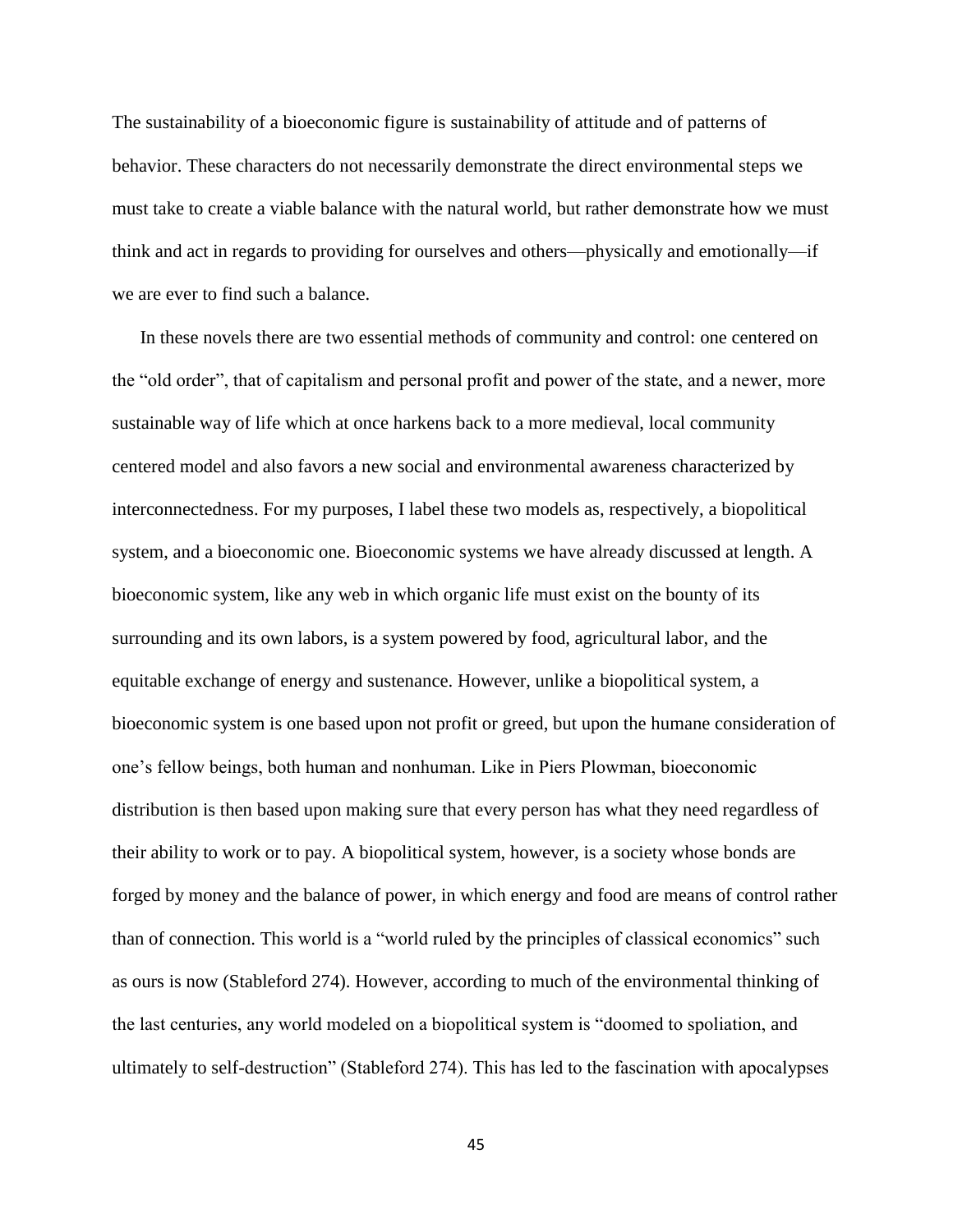and the need, at least in fiction, to construct a new kind of economy, which I argue has often been a bioeconomy which operates around those moral characters which enact its values. Biopolitical ways of life, as we have seen in doomsday philosophies and often in recent history "are unsustainable" and many fear that "they now face…the crises that will end them" (Mitchell 118). The "dysfunctional social order" which "condemns all images of future urban life to the status of dystopias" not only produces said dystopias (Stableford 274) but also produces their counterarguments: the bioeconomy.

*The Hunger Games*, especially, features the contrast between these two models. In these novels, as befits the young adult genre, there is little gray area between those who are moral and those who are not. Those figures that embody our ideal moral impulses, though not perfect, are easy to spot: Peeta Mellark, Katniss Everdeen, and more peripherally supporting characters like Prim and Rue. What also becomes evident, upon closer examination, is that these characters are also lynchpins or significant figures in episodes of food exchange and bioeconomic production. After all, Peeta's most common moniker is "the boy with the bread" (*The Hunger Games* 297), and Katniss makes herself notorious for her hunting skills. Prim owns a goat which produces cheese and milk not just for her family but for those she wishes to gift as well (*The Hunger Games* 7), and Rue, who serves for Katniss as a mirror of her own sister, not only comes from District 11 which produces food and agricultural product for the Capitol and other districts, but also figures in a significant food exchange with Katniss (*The Hunger Games* 202). All of these characters share in common a certain sense of morality and of likeability. But they share more than that.

Three of my four primary examples (though I would take a moment to say that these characters are hardly the only the only figures to whom our equation of bioeconomic importance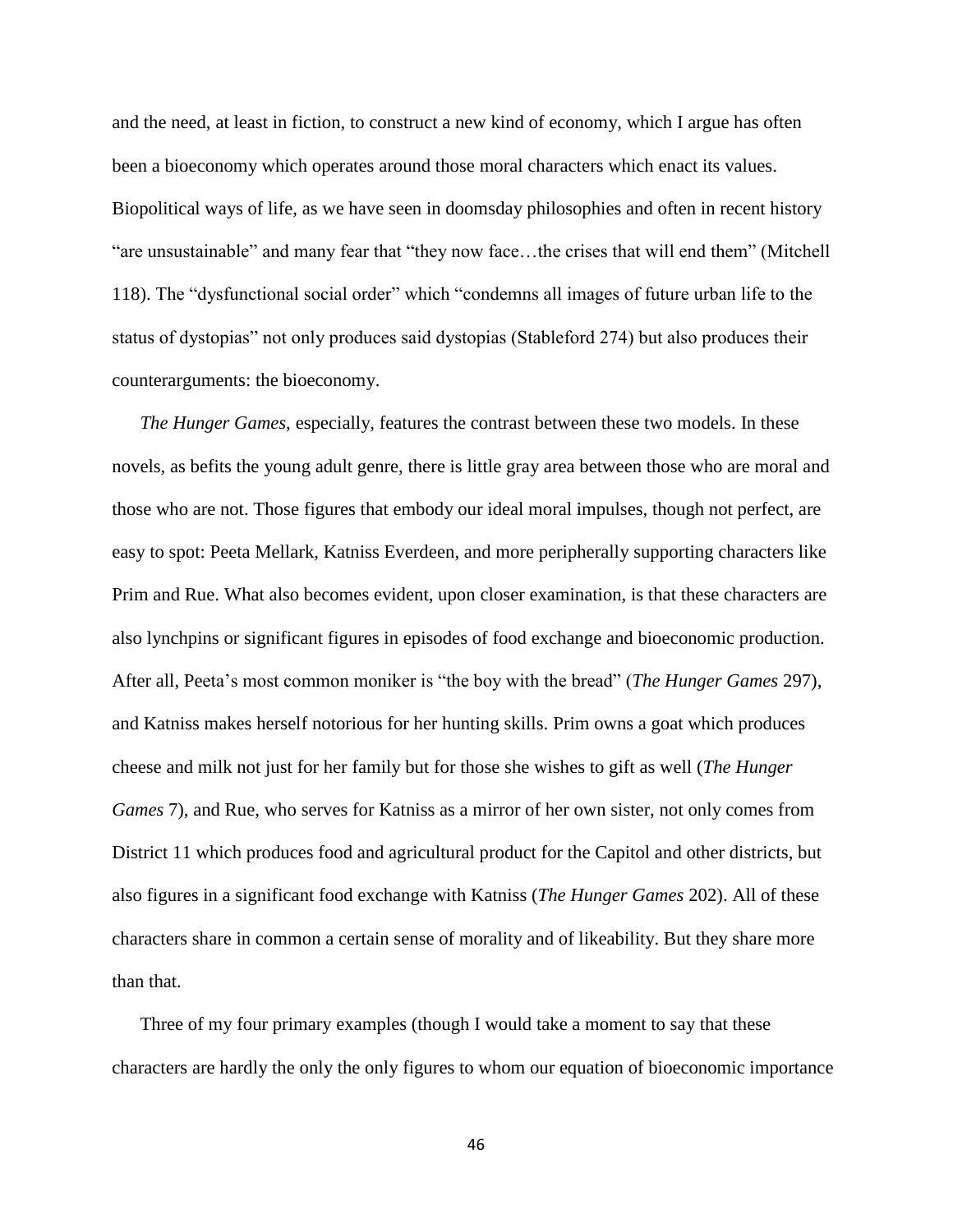and morality could apply) hail from District 12. Initially this may seem odd, as District 12 is not a food producing district, but rather the Appalachian hub of a coal industry more reminiscent of the  $19<sup>th</sup>$  century than the future. However, coal is energy, and in that sense, perhaps the setting makes sense. Katniss and Peeta are born in a place where the main labor of the people is concentrated upon providing energy, warmth, and heat for their fellow citizens. In this way, they are adding to the bioeconomy, albeit tangentially rather than directly through food. District 12 also seems more fitting when one considers that it is the "wildest" of the districts: "enclosing all of District 12, is a high chain-linked fence topped with barbed-wire loops. In theory, it's supposed to be electrified twenty-four hours a day as a deterrent to the predators that live in the woods" (*The Hunger Games* 4), those very same woods which surround the borders of District 12 and isolate it from the rest of Panem. District 12, as seen through Katniss's eyes, primarily consists of those very woods and their promise not only of a certain type of wild freedom but of food as well. In Katniss's favoring of the woods we find "a nostalgic regard for Nature" that the author seems to share (Stableford 269). After all, Katniss comes from these woods. Peeta and Prim come from this wild district, and the settings of both Hunger Games in the novels take place in wildernesses. Wilderness is not only "Nature" but a "refuge" as well for those last bastions of "value" and compassion (Stableford 269). In this sense, the setting of District 12 seems less strange and more fitting. Where else would revolutionary figures of a more sustainable, natural bioeconomy come than from the edges of the woods?

I think it is important to focus upon Katniss and Peeta, not only as primary characters in the plot of the novels, but also as our primary figures of a bioeconomy rather than a biopolitical system. If we look at agriculture and food production as the main activities in a bioeconomy, then it might be argued not only that Katniss should be the most moral character, but also that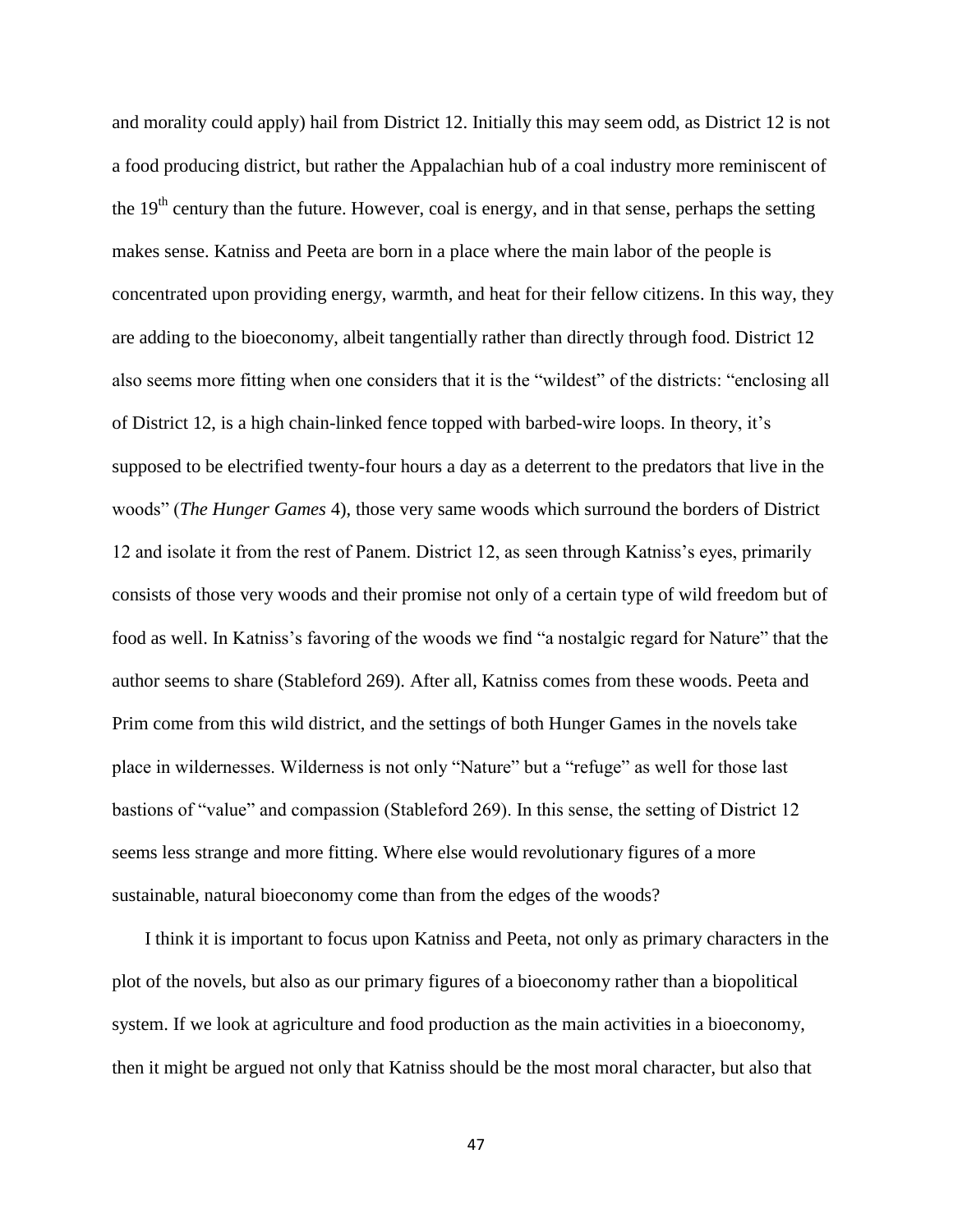Rue should gain prominence over Peeta as central representatives of the bioeconomic models in these novels. Admittedly, agriculture and food production are central to a bioeconomy, and they represent a mitigated "mastery" of the land—an acknowledgment of the only sustainable relationship with Nature: something, when practiced well, which is both symbiotic and ecological. Rue then, should be the most central character. But she is not. And Katniss certainly is not an agrarian figure. She is a hunter, more violent and domineering than a farmer.

It might be argued that Katniss is closer to the land than Peeta, as she knows the forest, both its plant and animal secrets: "there's also food, if you know how to find it" (*The Hunger Games* 5), and Katniss knows how to find it. However, Katniss does not make or cultivate, she scavenges, and she certainly never bestows a "free lunch" except to her sister. Peeta's lack of knowledge of woodcraft complicates his role as the most central figure in a bioeconomy, centered primarily upon the ability to provide food, but in a context like *The Hunger Games*, his distance from the wilderness and from killing actually makes him better. He is closer to a farmer than to a hunter. Peeta, while not directly connected to either the cultivation of agricultural product or hunting, both makes food and repeatedly saves the lives of the starving with the work of his own hands; most prominently, he saves Katniss:

"In his arms, he carried two large loaves of bread that must have fallen into the fire because the crusts were scorched black.

"His mother was yelling, 'Feed it to the pig, you stupid creature! Why not? No one decent will buy burned bread.'

"He began to tear off chunks from the burned parts and toss them into the trough, and the front bakery bell rung and the mother disappeared to help a customer.

"The boy never even glanced my way, but I was watching him. Because of the bread, because of the red weal that stood out on his cheekbone… the boy took one look back to the bakery as if checking that coast was clear, then, his attention back on the pig, he threw a loaf of bread in my direction. The second quickly followed, and he sloshed back to the bakery, closing the kitchen door tightly behind him" (*The Hunger Games* 30-31).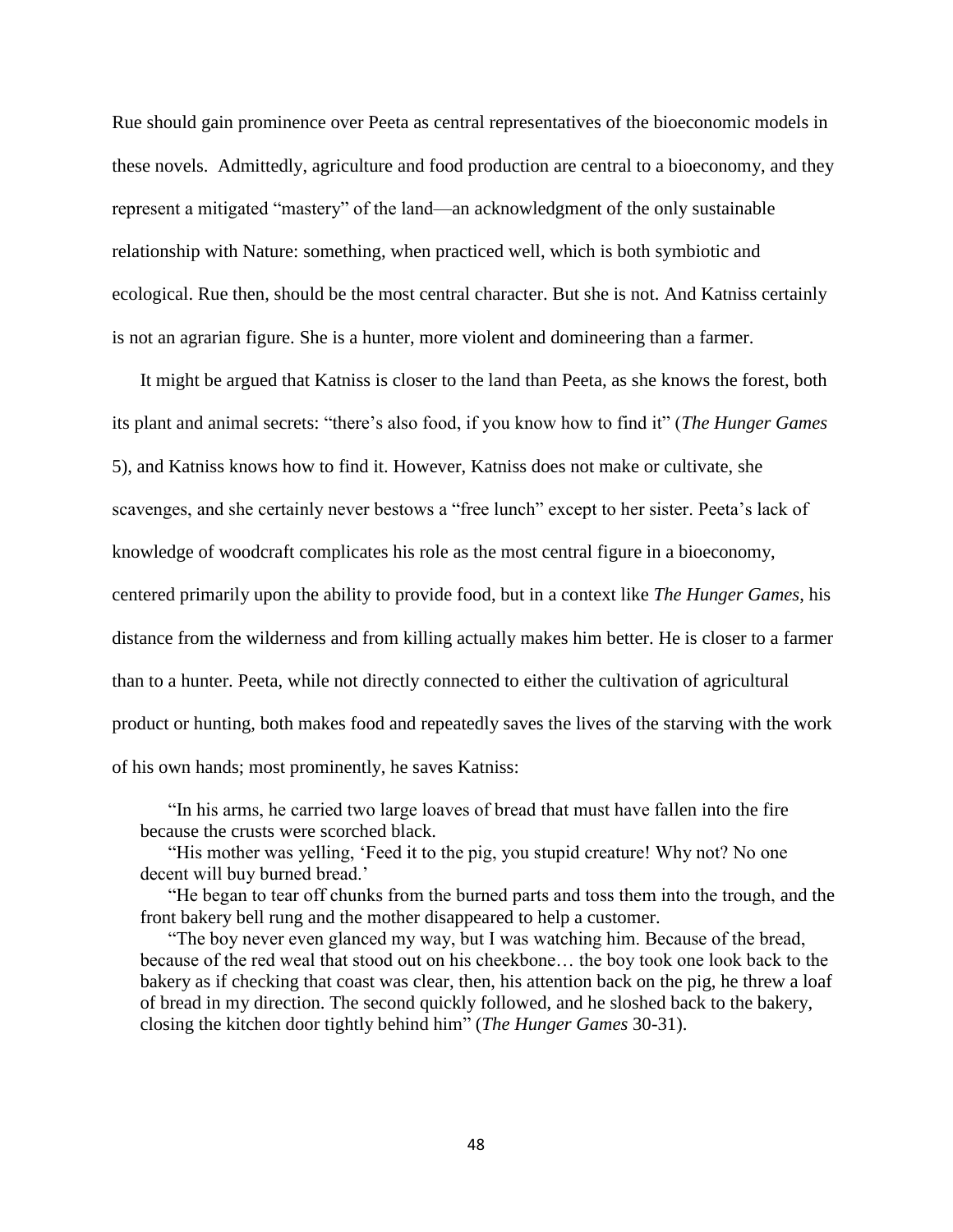This incident, our first glimpse of Peeta's character and the event which defines him for the rest of Collins's trilogy, shows two important aspects of this character. First, Peeta is a baker, and is repeatedly identified as such—again, he is "the boy with the bread" (*The Hunger Games* 297). Also, Peeta evinces not just a land ethic in which he maintains a relationship with his environment, but even more so he demonstrates a community ethic. His concern is not for his own safety, as evidenced by the "red weal" upon his cheek, or the profit of his mother and her bakery. In fact, it occurs to Katniss later that "the boy might have burned the bread on purpose" (*The Hunger Games* 31), causing himself pain merely to provide for Katniss and her family. Katniss "can never shake the connection between this boy, Peeta Mellark, and the bread that gave me hope" (*The Hunger Games* 32). Peeta demonstrates the same behavior we witness in Piers; he distributes bread (notably, the product of grain, so Peeta is indeed connected importantly to agriculture as his profession could not exist without it) to those who need it, and who need his care.

Peeta fights a system that "reduces man to a number" (Heffernan 8), as demonstrated in this instance by his mother, who dismisses Katniss because she is unable to produce money to pay for her good bread (*The Hunger Games* 29). Instead of also dismissing the lonely girl who can offer him nothing, Peeta saves her. Peeta's morality, in this moment, is undeniable, rising above the example of his parent. Peeta, throughout the novels, continues to show himself as not only a baker but a caretaker. He is not a directly agricultural model himself, but is the link between the grain and the people.

His consistently moral behavior is closely tied to a strong sense of his care for others and with a strong sense of self and of maintaining his own morality. Before entering the arena, while Katniss is "ruminating on the availability of trees" (Collins 142), Peeta has been grappling with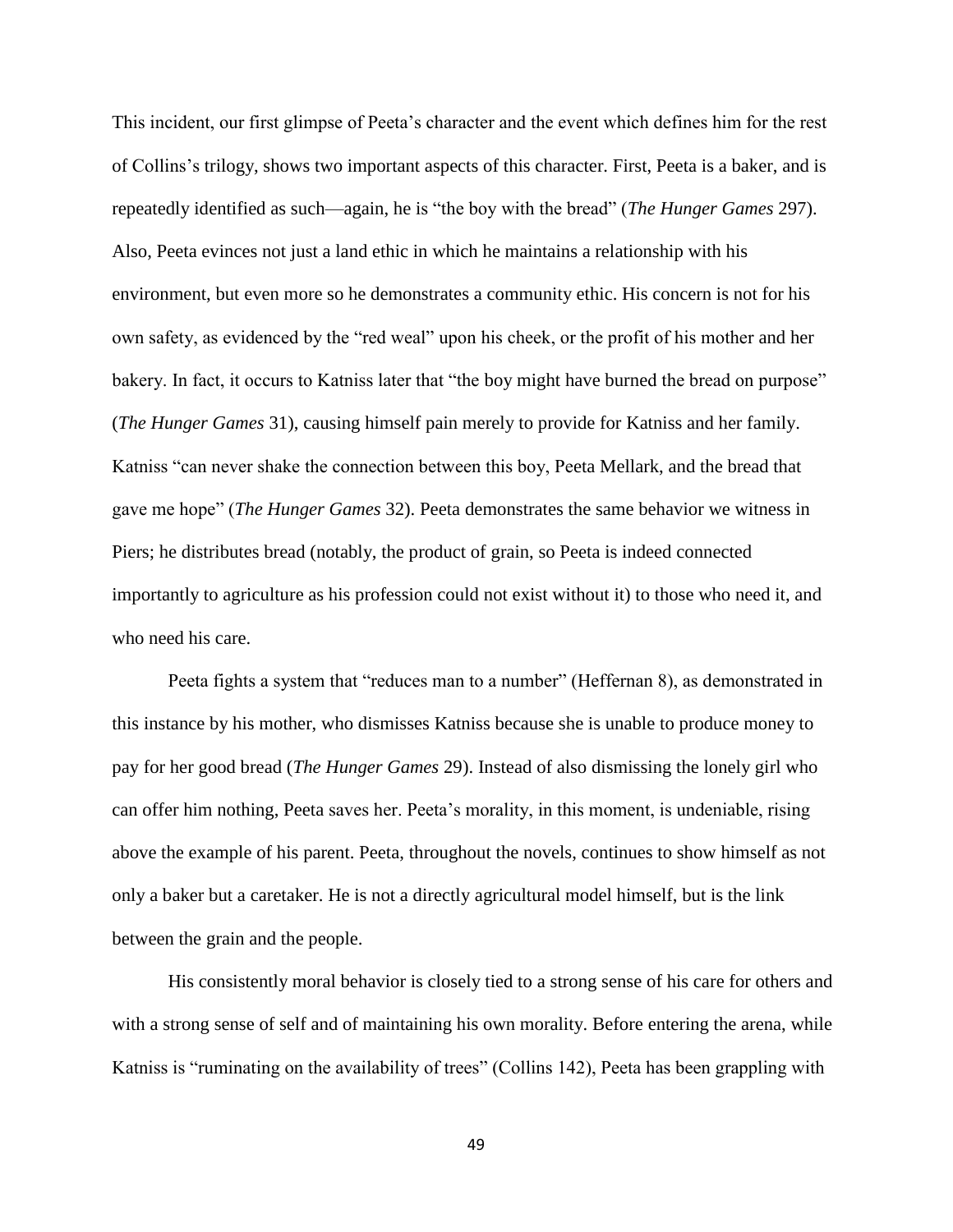how to maintain his own nature as a moral person: "I want to die as myself...I don't want them to change me in there. Turn me in to some kind of monster" (Collins 141). Here again, Peeta proves his moral position, not concerned for his own safety or wellbeing, but for the integrity of his ethics and his sense of self. And, in fact, Peeta has nothing to worry about, as the Games do not change him. While "Octavia Butler piercingly questioned whether or not reason (and ethics) could overcome a human tendency to conform to social norms" Collins creates an example that says, resoundingly, yes they can (Roemer 101). Peeta not only retains a sense of self in the arena, but also continues his role as bioeconomic provider and protector, not in the sense of bringing Katniss more food, but of protecting her, again at his own expense, so that she may survive to provide for herself. When most Tributes are already dead, Katniss realizes that Peeta has consistently been trying to "keep [her] alive" and that he "has never been a danger" to anyone but those who threaten what he intends to protect (*The Hunger Games* 247-248). Peeta almost dies in this endeavor (his leg wound from Cato inflicted while protecting Katniss from the Career's wrath) and even while dying, strives to keep Katniss safe and protected: when the Caretakers call tributes to a "feast", Peeta wants to refuse to let Katniss go, even though they both know it is the only hope at saving him. "You're not risking your life for me" (*The Hunger Games* 274).

This stubborn insistence on connectedness, on putting others before himself and on caring for those around him at the cost of his own blood and his own labor, makes him clearly the most moral character to the reader, but also to the other inhabitants of his community and ecosystem. Katniss recognizes his superiority often, even vowing to finally put him above herself in the second games (*Catching Fire* 177), but perhaps Peeta's role as moral paramount is best summarized by Haymitch; he says, upon the announcement of the second games into which both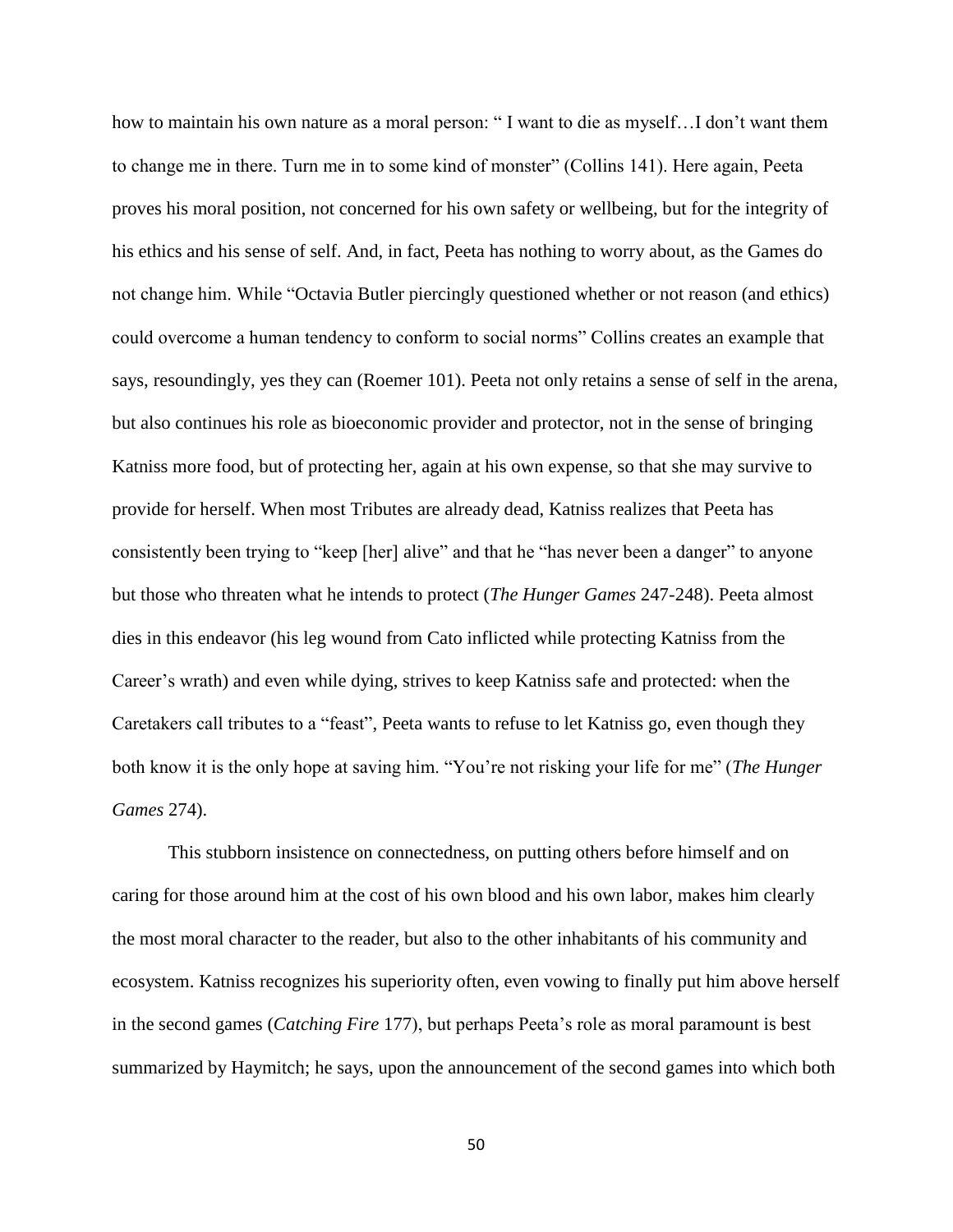Katniss and Peeta must enter, that "you could live a hundred lifetimes and not deserve him, you know" (*Catching Fire* 178).

While Peeta serves, at the admission of his own closest friends, as the central figure of morality in the novels, he is neither the only moral figure nor the only crucial bioeconomic provider in the narrative. As discussed earlier, Katniss perhaps serves as the second most important producer, second not because she feeds fewer people or has a more distant connection to the land. In fact, Katniss is probably closer to the land than Peeta. She is, after all, named after a plant which keeps her and her family alive, a potato-like root (*The Hunger Games* 52). Katniss also hunts, able to shoot a squirrel "in the eye, every time" (*The Hunger Games* 89). Peeta remains in town while Katniss ventures off into the woods, much closer to Nature than the bakery. And Katniss does provide food for many. She sells to the Peacekeepers, to Greasy Sae in the Hobb, and even to the Mayor himself (*The Hunger Games* 13). So, obviously, Katniss fits at least two criteria for a modern bioeconomic figure: she is close to the land in ways which are not damaging to it (she never takes more than she can use), and she provides food for others. However, in a bioeconomy there must be a distinction between blood and seed. Katniss is a hunter, she takes from the land, and while she takes responsibly, she never gives back. Her food providence is based upon violence and the shedding of blood and evinces a certain kind of onesided consumption. Agriculture, and the more agrarian cultivation of land as represented by the grain Peeta works with, is more community building than hunting and gathering. It requires a stable base, a relationship with the land, and the bonds with one's community to properly flourish. It provides for man, and if done well, for the continued livelihood of the land as well. So, Peeta's bioeconomic methods are privileged, but Katniss's are beneficial at well.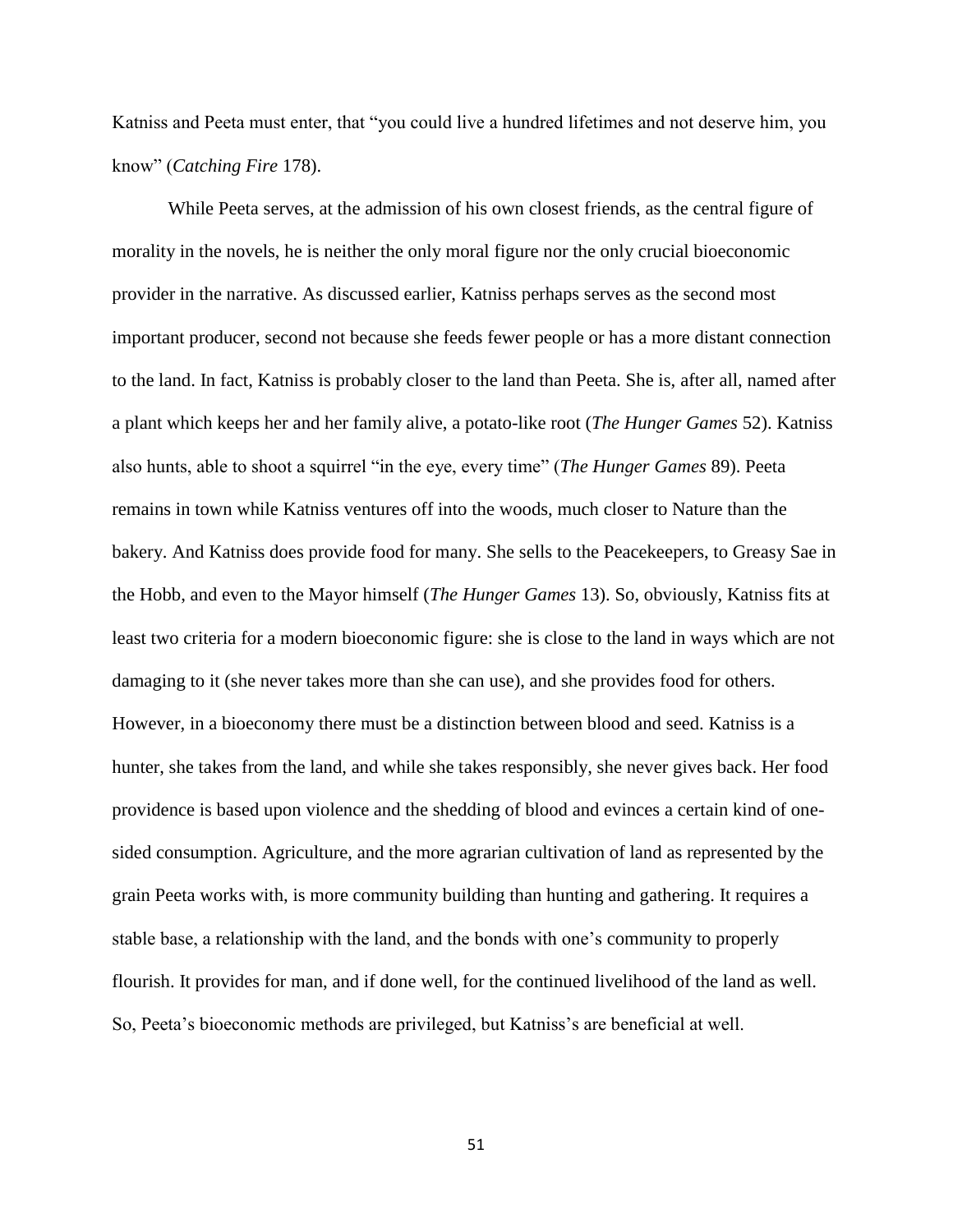However, at what cost? The only soul for whom Katniss provides sustenance selflessly is her sister, Prim. She describes those she provides for as "customers" (*The Hunger Games* 11), and obviously engages in a capitalistic exchange of money for goods and services. This, alone, certainly does not condemn her to immorality. However, her manipulation of food and its importance at times echo the consumption models which lead so many to believe our modern economic and ecological systems are doomed. Katniss Everdeen, while undeniably a moral and admirable figure, straddles a line which, at times, puts her both in the camp of those who utilize a biopolitical system for their own gain and those who use a bioeconomic system for the care of others and maintenance of an interconnected ecyosystem. Katniss, like the wild figures of the woods in *After London*, is perhaps too close to nature. After all, writers like Berry and Leopold advocate a connection to nature, not a total abandonment to it. While Katniss never kills for fun or goes completely wild, she does seem comfortable with the act of taking life, and as we are about to examine, her closeness to the consumption and mindset of a hunter accompanies a somewhat biopolitical mindset as well.

Katniss figures primarily in several important food exchanges. As seen above, she benefits from the compassion and generosity of Peeta. However, later on in the first games, Katniss actually mirrors Peeta's behavior, sharing her hard won food with the closest thing she has to Prim at the time, Rue. "You hungry?" she asks her new ally, "Come on then, I've had two kills today" (*The Hunger Games* 208). To cement not only an alliance with Rue, but a sense of mutual care and camaraderie, Rue shares secrets she has learned as a worker in the orchards of District 11, but perhaps more significantly, Katniss shares her sustenance. Katniss and Rue share a meal to which they both contribute:

Rue contributes a big handful of some sort of starchy root to the meal. Roasted over the fire, they have the sharp sweet taste of a parsnip. She recognizes the bird, too, some wild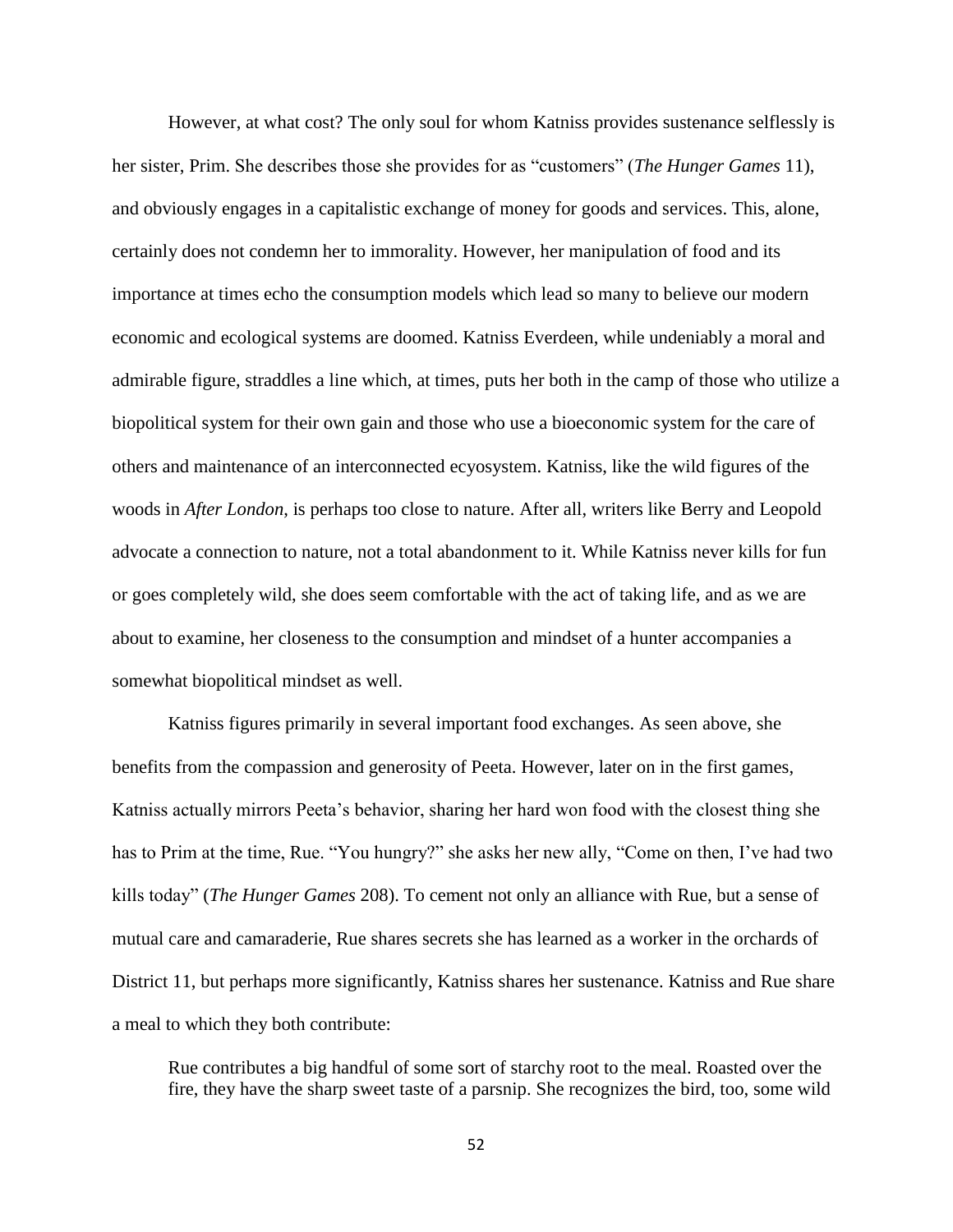thing they call a groosling…For a while, all conversation stops as we fill our stomachs…'Oh," says Rue with a sigh. 'I've never had a whole leg to myself before.'" (*The Hunger Games* 202).

Throughout the meal Katniss urges more food upon the little girl: "Take whatever you want" (Hunger Games 282), an attitude that not only solidifies a friendship but shows that Katniss shares in some of the same compassion which so characterizes Peeta.

However, while Katniss does care for certain people, and can obviously engage in bioeconomic food exchange, she also acts in ways which are troublingly biopolitical. While her motives are arguably always moral or at least understandable—take care of the girl who so reminds her of her sister, keep Peeta alive, keep herself alive—Katniss does not always attain these goals in a way that paints her as a paragon of bioeconomic virtue. The food exchanges she engages in with Peeta, while keeping him alive, are actually coded messages from her sponsor, Haymitch: "Haymitch couldn't be sending me a clearer message. One kiss equals one pot of broth" (Hunger Games 261). Perhaps the blame for this somewhat deceitful economy of bribery and manipulation through food should lay on the shoulders of Haymitch, or on the designers of the games themselves, but Katniss not only agrees to said system, engaging in more affection with Peeta despite a lack of understanding of her own true feelings, but she also understands it implicitly, which implies that on some level both she and Haymitch understand that food, bioeconomic sustenance, can be used also as a means of power and coercion.

While Katniss can serve both as an example of a moralistic bioeconomic figure in the tradition of Piers and Peeta, and as an example of a biopolitical player who uses food for her own advantage and gain, the most striking example of the survival of the "old order" in the dystopia of *The Hunger Games* is not Katniss. In fact, it is not even Haymitch, although, as demonstrated above, he does know how to manipulate the biopolitical system quite adeptly. Rather, the most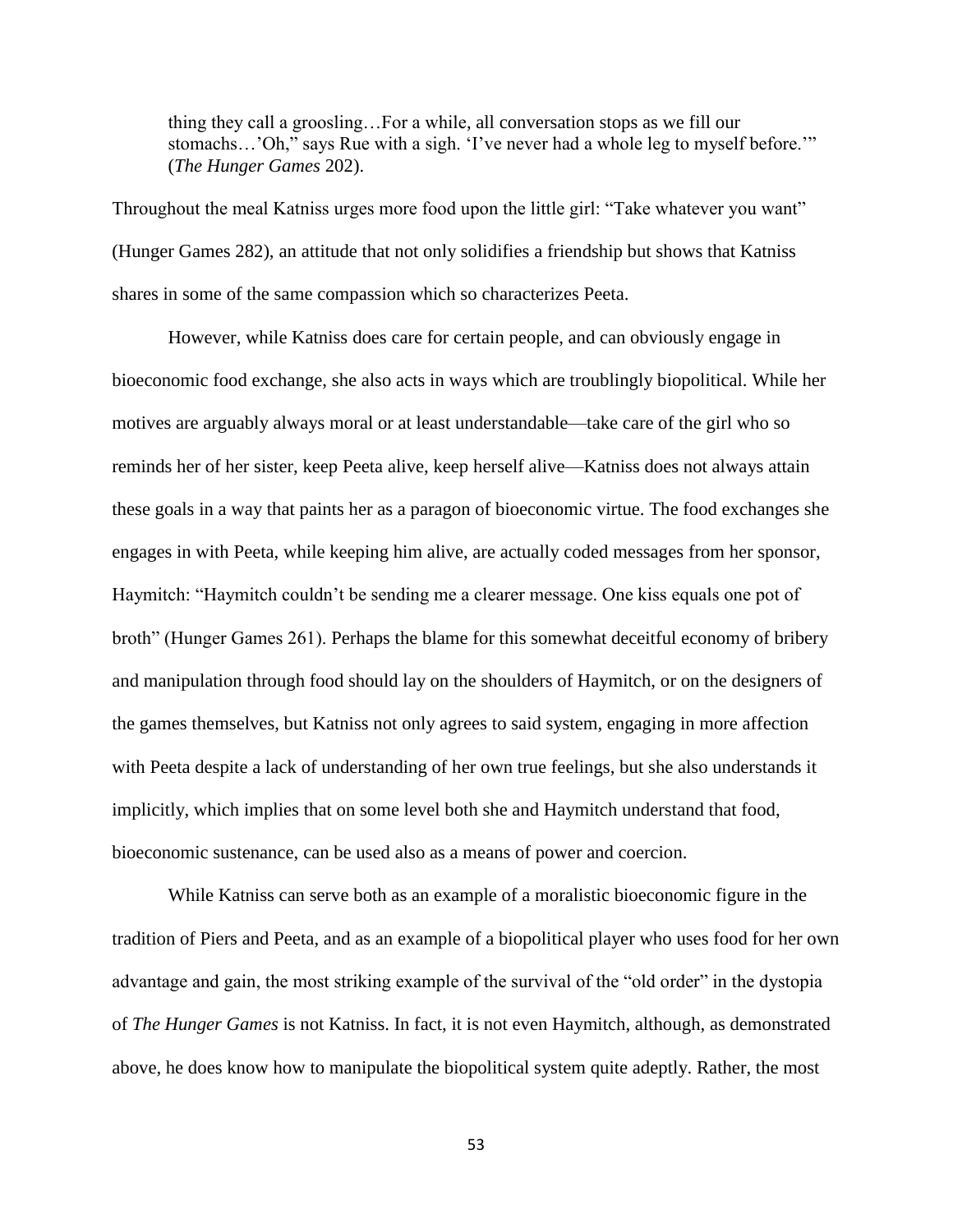striking example of a biopolitical system is embodied in the Capitol itself, and in its many quotidian citizens. Haymitch and many citizens of the Capitol serve as anti-examples of the moralistic bioeconomic figure. The citizens and systems of the Capitol are players for power in the biopolitical system—a system which echoes the apocalyptic thinking of many contemporary Americans by perpetuating the wastes and follies which could lead to civilization's very real downfall. The Capitol is "indifferent to human life, divested of history" except that history which it devises, and almost every man and woman in the Capitol has "succumbed to the enjoyment of the spectacle of his own destruction" (Heffernan 18). The Capitol's most popular event is the Hunger Games, in which they pay for the pleasure of watching children kill each other. Literally, they are watching their future, the children of their country, destroy one another. This enjoyment of "the spectacle of [our] own destruction as an aesthetic pleasure" suggests not just the "cultural anxiety that we have reached…the end of our species" (Heffernan 151), but also suggests a fear, as witnessed in the other "apocalyptic narratives" we have examined, that the system is ripe for exploitation on the lowest and most fundamental levels; our political systems allow for the manipulation of food, of life itself, for the betterment of the few and for the power of our states. The relationships which, in the bioeconomy Peeta represents and Katniss fights for, should be symbiotic and connected, are twisted into "parasitism, predation, and vampirism" in the Capitol (Stableford 265). The Capitol does not produce its own food: it preys on Districts 4 and 11. The Capitol does not slaughter its own children, but rather takes tributes from the Districts.

And, perhaps most fittingly to this thesis, the Capitol's main figurative source of power is entitled the Hunger Games, making its connection to food and care and sustenance nothing but brazen. The Capitol explains their grand pageant this way:

He tells of the history of Panem, the country that rose up out of the ashes of a place that was once called North America. He lists the disasters, the droughts, the storms, the fires,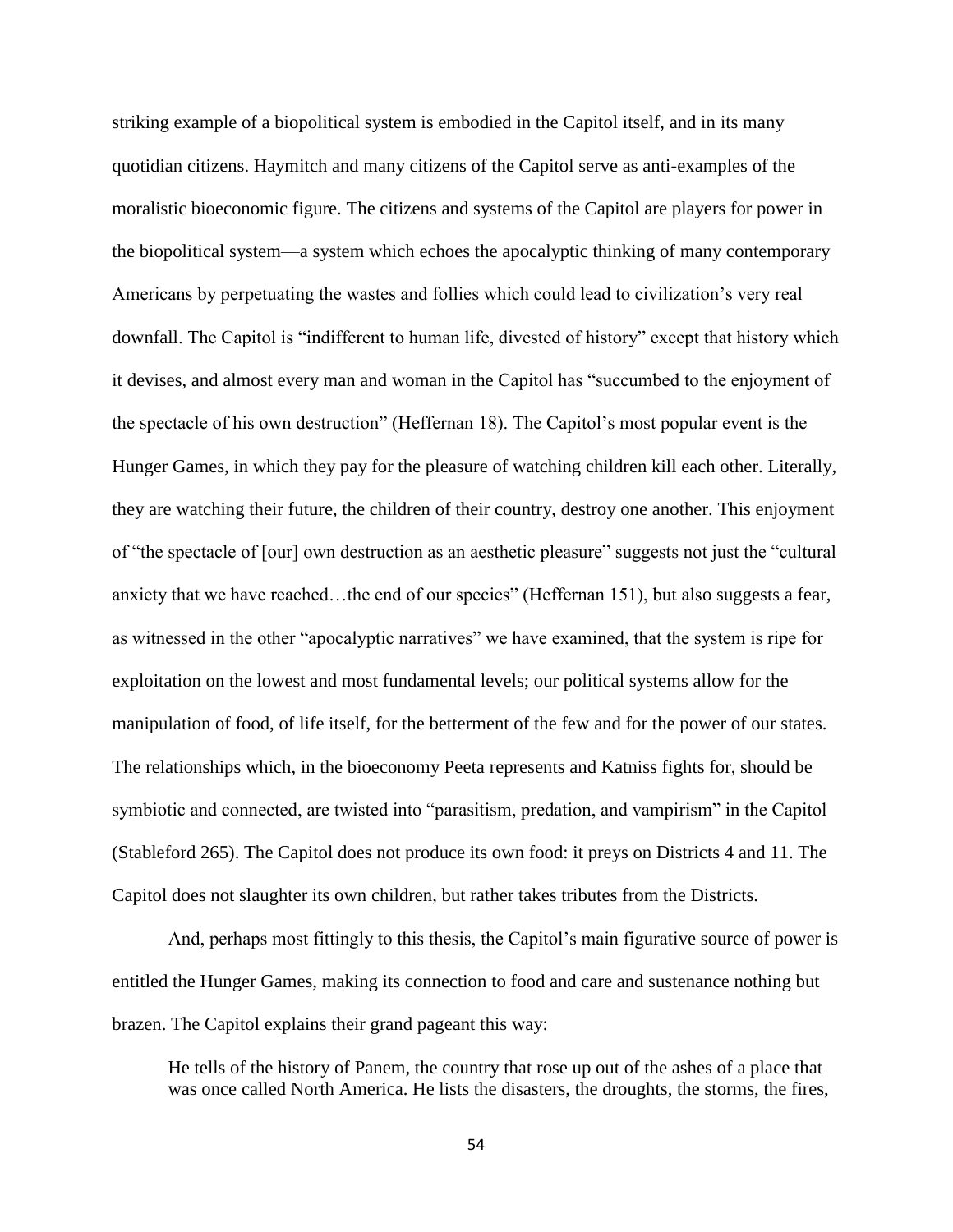the encroaching seas that swallowed up so much of the land, the brutal way for what little sustenance remained. The result was Panem, a shining Capitol ringed by thirteen districts, which brought peace and prosperity to its citizens. Then came the Dark Days, the uprising of the districts against the Capitol. Twelve were defeated, the thirteenth obliterated. The Treaty of Treason gave us the new laws to guarantee peace and, as our yearly reminder that the Dark Days must never be repeated, it gave us the Hunger Games (*The Hunger Games* 18).

In this brief description of the events which shape the entire narrative of Collins's trilogy, we see several echoes of both biopolitical machinations and those fears which produced contemporary American post-apocalypses. Notice the environmental disasters "storms", "fires", "droughts", etc. which wracked our continent and forced people into brutal wars for "sustenance" (18). Here we see the concerns of the Sprouts and of the environmental movements of our century. However, a reader can also see the biopolitical system on which the world of *The Hunger Games*  rests. The Capitol holds all of the power, all of the "sustenance" and its way of exercising power is to manipulate not only the distribution of food and bioeconomic produce, but to manipulate the human produce of its own system. It kills children to keep its citizens in line.

What is, perhaps, worse, is that it also uses food to force children to place themselves into even more danger. The Capitol offers "tesserae": "Say you are poor and starving as we were. You can opt to add your name more times in exchange for tesserae. Each tessera is worth a meager year's supply of grain and oil for one person" (*The Hunger Games* 13). The Capitol, which deliberately and knowingly manipulates the energy and life force of its citizens, then asks more from them in exchange for "grain and oil", for food. And all that the Capitol asks? A child must put his or herself at more risk for almost certain death in the arena for enough food to survive. The Capitol, then, is a place "without tenderness and abandon" (Sundarm 245), where even basic human compassion is abandoned for revenge and sport.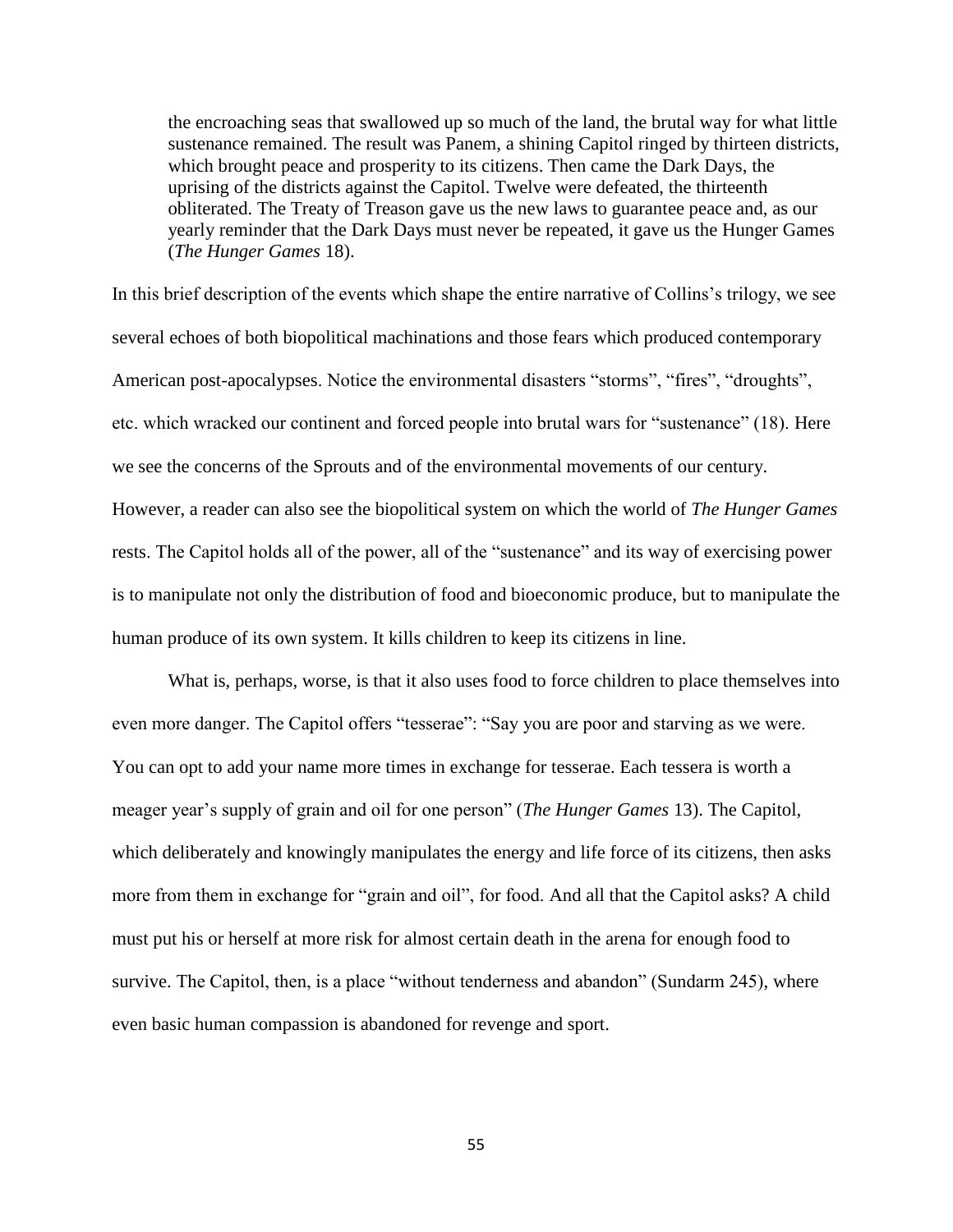Most of the biopolitical machinations which inform *The Hunger Games* can be laid at the feet of the powerful within that system: President Snow, the gamemakers. However, what of the ordinary citizens of the Capitol? Peeta and Katniss from District 12, Rue and Thresh from District 11 (who respectively save Katniss from Tracker Jackers and spare her life), are examples of ordinary citizens (*The Hunger Games* 200, 288), with no power in a biopolitical system, creating their own bioeconomic system. What do the citizens of the Capitol do? A few rebel in what ways they can. Cinna channels his rebellious spirit into displays of fashion (*Catching Fire* 285), while Plutarch Havensbee undermines the second Games to aid a rebellion (*Catching Fire* 385). However, many ordinary citizens of the Capitol live in a city of "capitalism and commercialism" which has eroded "not only cultural integrity but also ecological integrity" (Otto 106). Much like the excesses and abandon of London in the Victorian age, the Capitol disregards any idea of moderation or care for others. In the second book, at the culmination of Peeta and Katniss's victory tour, they attend a feast in the Capitol. Katniss's description of the banquet is almost hyperbolic: "Tables laden with delicacies line the walls. Everything you can think of, and things you have never dreamed of, lie in wait" (*Catching Fire* 77). Luxury and excess dominate the scene, a show of just how much the Capitol has gained from ignoring the "elemental needs and desires of their citizens" sits upon the tables before the bewildered Katniss and Peeta (Sprout 93). While this sumptuous feast seems delightful to a pair of teenagers from a poor district, to the Capitol citizens such waste is nothing new. When Katniss expresses that she cannot eat any more, her frivolous assistants claim "'No one lets that stop them!'" and lead her to a table filled with champagne flutes of a clear liquid (*Catching Fire* 79). Much to the disgust and dismay of Peeta and Katniss, this liquid causes the consumer to "puke" (79), therefore giving them more room to consume even more food—food that they do not even digest and which obviously does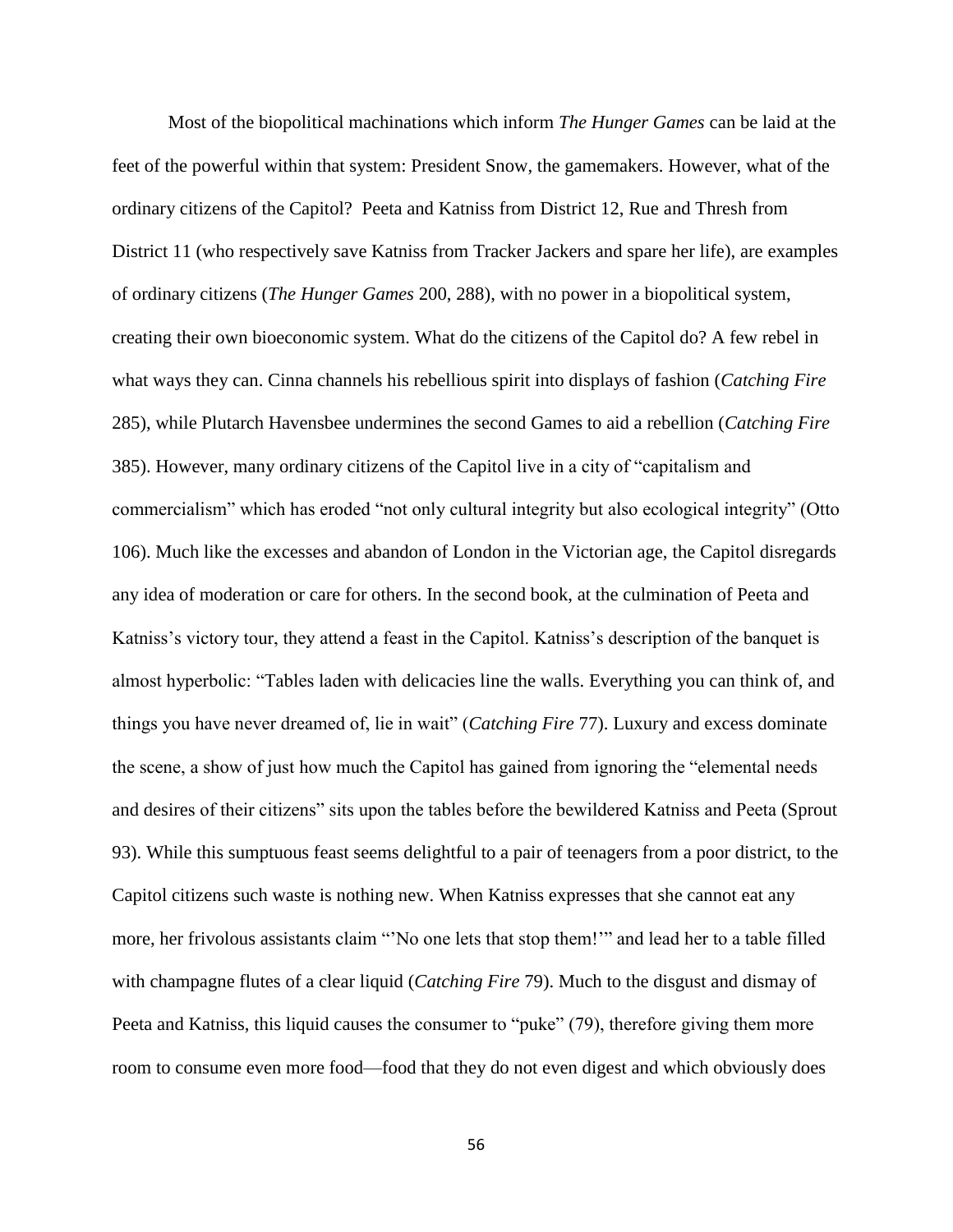not sustain them. "How else would you have any fun at a feast?" Octavia glibly exclaims *(Catching Fire* 79).

Not only does the Capitol manipulate potentially rebellious outlying citizens through food and fear, but they brazenly waste the food they gain from this manipulation, teaching their own citizens the ways of waste and excess rather than of conservation and cultivation. Unlike Katniss, who has starved before, and Peeta, who provides for others, the Capitol holds those who use biopolitical power and produce for gain, and those who just waste it for pleasure. Herein lies the "old order", that capitalistic, biopolitical system which has begun to show the fruits of its waste in our modern reality. The Capitol is that order which still survives, despite its damages. Katniss and Peeta, and Rue and Prim and Thresh, are the new order, that order which we must favor in order to survive and to maintain our own humanity.

An ideal bioeconomic model, as embodied by Felix's father and by the shepherds in *After London*, and by Peeta Mellark, Katniss Everdeen, Rue, Thresh, and Prim in *The Hunger Games*, must be motivated not by profit (as the modern food industry is, as the Capitol is, as Victorian London was) but by the nurture and cultivation of a sustainable human society which focuses not only upon a symbiotic relationship with the earth as characterized by careful hunting and careful agriculture, as well as a sense of moderation rather than waste, but also by a compassion for those human bonds which are the best measures of our humanity and our morality. Those systems which so dismay both in the factual and the fictual worlds must be abandoned not only for the sake of our planet, but for the sake of ourselves.

Would we rather live in a world like the Capitol, where no one cares for one another, or a world populated by citizens more like Peeta Mellark, who care for those who need it? We might someday be the ones who need help, after all.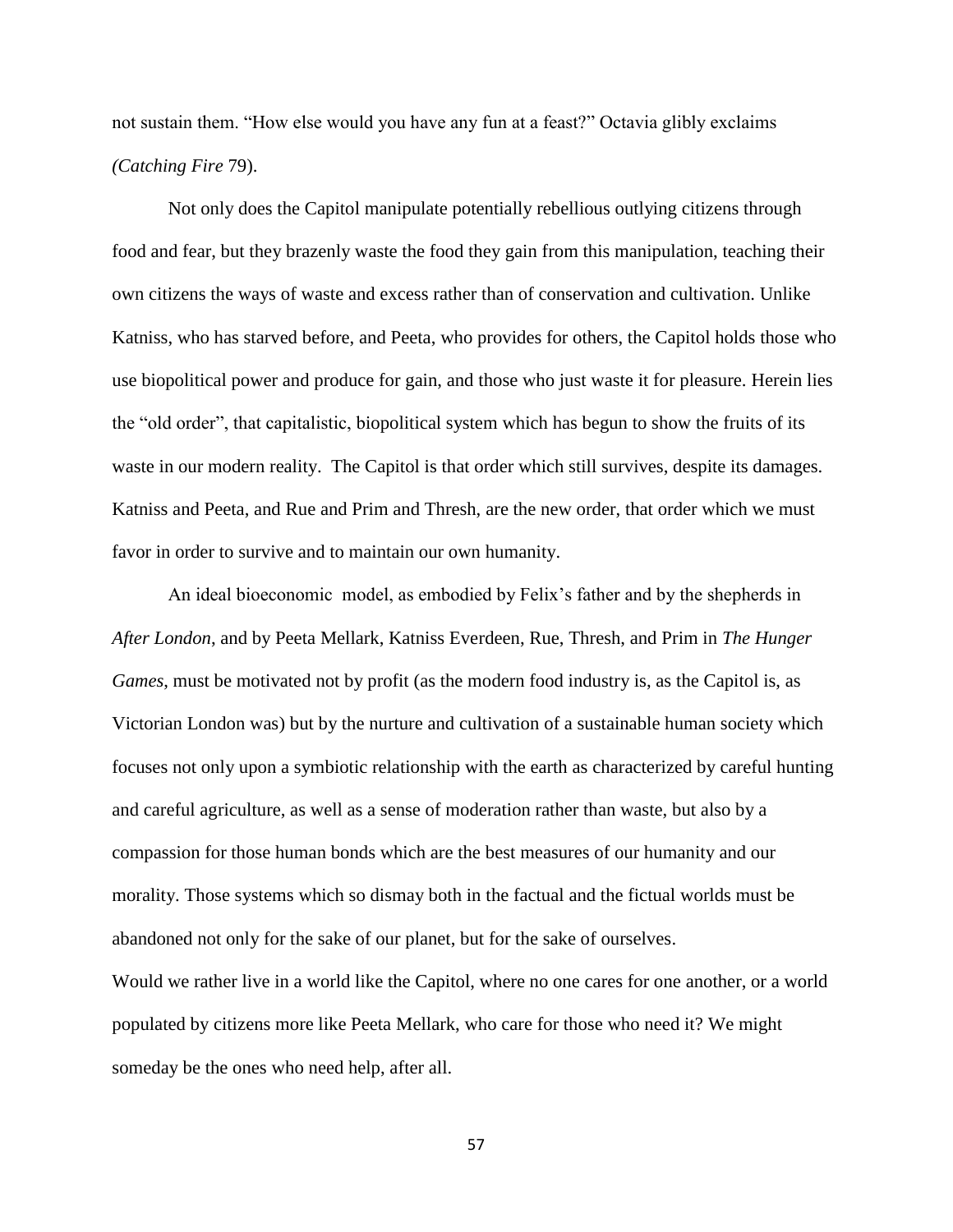#### References

Banks, J. A. "The Contagion of Numbers." *The Victorian City: Images and Realities*. Vol. 1. London and Boston: Routledge & Kegan Paul, 1973. 105-22. Print.

Berry, Wendell. *The Unsettling of America*. New York: Avon, 1978. Print.

- Bond, Gwenda. "The Future's Not Bright... | Tor.com." *The Future's Not Bright... | Tor.com*. N.p., n.d. Web. 01 Apr. 2013.
- Burford, Brandon. "End is Here: The Use of Dystopian Science Fiction in the Secondary Classroom." Thesis Central Michigan University, 2012. Web. 25 Feb. 2013.
- Claeys, Gregory, ed. *The Cambridge Companion to Utopian Literature*. Cambridge: Cambridge UP, 2010. Print.
- Collins, Suzanne. *The Hunger Games*. New York: Scholastic, 2008. Print.
- ---. *At* . New York: Scholastic, 2009. Print.
- Dorman, Robert L. *A Word for Nature: Four Pioneering Environmental Advocates, 1845-1913*. Chapel Hill: University of North Carolina, 1998. Print.
- Engels, Frederick. *Conditions of the Working Class in England*. N.p.: n.p., n.d. *Project Gutenberg*. Web. 25 Feb. 2013
- Heffernan, Teresa. *Post-apocalyptic Culture: Modernism, Postmodernism, and the Twentiethcentury Novel*. Toronto: University of Toronto, 2008. Print.
- Jeffries, Richard. *After London: Or Wild England*. N.p.: n.p., n.d. *Project Gutenberg*. Web. 25 Feb. 2013.
- Langland, William. *Piers Plowman*. Ed. Elizabeth Robertson and Stephen H.A. Shepherd. New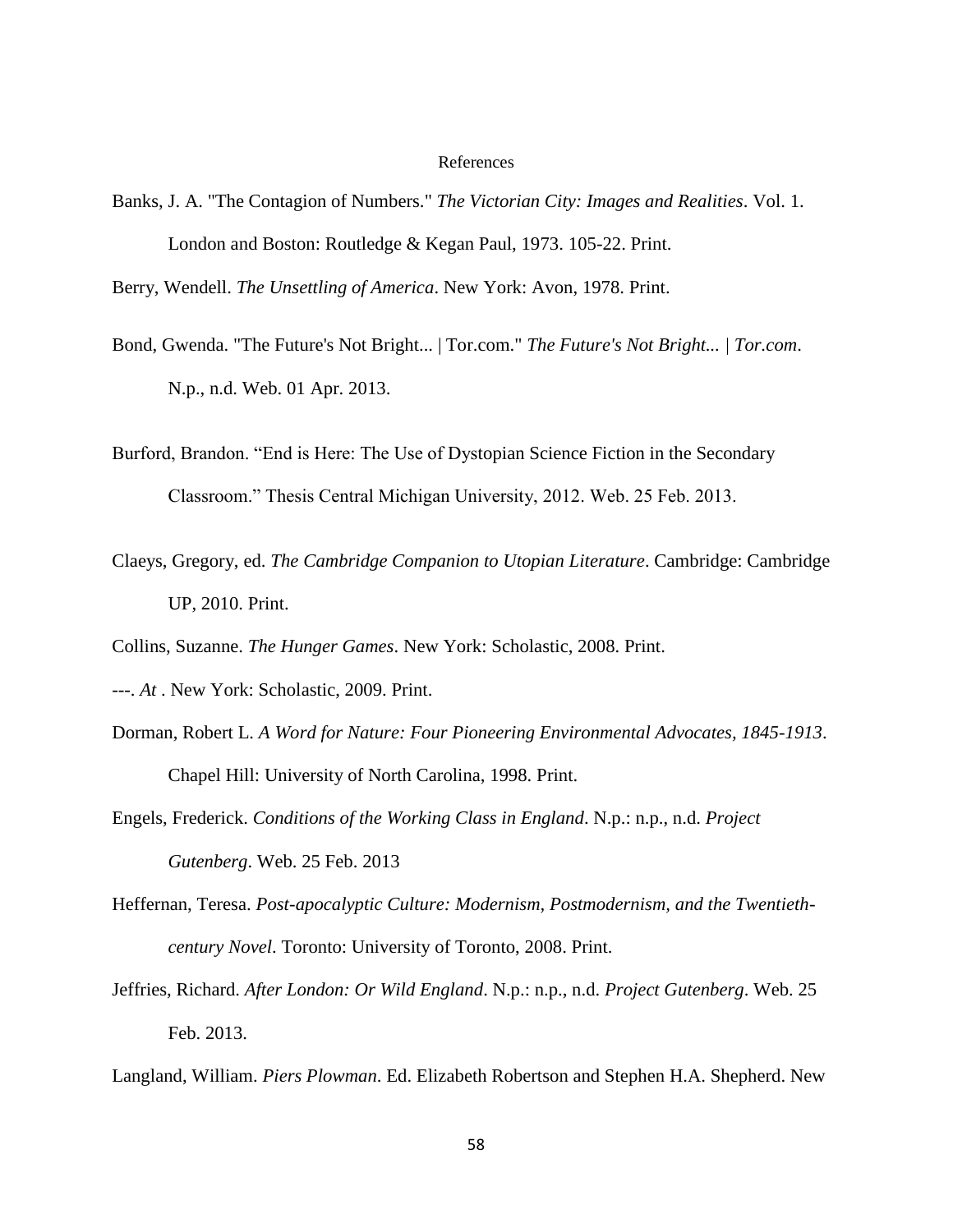York: W.W. Norton & Company, 2006. Print.

- Leopold, Aldo, Charles Walsh Schwartz, and Aldo Leopold. *A Sand County Almanac.* London, Etc.: Oxford UP, 1968. Print.
- Margolos, Rick. "A Killer Story: An Interview with Suzanne Collins, Author of The Hunger Games." *School Library Journal Online*. 1 Sept. 2008. Web. 1 April 2013.
- Michelet, Fabienne. *Creation, Migration, and Conquest: Imaginary Geography and Sense of Space in Old English Literature*. Oxford: Oxford UP, 2006. Print.
- Miller, Laura. "Fresh Hell." *New Yorker* 86.17 (2010): 132-136. *Academic Search Premier*. Web. 1 Apr. 2013.
- Mitchell, Timothy. "Hydrocarbon Utopias." Ed. Helen Tilley and Gyan Prakash. *Utopia/dystopia: Conditions of Historical Possibility*. Ed. Michael D. Gordin. Princeton, NJ: Princeton UP, 2010. 115-33. Print.
- Otto, Eric C. *Green Speculations: Science Fiction and Transformative Environmentalism*. Columbus: Ohio State UP, 2012. Print.
- Prakash, Gyan, ed. *Noir Urbanisms: Dystopic Images of the Modern City*. Princeton: Princeton UP, 2010. Print.
- Reeder, D. A. "Slums and Suburbs." *The Victorian City: Images and Realities*. By H. J. Dyos. Vol. 1. London and Boston: Routledge & Kegan Paul, 1973. 359-88. Print
- Ryan, Amy K. "What's So Great about The End of the World? | Tor.com." *What's So Great about The End of the World? | Tor.com*. Tor.com, 13 Apr. 2011. Web. 01 Apr. 2013.
- Sprout, Harold, and Margaret Sprout. *The Context of Environmental Politics: Unfinished Business for America's Third Century*. Lexington: University of Kentucky, 1978. Print.

Stewart, Kathleen, and Susan Harding. "Bad Endings: American Apocalypsis." *Annual Review of*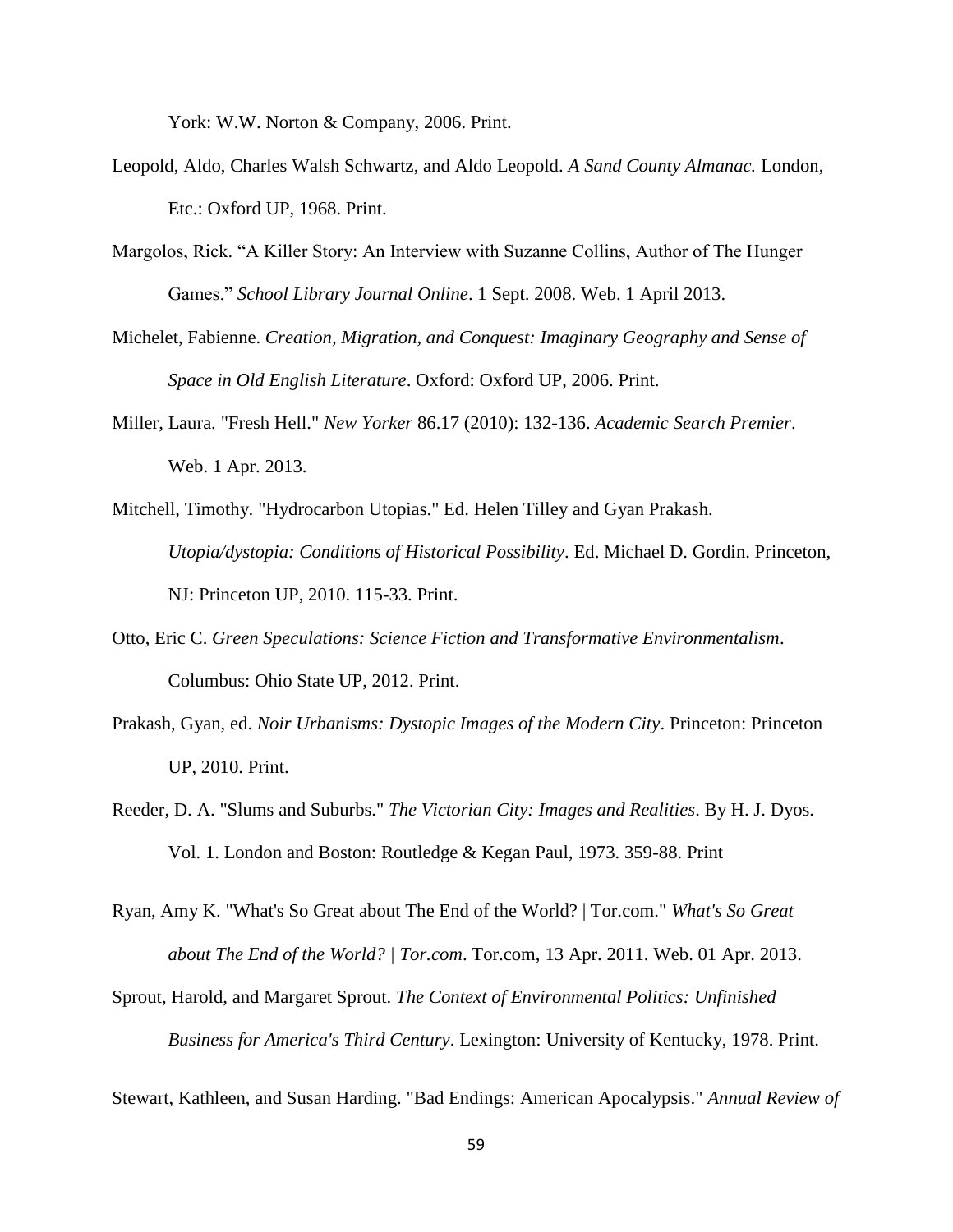*Anthropology*. 28.1 (1999). Print.

Suvin, Darko. "Victorian Science Fiction, 1871-85." *Science Fiction Studies*. 10.2 (1983). Print. Westerfeld, Scott. "Breaking Down the 'System'." *New York Times* 27 Dec. 2010. Web. 5 Feb. 2012.

---. "Dystopian Fiction: an Introduction" *Tor: Dystopia Week*. Macmillan, 11 Apr. 2011. Web. 12 Feb. 2012.